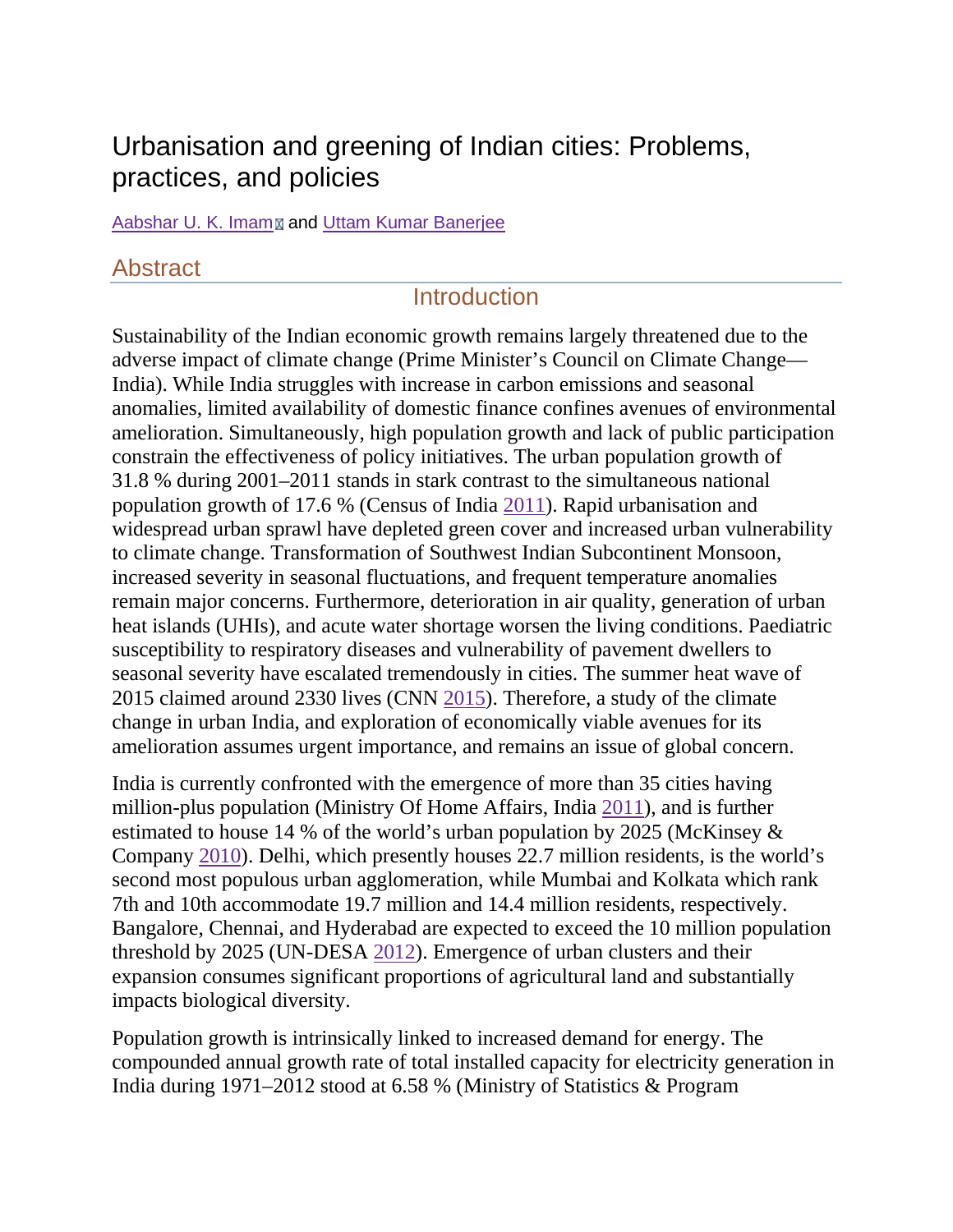Implementation [2013\)](https://www.ncbi.nlm.nih.gov/pmc/articles/PMC4824703/#CR60). The building industry consumes 40 % of the national electricity consumption and is estimated to increase up to 76 % by 2040 (Centre for Science & Environment, New Delhi, India [2014\)](https://www.ncbi.nlm.nih.gov/pmc/articles/PMC4824703/#CR9). The domestic sector accounted for 22 % of the total electricity sales in 2011–2012 (Ministry of Statistics & Program Implementation [2013\)](https://www.ncbi.nlm.nih.gov/pmc/articles/PMC4824703/#CR60). Excess of domestic energy consumption may be eliminated through energy friendly practices. Around 3000–5000 kWh of energy can be saved through implementation of energy efficient measures primarily aimed at reducing building cooling needs (NHB [2015\)](https://www.ncbi.nlm.nih.gov/pmc/articles/PMC4824703/#CR76).

Increase in population has adversely affected the green cover in urban India—Chennai and Mumbai have a meagre  $0.46$  m<sup>2</sup> (Srivathsan [2013\)](https://www.ncbi.nlm.nih.gov/pmc/articles/PMC4824703/#CR101) and  $0.12$  m<sup>2</sup> (FAO [1998\)](https://www.ncbi.nlm.nih.gov/pmc/articles/PMC4824703/#CR25) of green space per capita, respectively, as compared to the UN recommended standard of 9 m2 of green space per capita (Table [1\)](https://www.ncbi.nlm.nih.gov/pmc/articles/PMC4824703/table/Tab1/). The shrinking of residential gardens adds to environmental degradation. Significant decrement in the area of residential gardens has been observed in Kozhikode during 2000–2010. The quantum of decrease was 2.43 m<sup>2</sup> for the low-income group, 14.16 m<sup>2</sup> for the middle-income group, and  $47.35$  m<sup>2</sup> for the high-income group (Gangopadhyay and Balooni [2012\)](https://www.ncbi.nlm.nih.gov/pmc/articles/PMC4824703/#CR26). The observed change in lifestyle at the expense of garden space indicates devaluation of urban green cover.

### Table 1

Summary of UHI intensity in selected Indian cities with major contributing factors

| <b>City</b> | <b>UHI</b> range |              | <b>Climate</b> | $\%$           | Per capita         | <b>Identified</b> | Major           |
|-------------|------------------|--------------|----------------|----------------|--------------------|-------------------|-----------------|
|             |                  |              |                | <b>Decadal</b> | green space        | hot spots         | contributing    |
|             |                  |              |                | decrement      | $(m^2/inhabitant)$ |                   | factors         |
|             | <b>Summer</b>    | Winter       |                | in global      |                    |                   |                 |
|             |                  |              |                | solar          |                    |                   |                 |
|             |                  |              |                | radiation      |                    |                   |                 |
|             |                  |              |                |                |                    |                   |                 |
|             |                  |              |                |                |                    |                   |                 |
| New Delhi   | $2.0 -$          | $6.0, 4-$    | Humid          | 3.4            | 21.52              | Commercial,       | High population |
|             | 5.0 °C           | $7^{\circ}C$ | sub-           |                |                    | residential,      | density         |
|             |                  |              | tropical       |                |                    | mixed-use         | High density of |
|             |                  |              |                |                |                    | areas, and        | road network    |
|             |                  |              |                |                |                    | traffic           | High amount of  |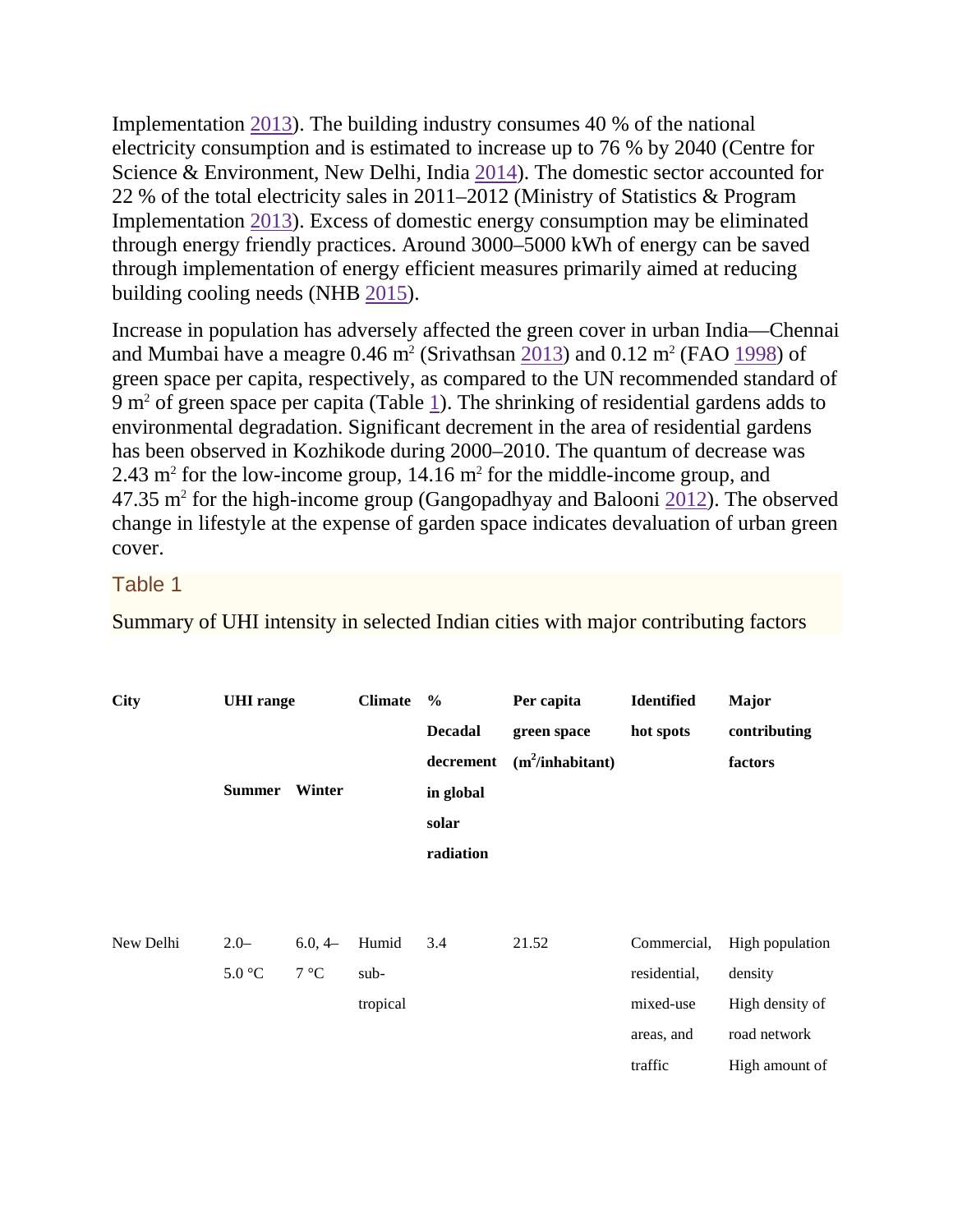| <b>City</b>          |               | <b>UHI</b> range          |              | <b>Climate</b><br>$\frac{0}{0}$ | Per capita         | Identified    | Major             |
|----------------------|---------------|---------------------------|--------------|---------------------------------|--------------------|---------------|-------------------|
|                      |               |                           |              | <b>Decadal</b>                  | green space        | hot spots     | contributing      |
|                      |               |                           |              | decrement                       | $(m^2/inhabitant)$ |               | factors           |
|                      | Summer Winter |                           |              | in global                       |                    |               |                   |
|                      |               |                           |              | solar                           |                    |               |                   |
|                      |               |                           |              | radiation                       |                    |               |                   |
|                      |               |                           |              |                                 |                    |               |                   |
|                      |               |                           |              |                                 |                    | intersections | traffic flow      |
|                      |               |                           |              |                                 |                    |               |                   |
|                      |               |                           |              |                                 |                    |               |                   |
| Pune                 | $2 - 3.1$ °C  | 9,                        | Hot          | 1.5                             | 1.4                | Village       | Increase in       |
|                      |               | $10\ ^{\circ}\textrm{C}$  | semi-        |                                 |                    | nuclei and    | population by 10  |
|                      |               |                           | arid         |                                 |                    | industrial    | times in          |
|                      |               |                           |              |                                 |                    | sectors       | $20th$ century    |
|                      |               |                           |              |                                 |                    |               | Modification      |
|                      |               |                           |              |                                 |                    |               | from "bicycle     |
|                      |               |                           |              |                                 |                    |               | city" to          |
|                      |               |                           |              |                                 |                    |               | "motorbike city"  |
|                      |               |                           |              |                                 |                    |               | Disproportionate  |
|                      |               |                           |              |                                 |                    |               | increase in       |
|                      |               |                           |              |                                 |                    |               | building heights  |
|                      |               |                           |              |                                 |                    |               | as compared to    |
|                      |               |                           |              |                                 |                    |               | street width      |
|                      |               |                           |              |                                 |                    |               | Influence of      |
|                      |               |                           |              |                                 |                    |               | katabatic wind    |
|                      |               |                           |              |                                 |                    |               |                   |
|                      |               |                           |              |                                 |                    |               |                   |
| Visakhapatnam 2.5 °C |               | $4.0\,^{\circ}\mathrm{C}$ | Tropical 3.9 |                                 | $0.18\,$           | Central and   | Increase in       |
|                      |               |                           | wet and      |                                 |                    | southern      | industrialisation |
|                      |               |                           | dry          |                                 |                    | business      | and urbanisation. |
|                      |               |                           | climate      |                                 |                    | district      | Reclamation of    |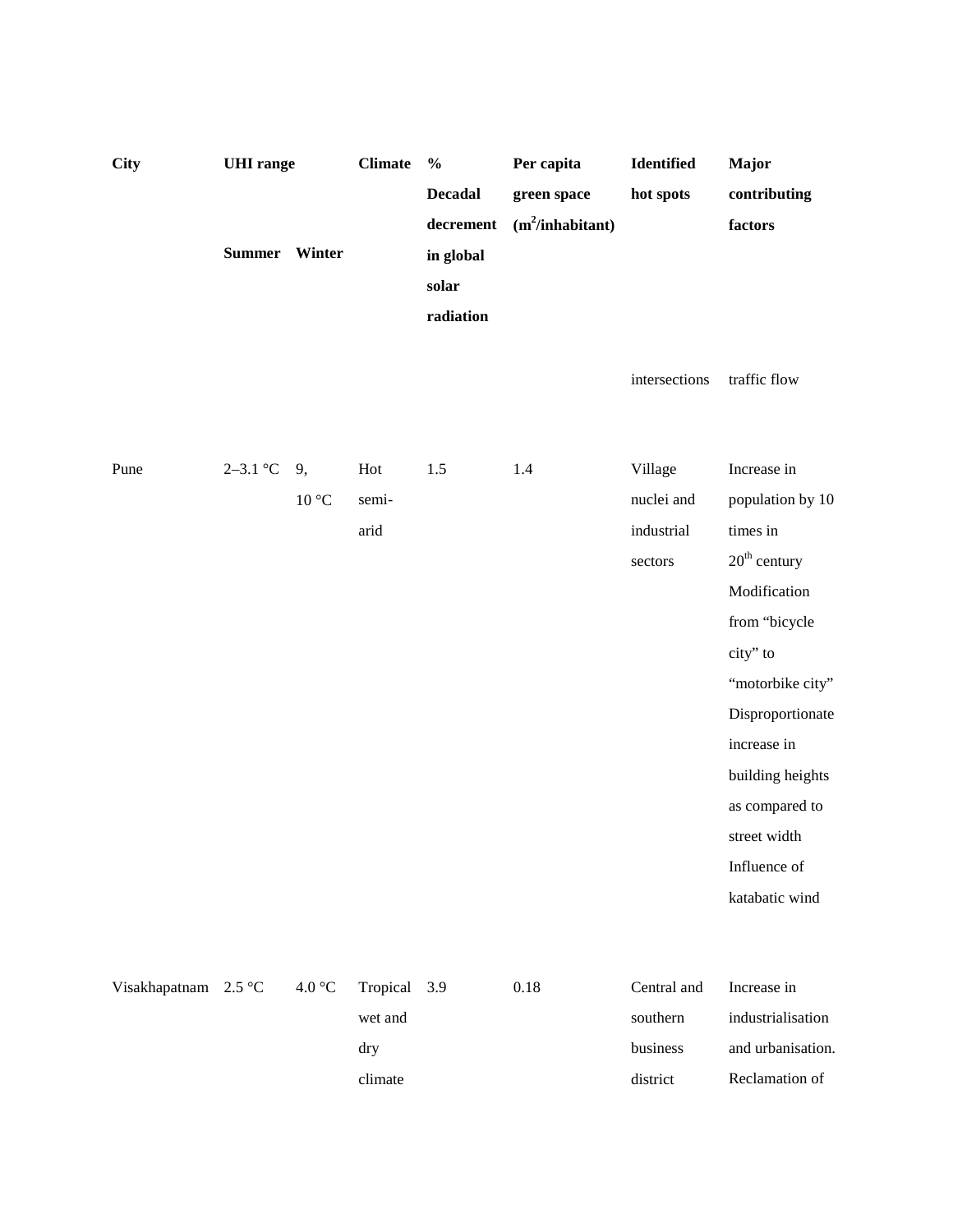| <b>City</b> | <b>UHI</b> range<br>Summer Winter |                 | <b>Climate</b>                        | $\frac{0}{0}$<br><b>Decadal</b><br>decrement<br>in global<br>solar<br>radiation | Per capita<br>green space<br>$(m^2/inhabitant)$ | Identified<br>hot spots                                   | Major<br>contributing<br>factors                                                                                                                                                                          |
|-------------|-----------------------------------|-----------------|---------------------------------------|---------------------------------------------------------------------------------|-------------------------------------------------|-----------------------------------------------------------|-----------------------------------------------------------------------------------------------------------------------------------------------------------------------------------------------------------|
|             |                                   |                 |                                       |                                                                                 |                                                 |                                                           | tidal swamp for<br>port-based<br>industries,<br>replacement of<br>agricultural<br>villages by the<br>establishment of<br>steel plant, and<br>replacement of<br>fishing villages<br>by Gangavaram<br>port. |
| Chennai     | $2.48 °C$                         | 3.35,<br>4.0 °C | Tropical<br>wet and<br>dry<br>climate | 1.7                                                                             | 0.46                                            | Concrete<br>surfaces,<br>runways,<br>high traffic<br>load | Large areas of<br>exposed hard<br>concrete surfaces,<br>runways, bus<br>parking bays<br>High traffic                                                                                                      |

### [Open in a separate window](https://www.ncbi.nlm.nih.gov/pmc/articles/PMC4824703/table/Tab1/?report=objectonly)

*Source* Mohan et al. [\(2009,](https://www.ncbi.nlm.nih.gov/pmc/articles/PMC4824703/#CR70) [2012\),](https://www.ncbi.nlm.nih.gov/pmc/articles/PMC4824703/#CR71) Deosthali [\(2000\)](https://www.ncbi.nlm.nih.gov/pmc/articles/PMC4824703/#CR19), Padmanabhamurthy [\(1990/1991\)](https://www.ncbi.nlm.nih.gov/pmc/articles/PMC4824703/#CR80), Pandey et al. [\(2012\)](https://www.ncbi.nlm.nih.gov/pmc/articles/PMC4824703/#CR82), Devi [\(2006\)](https://www.ncbi.nlm.nih.gov/pmc/articles/PMC4824703/#CR21), Rao et al. [\(2003\)](https://www.ncbi.nlm.nih.gov/pmc/articles/PMC4824703/#CR91), Government of India [2015a,](https://www.ncbi.nlm.nih.gov/pmc/articles/PMC4824703/#CR29) [b,](https://www.ncbi.nlm.nih.gov/pmc/articles/PMC4824703/#CR30) Alphabetical List of Towns and Their Population, McKinsey Global Institute [\(2010\)](https://www.ncbi.nlm.nih.gov/pmc/articles/PMC4824703/#CR51), Vanum and Hadgu [\(2012\)](https://www.ncbi.nlm.nih.gov/pmc/articles/PMC4824703/#CR117), Sarma and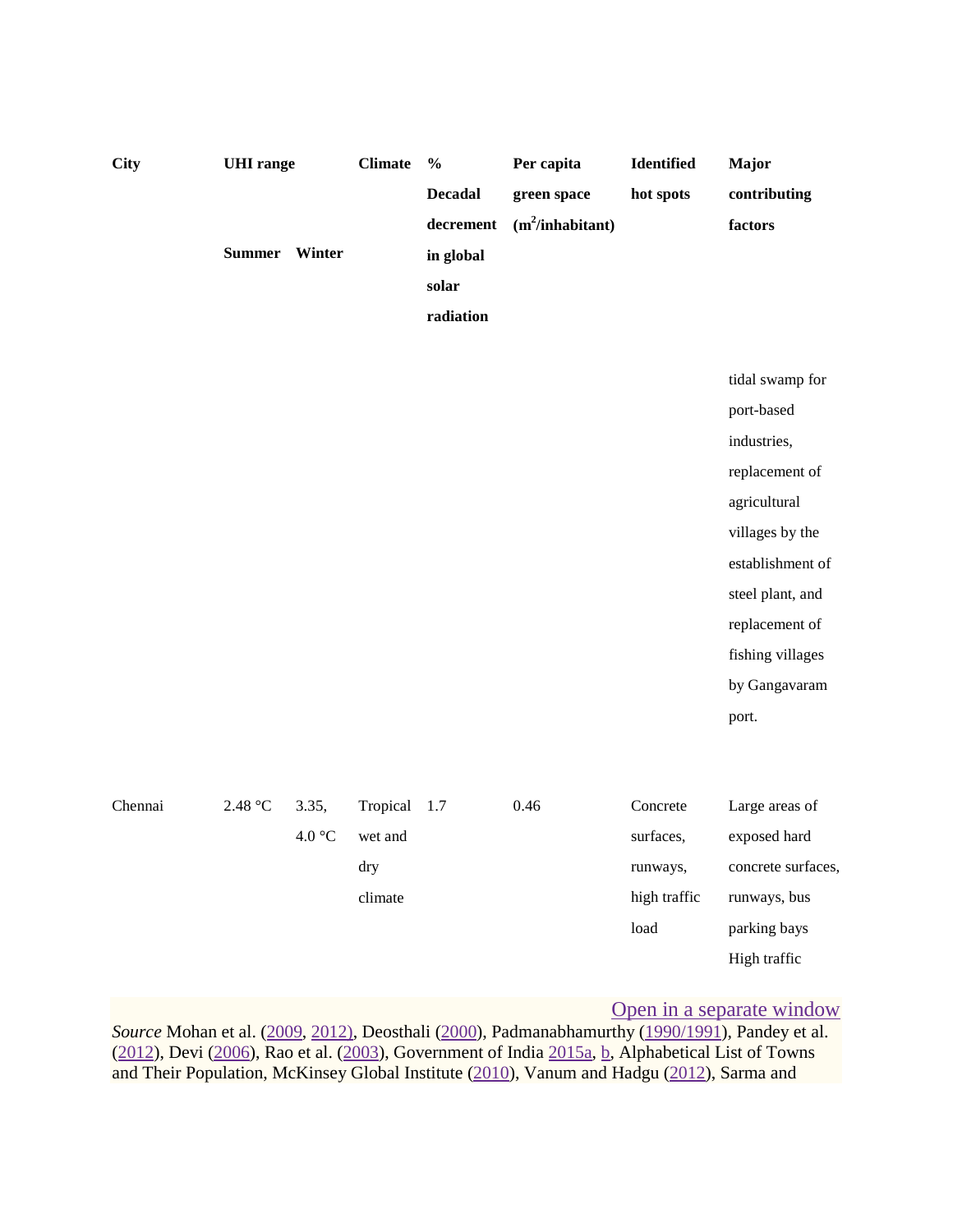Sainath [\(1990/1991\)](https://www.ncbi.nlm.nih.gov/pmc/articles/PMC4824703/#CR94), Devdas and Lilly Rose [\(2009\)](https://www.ncbi.nlm.nih.gov/pmc/articles/PMC4824703/#CR20), Srivasthsan [\(2013\)](https://www.ncbi.nlm.nih.gov/pmc/articles/PMC4824703/#CR101), Chaudhry et al. [\(2011\)](https://www.ncbi.nlm.nih.gov/pmc/articles/PMC4824703/#CR13), and Attri and Tyagi [\(2010\)](https://www.ncbi.nlm.nih.gov/pmc/articles/PMC4824703/#CR6)

Population growth and the consequent urban expansion, increase in anthropogenic emissions, and reduced potential for evaporative cooling increment the net heat stored in urban environment and lead to UHIs. Augmentation of transport linkages (Fig. [1\)](https://www.ncbi.nlm.nih.gov/pmc/articles/PMC4824703/figure/Fig1/) has increased the road density to an average of 1.42 km/km<sup>2</sup> of land (Ministry of Road) Transport & Highways [2012\)](https://www.ncbi.nlm.nih.gov/pmc/articles/PMC4824703/#CR58), thereby increasing the proportion of thermally active surface layers, which actively contribute to intensification of UHIs.



### [Fig.](https://www.ncbi.nlm.nih.gov/pmc/articles/PMC4824703/figure/Fig1/)  $1$

Road densities for selected countries 2009–2011 *Source* Compiled using data obtained from World Bank [\(2014\)](https://www.ncbi.nlm.nih.gov/pmc/articles/PMC4824703/#CR120)

Table [2](https://www.ncbi.nlm.nih.gov/pmc/articles/PMC4824703/table/Tab2/) provides a summary of previous research on the climatic role of greenery in urban India. It is observed that little research has been devoted to explore the passive cooling potential of urban greenery in India. This study therefore, aims to highlight the typical environmental problems arising in Indian cities due to the impact of climate change, and explores the scope of climatic amelioration through urban greening. The first objective is to study the after effects of urbanisation which are categorised into UHIs, heat stress-induced health hazards, and increase in carbon emissions. Four metropolises (New Delhi, Pune, Chennai, and Visakhapatnam), with million-plus population have been analysed to identify the prominent practices contributing to urban heating. The second objective is to study the cooling effect of urban greening through the provision of roof gardens, use of tree shade, and cooling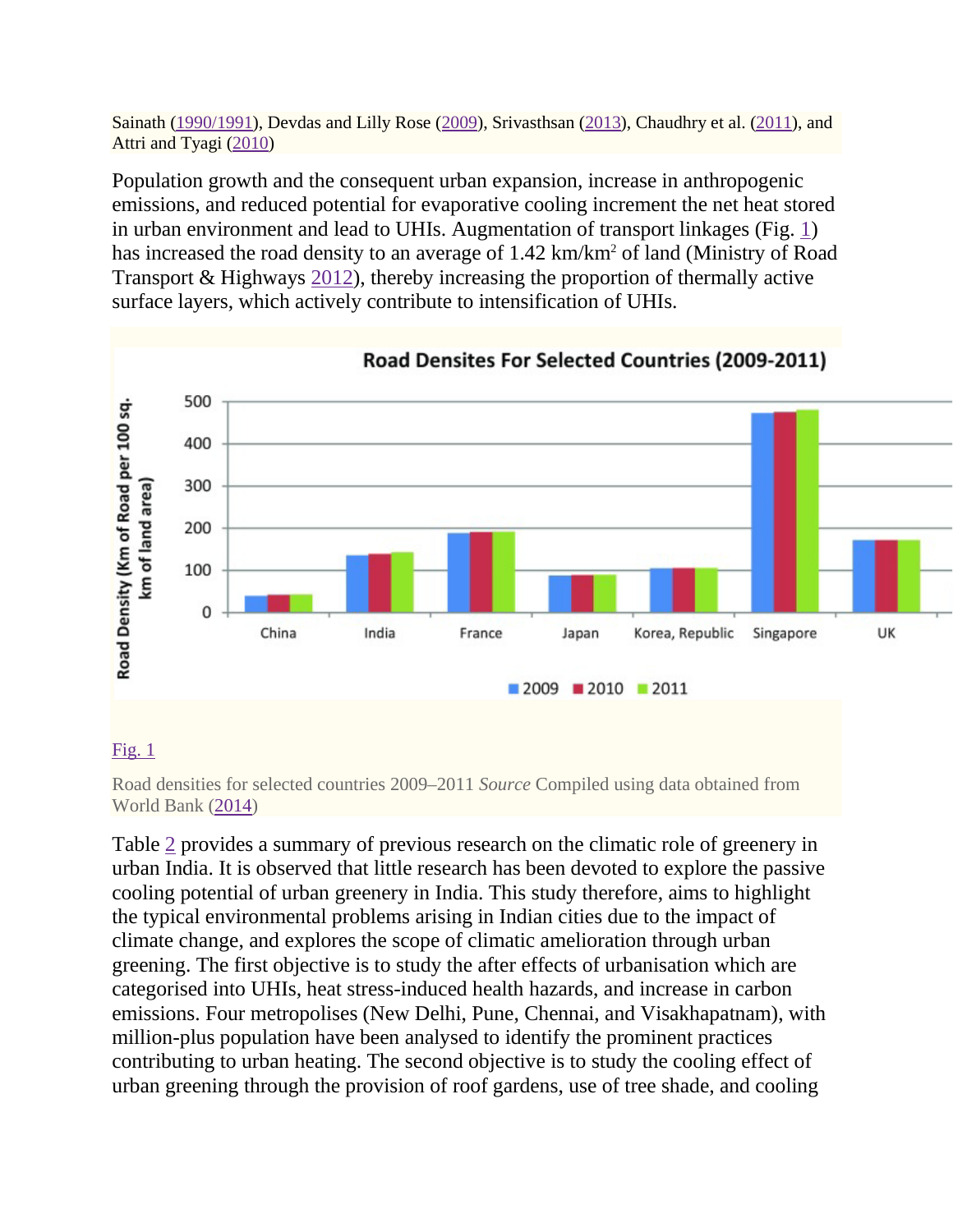of paved surfaces. The third objective is to propose planning guidelines for urban greening in India. Indian bye-laws and practices related to urban greening at the national level and those implemented in the studied metropolises have been enumerated, and compared with the practices followed in Singapore, London, New York, and Sydney. Comparative analysis is attempted through classification of the greening initiatives into four approach-based categories, i.e. preservation, maintenance, growth and development, and level of public participation. The generated observations have been utilised to recommend planning guidelines and policies that are expected to help in consolidating natural sustainability of Indian cities, and other emerging economies.

### Table 2

Summary of published research on climatic role of urban greenery in India

| Reference                          | <b>City</b> | Objective                                                                                                                    |
|------------------------------------|-------------|------------------------------------------------------------------------------------------------------------------------------|
| Chaturvedi et al.<br>(2013)        | Nagpur      | Study the percentage of land cover under forestry, diversity in vegetation<br>species, and their effect on urban air quality |
| Vailshery et al.<br>(2013)         | Bangalore   | Road segments with and without trees were studied to assess the effect of<br>trees on urban environment                      |
| Jaganmohan et al.<br>(2012)        | Bangalore   | Study the diversity, density, and distribution of greenery in domestic gardens                                               |
| Gangopadhyay and<br>Balooni (2012) | Kozhikode   | Relate the technological infusion in different economic classes of the society<br>with changes in home gardens               |
| Dongre $(2011)$                    | Thane       | Review the progress of social forestry and analyse the reasons for its success                                               |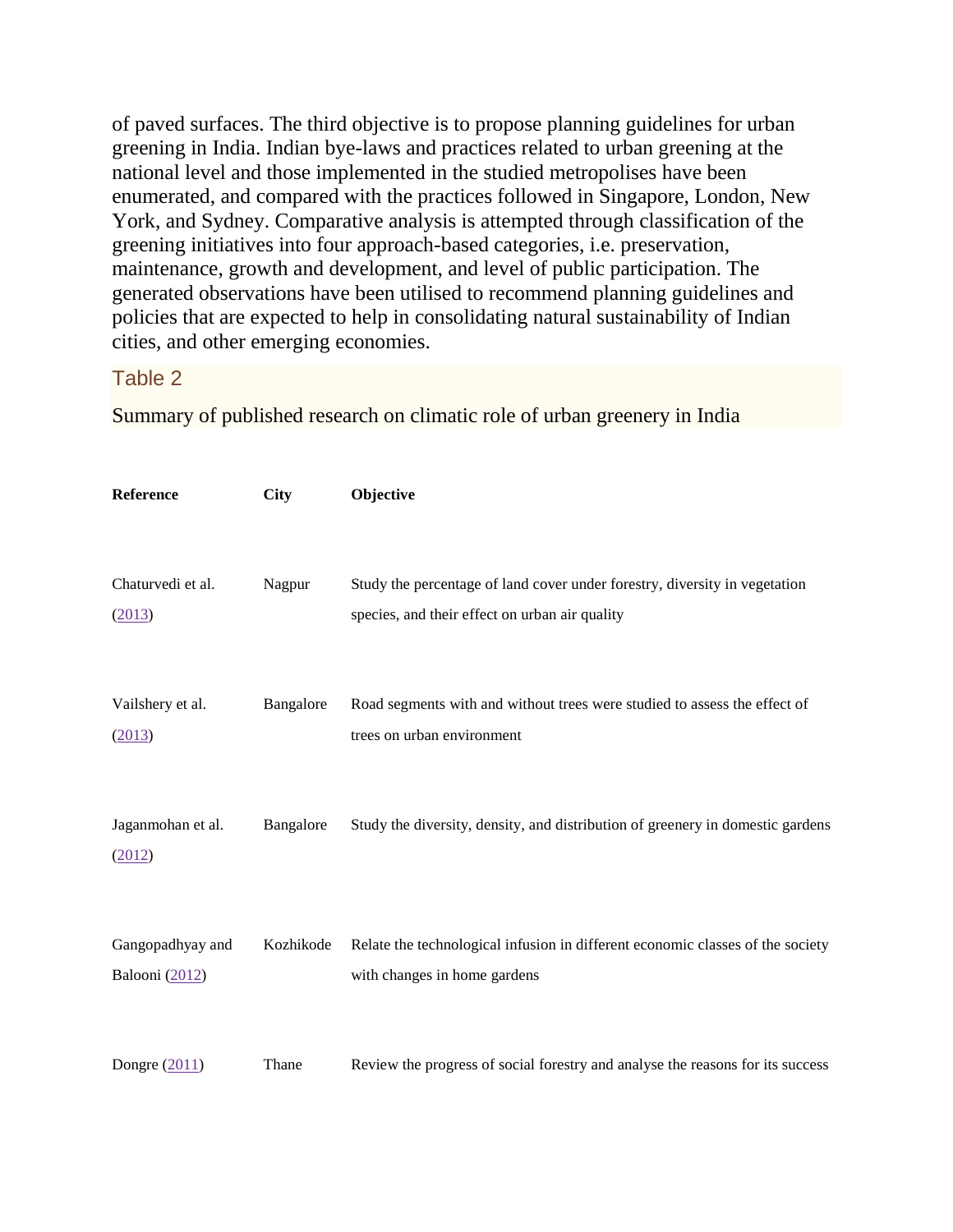| Reference                        | <b>City</b> | Objective                                                                                                                                                                                                       |
|----------------------------------|-------------|-----------------------------------------------------------------------------------------------------------------------------------------------------------------------------------------------------------------|
| Singh et al. $(2010)$            | Jaipur      | Lessons from green cities are used to emphasise the need for greening of<br>Jaipur and provide strategies for connecting science to decision making for<br>enhancement of urban resilience and human well being |
| (2010)                           |             | Chaudhry and Tewari Chandigarh Zonal Travel Cost Method is used to study the recreational value of urban<br>parks and gardens in attracting domestic tourists                                                   |
| Dwivedi et al. (2009)            | Bhopal      | Estimate the level of disturbance faced and ecological services rendered by<br>the Kerwa Forest Area located near Bhopal                                                                                        |
| Alexandri and Jones<br>(2008)    | Mumbai      | Study the cooling effect of roof gardens and green walls on building envelope                                                                                                                                   |
| Chaudhry et al.<br>(2007)        | Chandigarh  | Study the non-market economic valuation of environmental amenities using<br>Contingent Valuation Method.                                                                                                        |
| Sudha and<br>Ravindranath (2000) | Bangalore   | Study species composition in different land use categories and the change in<br>vegetation cover                                                                                                                |
|                                  |             | Open in a separate window                                                                                                                                                                                       |

## Urban heat islands

Urban sprawl and unplanned growth of Indian cities pose significant threat to the local climate. Previous research from various sources have been utilised to study the UHIs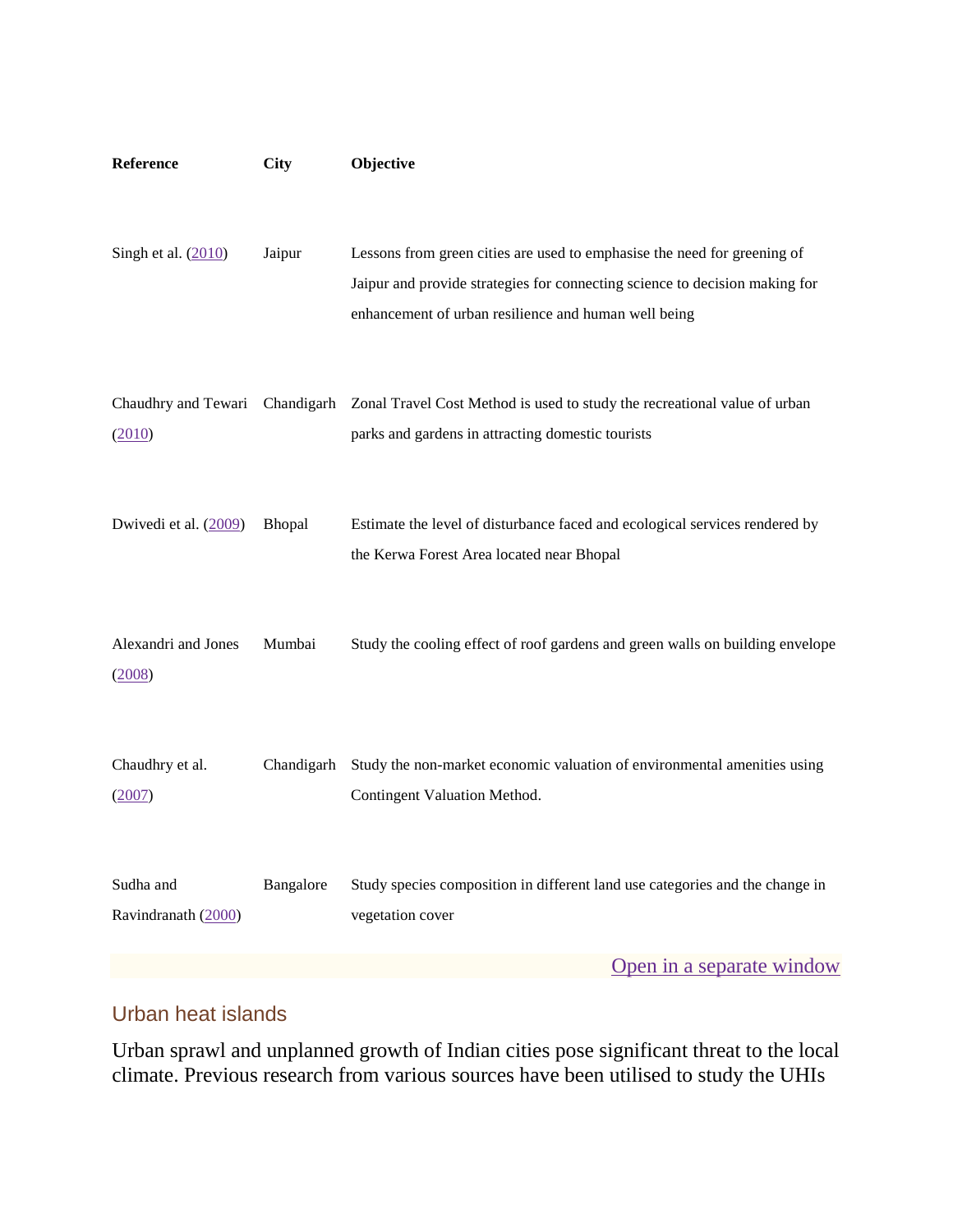in the selected cities of New Delhi, Pune, Chennai, and Visakhapatnam. Table [1](https://www.ncbi.nlm.nih.gov/pmc/articles/PMC4824703/table/Tab1/) provides a summary of the UHIs and enumerates the contributing factors.

While the inland cities of Pune, Bhopal, and New Delhi remain intensely heated, the cooling effect of sea restricts increase of temperature in the coastal cities of Chennai, Trivandrum, and Visakhapatnam (Fig. [2\)](https://www.ncbi.nlm.nih.gov/pmc/articles/PMC4824703/figure/Fig2/). In contrast, the seaward city of Mumbai witnesses highest winter and summer heat island intensities, which may be due to the prominent escalation in atmospheric pollution and high population density.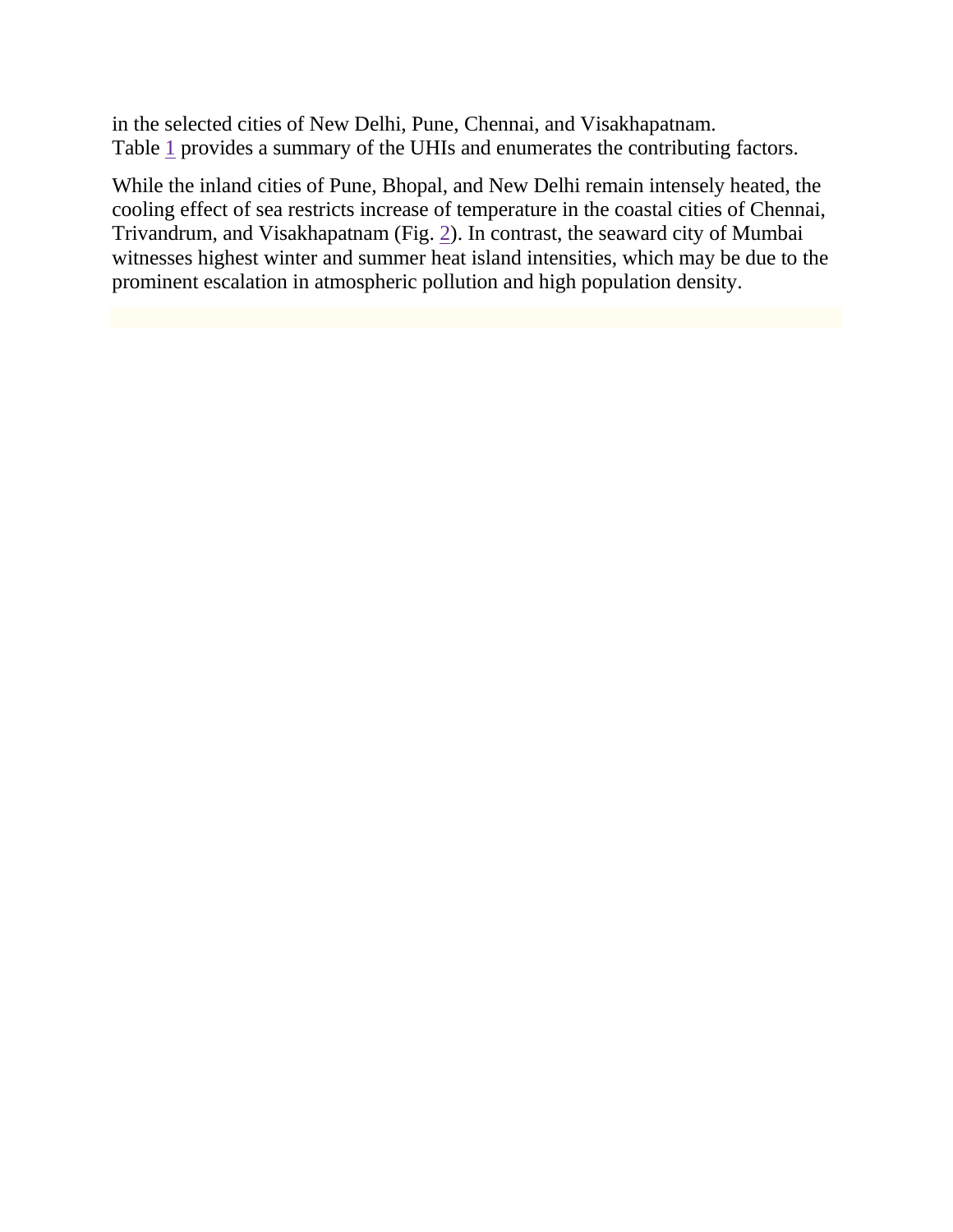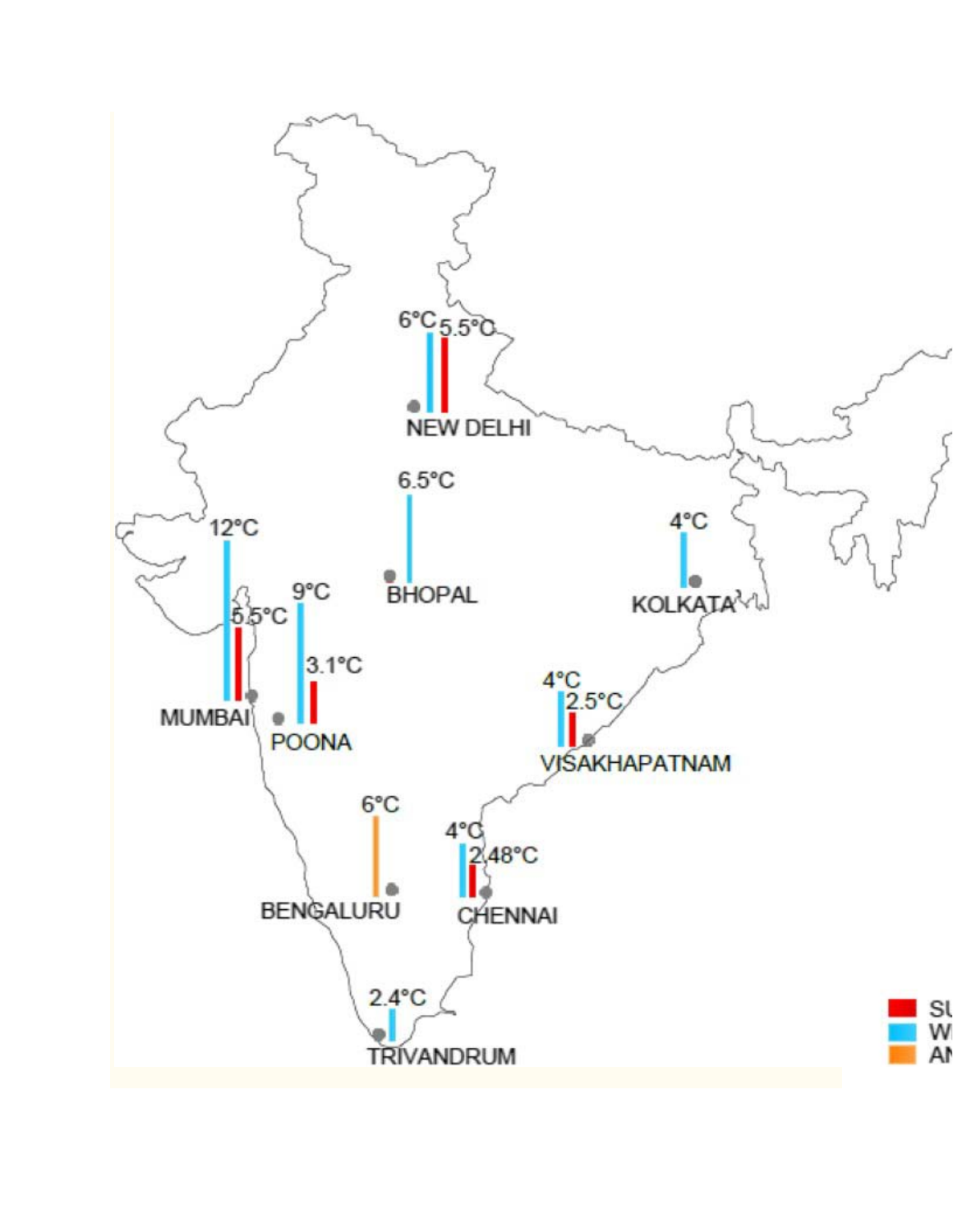### [Fig.](https://www.ncbi.nlm.nih.gov/pmc/articles/PMC4824703/figure/Fig2/)  $2$

Observed intensities (°C) of UHIs in Indian Cities. *Source* Devdas and Lilly Rose [\(2009\)](https://www.ncbi.nlm.nih.gov/pmc/articles/PMC4824703/#CR20), Deosthali [\(2000\)](https://www.ncbi.nlm.nih.gov/pmc/articles/PMC4824703/#CR19), Mohan et al. [\(2009\)](https://www.ncbi.nlm.nih.gov/pmc/articles/PMC4824703/#CR70), Devi [\(2006\)](https://www.ncbi.nlm.nih.gov/pmc/articles/PMC4824703/#CR21), Gopinath et al. [\(2014\)](https://www.ncbi.nlm.nih.gov/pmc/articles/PMC4824703/#CR28), Ansar et al. [\(2012\)](https://www.ncbi.nlm.nih.gov/pmc/articles/PMC4824703/#CR4), and Padmanabhamurty (1990[/1991\)](https://www.ncbi.nlm.nih.gov/pmc/articles/PMC4824703/#CR80)

## Heat stress-induced health hazards

Warmer neighbourhoods increase the vulnerability of residents to heat exposure (Harlan et al. [2006\)](https://www.ncbi.nlm.nih.gov/pmc/articles/PMC4824703/#CR38). Heat waves aggravate thermal discomfort in heat islands, often culminating in health issues. Heat stroke, heat exhaustion, infectious diseases, and cardiovascular and respiratory problems aggravate during summer seasons (Harlan et al. [2006\)](https://www.ncbi.nlm.nih.gov/pmc/articles/PMC4824703/#CR38). The population group most susceptible to these harmful effects comprises the poor, the physically weak, and the elderly (CDC [2015\)](https://www.ncbi.nlm.nih.gov/pmc/articles/PMC4824703/#CR8). More than 21 % of the Indian population lives below the poverty line (Reserve Bank of India [2013\)](https://www.ncbi.nlm.nih.gov/pmc/articles/PMC4824703/#CR92), and remains extremely vulnerable to health hazards. Out of the ninety-three heat waves recorded in Visakhapatnam between 1951 and 2000, 31 were classified as "severe", and may lead to aggressive behaviour and heat-related deaths (Devi [2006\)](https://www.ncbi.nlm.nih.gov/pmc/articles/PMC4824703/#CR21). The number of casualties due to heat waves has increased from 1900 in 2003 (Harlan et al. [2006\)](https://www.ncbi.nlm.nih.gov/pmc/articles/PMC4824703/#CR38) to 2330 in 2015 (CNN [2015\)](https://www.ncbi.nlm.nih.gov/pmc/articles/PMC4824703/#CR16). Noticeably, most of the affected belonged to the labour class (The Times of India [2015\)](https://www.ncbi.nlm.nih.gov/pmc/articles/PMC4824703/#CR108), thus exposing the increased vulnerability of the poor to heat stress.

### Increase in atmospheric pollution and carbon emissions

Analysis of the decadal global solar radiation recorded at eleven Indian cities shows a statistically significant decreasing trend (Table [1\)](https://www.ncbi.nlm.nih.gov/pmc/articles/PMC4824703/table/Tab1/). This has been attributed to cloud cover, and change in atmospheric aerosol load due to industrial smoke release and biomass burning. Although the trend subsided in North America, China, and Europe after the 1990s, it still continues in India (Attri and Tyagi [2010\)](https://www.ncbi.nlm.nih.gov/pmc/articles/PMC4824703/#CR6).

In 2011, EPA identified India and Russia as the fourth largest contributors to the global  $CO<sub>2</sub>$  emissions due to fossil fuel combustion, cement manufacturing, and gas flaring (EPA [2015\)](https://www.ncbi.nlm.nih.gov/pmc/articles/PMC4824703/#CR39). In 2003, the construction sector in India accounted for maximum  $CO<sub>2</sub>$  emissions (22 %), while the transportation industry (road transport, aviation, and shipping) contributed to 12.9 % of the national  $CO<sub>2</sub>$  emissions (Parikh et al. [2009\)](https://www.ncbi.nlm.nih.gov/pmc/articles/PMC4824703/#CR83). In 2007, 87 % of the total  $CO_2$  emissions from the transport industry were attributed to road transport (MoEF [2010\)](https://www.ncbi.nlm.nih.gov/pmc/articles/PMC4824703/#CR44). Hyderabad witnessed a reduction in the content of black carbon, particulate matter, CO, and ozone by about 57 %, 60 %, 40 %, and 50 %, respectively, during a weeklong nationwide truck strike (Sharma et al. [2010\)](https://www.ncbi.nlm.nih.gov/pmc/articles/PMC4824703/#CR95). Rapid urbanisation has enhanced living standards leading to increased vehicle ownership pattern (Fig. [3\)](https://www.ncbi.nlm.nih.gov/pmc/articles/PMC4824703/figure/Fig3/). Increased number of vehicles per capita in Chandigarh has forced the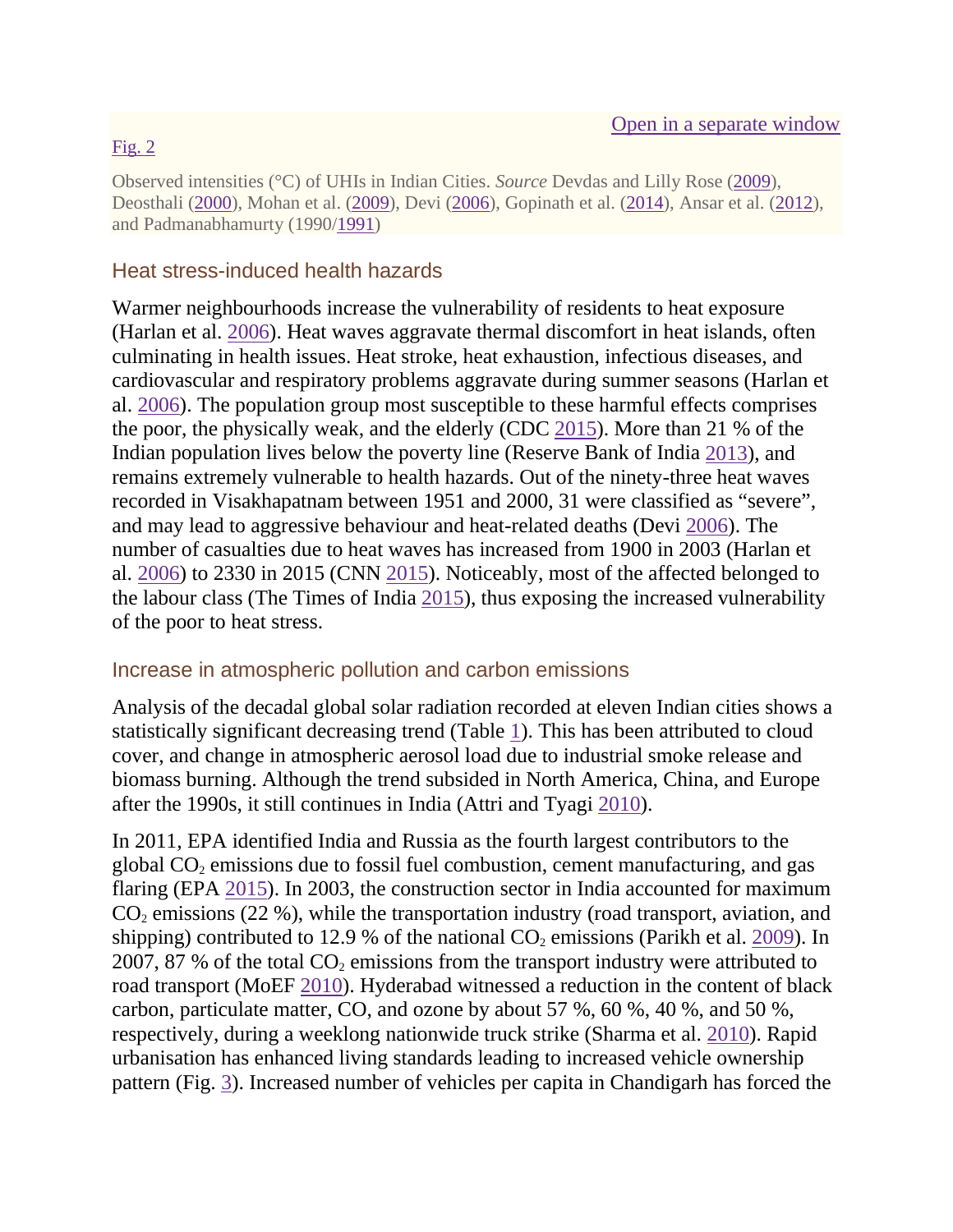concentration of Respirable Suspended Particulate Matter (RSPM) beyond the permissible levels (Chaudhry et al. [2013\)](https://www.ncbi.nlm.nih.gov/pmc/articles/PMC4824703/#CR14).



### [Fig.](https://www.ncbi.nlm.nih.gov/pmc/articles/PMC4824703/figure/Fig3/)  $3$

Registered non-transport vehicles in selected Indian cities with million-plus population *Source* Compiled using data obtained from Ministry of Road Transport & Highways, India [\(2012,](https://www.ncbi.nlm.nih.gov/pmc/articles/PMC4824703/#CR58) [2013\)](https://www.ncbi.nlm.nih.gov/pmc/articles/PMC4824703/#CR59)

Generation of volatile organic compounds like benzene, toluene, and methylene chloride leads to photochemical oxidation thereby increasing concentration of ozone and occurrence of smog (Srivastava et al. [2006;](https://www.ncbi.nlm.nih.gov/pmc/articles/PMC4824703/#CR100) Atkinson [2000\)](https://www.ncbi.nlm.nih.gov/pmc/articles/PMC4824703/#CR5). Air quality in Mumbai is plagued with vehicular emissions, resulting in significantly pronounced concentration of benzene (Srivastava et al. [2006\)](https://www.ncbi.nlm.nih.gov/pmc/articles/PMC4824703/#CR100). Lucknow suffers from PM10 concentrations exceeding permissible standards by a factor of 1.3–3.2 (Kisku et al. [2013\)](https://www.ncbi.nlm.nih.gov/pmc/articles/PMC4824703/#CR48). Lower concentrations of particulate matter are generally observed during the monsoons due to washing out of soluble pollutants—the PM2.5 concentration reportedly reduced from 300 to 180  $\mu$ g m<sup>3</sup> in Delhi (Pandey et al. [2012\)](https://www.ncbi.nlm.nih.gov/pmc/articles/PMC4824703/#CR82). Conversely, higher concentrations are reported during winters due to inversion and stable environment. Wind usually helps in flushing of pollutants, but perpendicular orientation of major roadways has resulted in the generation of "islands of pollution" in Pune (Deosthali [2000\)](https://www.ncbi.nlm.nih.gov/pmc/articles/PMC4824703/#CR19). In the absence of wind, aerosols get trapped in the lower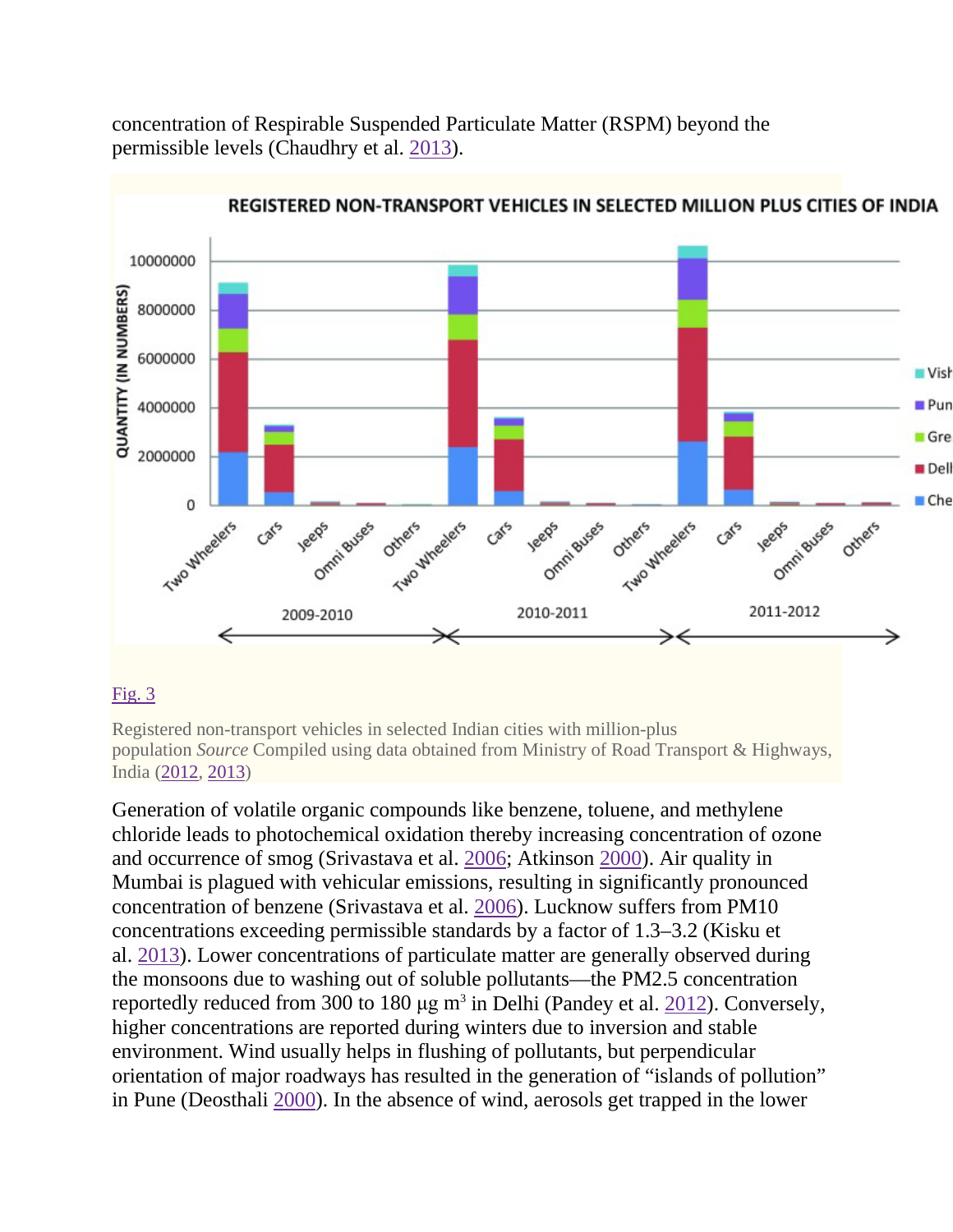atmospheric boundary layer and diminish the incoming solar radiation leading to reduced daytime surface temperatures (Pandey et al. [2012\)](https://www.ncbi.nlm.nih.gov/pmc/articles/PMC4824703/#CR82). Dimming of incoming solar radiation due to "Asian Brown Clouds" observed over the Indian Subcontinent (Ramanathan et al. [2005\)](https://www.ncbi.nlm.nih.gov/pmc/articles/PMC4824703/#CR90), and a decrease of  $13.6 \pm 1.4$  W/m<sup>2</sup> per 0.1 increase in the aerosol optical depth during the pre-monsoon period over Delhi (Singh et al. [2005\)](https://www.ncbi.nlm.nih.gov/pmc/articles/PMC4824703/#CR98) justify the aforementioned observation. It should be noted that, "a negative forcing (and hence cooling) in the lower atmospheric levels may be coupled with a positive forcing (and hence warming) in the upper atmospheric levels", thus affecting the local weather (Pandey et al. [2012\)](https://www.ncbi.nlm.nih.gov/pmc/articles/PMC4824703/#CR82).

### Effect of vegetation on atmospheric pollution

Vegetation helps in the removal of atmospheric pollutants through the absorption of gaseous pollutants like  $SO_2$ ,  $NO_2$ ,  $O_3$ , and  $CO_2$  primarily into the leaf stomata (Nowak [1994\)](https://www.ncbi.nlm.nih.gov/pmc/articles/PMC4824703/#CR77), dry deposition of suspended particulate emissions like PM10 (Akbari et al. [2001\)](https://www.ncbi.nlm.nih.gov/pmc/articles/PMC4824703/#CR2), bioaccumulation of heavy metal air pollution like soot, soil dust, fuel oil particles, coal ash particles, and particles from industrial emissions (Kocic et al. [2014\)](https://www.ncbi.nlm.nih.gov/pmc/articles/PMC4824703/#CR49), and daytime photosynthetic assimilation of  $CO<sub>2</sub>$ . The green city of Nagpur (green space of 31  $m<sup>2</sup>$  per capita) enjoys a healthy quality of air with concentrations of SO<sub>2</sub> (6  $\mu$ g/m<sup>3</sup>), NO<sub>2</sub> (18  $\mu$ g/m<sup>3</sup>), and RSPM (53  $\mu$ g/m<sup>3</sup>) contained well within the permissible limits of 80, 80, and 100  $\mu$ g m<sup>3</sup>, respectively (Chaturvedi et al.  $\frac{2013}{2013}$ ). Street trees have been observed to reduce levels of suspended particulate matter and contributed to 65 % reduction in  $SO_2$  levels in Bangalore (Vailshery et al. [2013\)](https://www.ncbi.nlm.nih.gov/pmc/articles/PMC4824703/#CR116). High swathes of green cover in Gandhinagar (green space of  $160 \text{ m}^2$  per capita) (Sustainability Outlook [2012\)](https://www.ncbi.nlm.nih.gov/pmc/articles/PMC4824703/#CR104), and Chandigarh (green space of 55 m<sup>2</sup> per capita) (Chaudhry et al. [2013\)](https://www.ncbi.nlm.nih.gov/pmc/articles/PMC4824703/#CR14), appear to reduce  $SO_2$  and  $NO<sub>x</sub>$  concentrations. Interestingly, though Gandhinagar is a major  $SO_2$  and  $NO<sub>x</sub>$  emitting district in India (Garg et al.  $2001$ ), concentrations of SO<sub>2</sub> (3–37  $\mu$ g/m<sup>3</sup>) and NO<sub>x</sub> (5–34  $\mu$ g/m<sup>3</sup>) remain within permissible limits around the Gandhinagar Thermal Power Plant (Padmavathi et al. [2015\)](https://www.ncbi.nlm.nih.gov/pmc/articles/PMC4824703/#CR81). Apart from filtering air pollutants and abating noise pollution, trees and green spaces aid in regulation of thermal comfort through the passive cooling of environment.

[Go to:](https://www.ncbi.nlm.nih.gov/pmc/articles/PMC4824703/)

## Vegetation induced cooling

Trees and vegetative elements serve as cooling apparatus, and help to reject heat through cooling of roofs, cooling of paved surfaces, and provision of shade.

## Cooling of roofs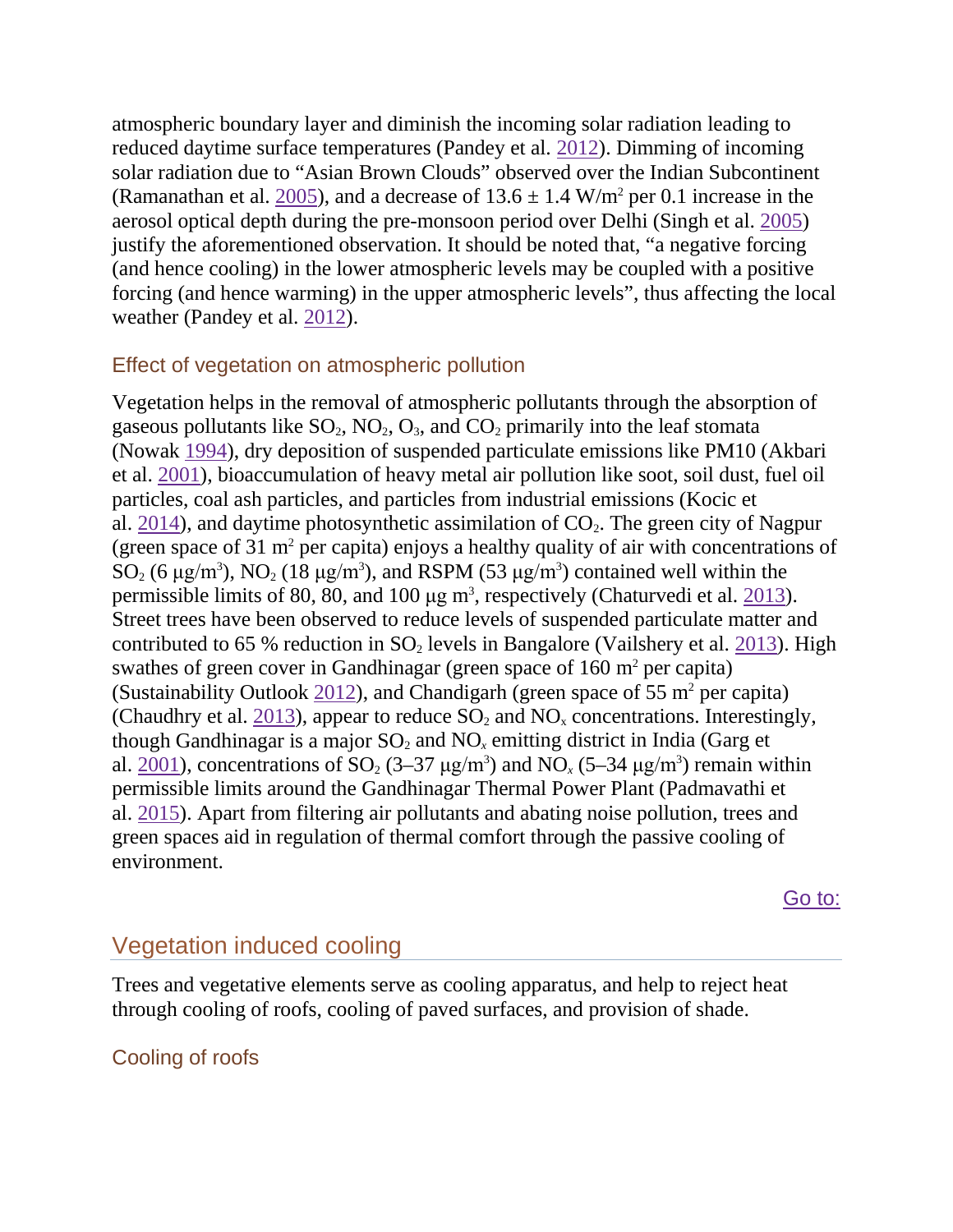Roofs can be cooled through the provision of roof gardens, use of reflective coating on roofs (Akbari et al. [2001;](https://www.ncbi.nlm.nih.gov/pmc/articles/PMC4824703/#CR2) Coutts et al. [2013\)](https://www.ncbi.nlm.nih.gov/pmc/articles/PMC4824703/#CR17), provision of thin water film for evaporative cooling, and use of movable canvas or inverted earthen pots for provision of shade (Nayak et al. [1982\)](https://www.ncbi.nlm.nih.gov/pmc/articles/PMC4824703/#CR73).

Roof gardens increase the proportion of green areas and ameliorate UHIs through thermal pacification. They minimise monetary expenditure on storm water runoff management by serving as readily available media for water retention (Weiler and Scholz-Barth [2009\)](https://www.ncbi.nlm.nih.gov/pmc/articles/PMC4824703/#CR118). They render ecological utility by filtering airborne pollutants (Santamouris et al. [2011\)](https://www.ncbi.nlm.nih.gov/pmc/articles/PMC4824703/#CR93), and enhance aesthetic appeal through provision of vegetative living spaces (Weiler and Scholz-Barth [2009\)](https://www.ncbi.nlm.nih.gov/pmc/articles/PMC4824703/#CR118), breaking the monotony of concrete jungles. The soil medium insulates the roof while the vegetative layer intercepts radiation; the total system accounts for evaporative cooling. The reduction in the building cooling load and the consequent savings in energy depend on the thickness of soil, and the type and density of vegetative cover. Wong et al. [\(2003\)](https://www.ncbi.nlm.nih.gov/pmc/articles/PMC4824703/#CR119) observed the annual energy consumption for a hypothetical commercial building in Singapore to decrease by 5 % on changing the vegetative cover from turfs to shrubs. However, it should be noted that limited soil water content constrains the cooling potential of green roofs (Coutts et al. [2013\)](https://www.ncbi.nlm.nih.gov/pmc/articles/PMC4824703/#CR17).

In tropical climates, building roofs assume critical role in intense heat exchange during noon (Taha et al. [1988\)](https://www.ncbi.nlm.nih.gov/pmc/articles/PMC4824703/#CR105). Deosthali [\(2000\)](https://www.ncbi.nlm.nih.gov/pmc/articles/PMC4824703/#CR19) propounds that disproportionate increase in building heights as compared to street width further increases the importance of roofs in thermal exchange. Few studies suggest roof gardens to be undesirable during winters due to heat loss (Nayak et al. [1982;](https://www.ncbi.nlm.nih.gov/pmc/articles/PMC4824703/#CR73) Bansal et al. [1992\)](https://www.ncbi.nlm.nih.gov/pmc/articles/PMC4824703/#CR7). However, Santamouris et al. [\(2011\)](https://www.ncbi.nlm.nih.gov/pmc/articles/PMC4824703/#CR93) opines that increase in heating loads is less significant than cooling energy savings. He attributes the increase in heating demands due to cool (reflective) roofs to lower solar altitudes, overcast skies, and lesser duration of sunshine hours. Nayak et al. [\(1982\)](https://www.ncbi.nlm.nih.gov/pmc/articles/PMC4824703/#CR73) observed roofs in Delhi with 90 % shading and heat transfer coefficient of 5.7 W/m<sup>2</sup>  $\rm{^{\circ}C}$  to provide thermal performance comparable to roof gardens. Further research is required to clarify the role of roof gardens/cool roofs in composite climates such as Delhi.

## Cooling of surfaces

Vegetative growth ensures a pervious ground cover with potential for evaporative cooling. Trees shade pavements and building envelope besides reducing longwave heat gain by maintaining lower surface temperatures (Huang et al. [1987\)](https://www.ncbi.nlm.nih.gov/pmc/articles/PMC4824703/#CR43). Since road networks occupy considerable land area, avenue trees and roadside greening help to reduce ambient temperatures. A reduction of 9.26 °C in surface temperature of parking lots has been observed in Nagoya, Japan, through plantation consisting of 70 % grass and 30 % trees (Onishi et al. [2010\)](https://www.ncbi.nlm.nih.gov/pmc/articles/PMC4824703/#CR79).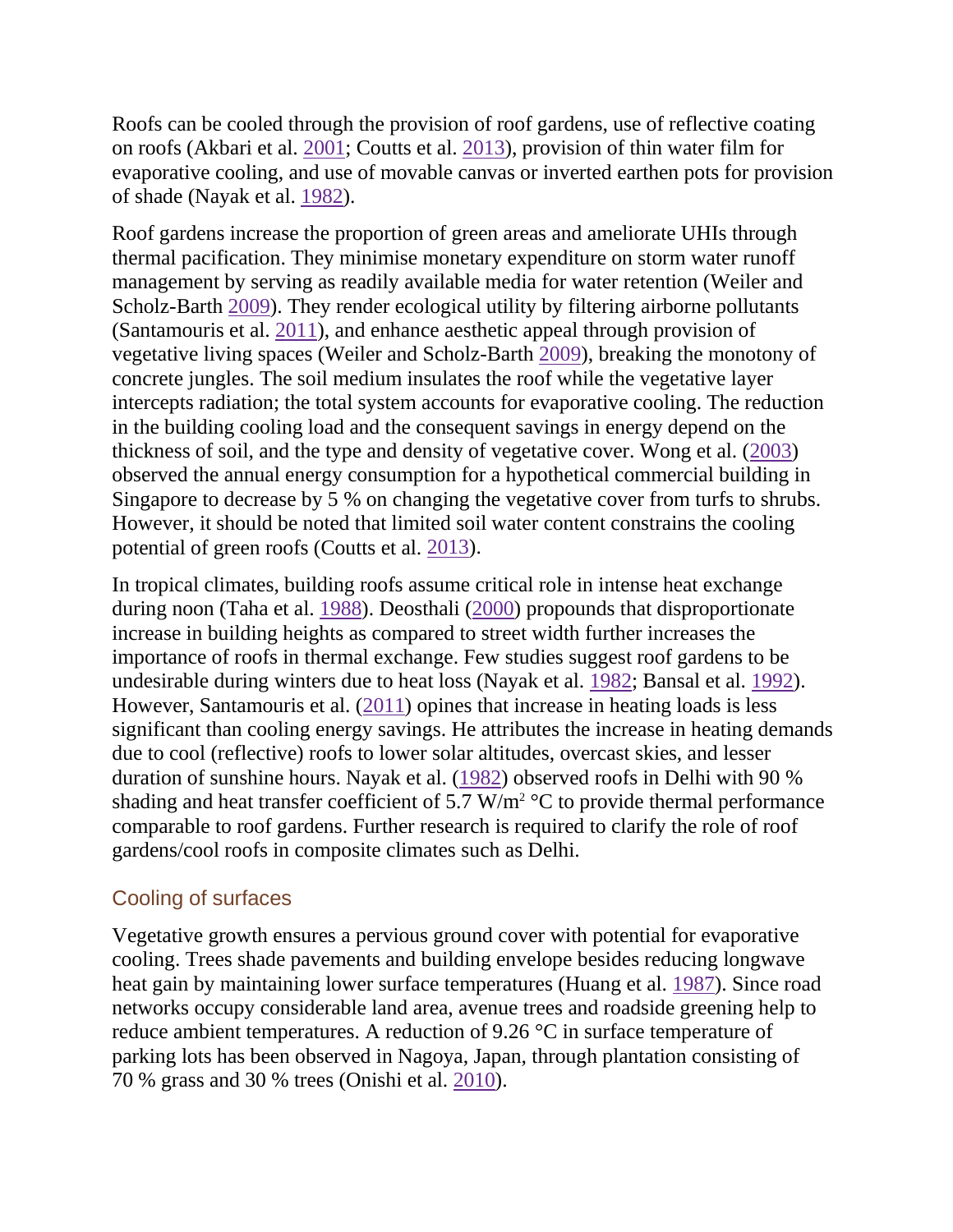Depletion and transformation of the natural landscape is a major drawback of excessive urbanisation. While decline in urban open spaces and wetlands has resulted in loss of drainage network and ground water tables in Bangalore (Sudhira et al. [2004\)](https://www.ncbi.nlm.nih.gov/pmc/articles/PMC4824703/#CR103), reclamation of tidal swamp and fishing villages for port-based industries in Visakhapatnam has led to temperature increases of 2 °C (Ramachandra and Kumar [2010\)](https://www.ncbi.nlm.nih.gov/pmc/articles/PMC4824703/#CR89) and 4 °C (Devi [2006\)](https://www.ncbi.nlm.nih.gov/pmc/articles/PMC4824703/#CR21) in Bangalore and Visakhapatnam, respectively (Table [1\)](https://www.ncbi.nlm.nih.gov/pmc/articles/PMC4824703/table/Tab1/). Around 40 % of the mangrove area on the western coast of India has been lost to urban development, or has been converted into agricultural land (Upadhyay et al. [2002\)](https://www.ncbi.nlm.nih.gov/pmc/articles/PMC4824703/#CR115). The eastern port city of Kolkata has a green space of  $2 \text{ m}^2$  per capita (SIEMENS [2014\)](https://www.ncbi.nlm.nih.gov/pmc/articles/PMC4824703/#CR96) highlighting an acute shortage of green cover.

## Use of tree shade

Trees render direct cooling of the microclimate through shading, evapotranspiration, and carbon sequestration. They, simultaneously induce indirect cooling of the environment through reduced demand for cooling energy, thus lowering carbon emissions from power plants (Akbari et al. [2001\)](https://www.ncbi.nlm.nih.gov/pmc/articles/PMC4824703/#CR2).

Trees serve as natural evaporative coolers—in the presence of sufficient quantity of water, a single tree can provide an air-conditioning efficiency of 20 kW by transpiring about 400 l of water daily (Pokorny [2001\)](https://www.ncbi.nlm.nih.gov/pmc/articles/PMC4824703/#CR85). Strong cooling potential has been observed in urban parks where evapotranspiration is assisted with wind flow (Huang et al. [1987\)](https://www.ncbi.nlm.nih.gov/pmc/articles/PMC4824703/#CR43). Since the effectiveness of evaporative cooling from trees is highly dependent on the availability of ground water, the savings in energy often get reduced due to increase in irrigation water costs in hot-arid climates (McPherson et al. [1989\)](https://www.ncbi.nlm.nih.gov/pmc/articles/PMC4824703/#CR52). During drier periods, the rate of evapotranspiration decreases due to reduced soil moisture content (Yu and Hien [2006\)](https://www.ncbi.nlm.nih.gov/pmc/articles/PMC4824703/#CR121), and also due to the self-regulatory mechanism of stoma (Oke [1987\)](https://www.ncbi.nlm.nih.gov/pmc/articles/PMC4824703/#CR78). Reduced potential for evapotranspiration is anticipated in the future due to climate change, water shortage, and heat waves (Yu and Hien [2006\)](https://www.ncbi.nlm.nih.gov/pmc/articles/PMC4824703/#CR121), making it imperative to maximise the utility of tree shade for efficient passive cooling.

Referring to simulation studies conducted on 10 cities in USA (Taha et al. [1996\)](https://www.ncbi.nlm.nih.gov/pmc/articles/PMC4824703/#CR106), Akbari et al.  $(2001)$  report trees to reduce ambient temperature by 0.3–3 °C at 2 p.m. A row of Kaizuka hort trees planted along the west wall of a building in Fukuoka, Japan, intercepted 95 % of the insolation, thus providing natural cooling against the afternoon sun (Hoyano [1988\)](https://www.ncbi.nlm.nih.gov/pmc/articles/PMC4824703/#CR42). The savings associated with trees are highly climate dependent, and have been estimated to amount up to \$200 per tree (Akbari et al. [2001\)](https://www.ncbi.nlm.nih.gov/pmc/articles/PMC4824703/#CR2). Little research has been conducted on the energy saving potential of trees in India and needs to be explored.

The lack of space required for accommodating a fully grown tree in densely developed Indian cities can be overcome by using green walls. Plant cover on wall acts as a layer of insulation and reduces the transmission of heat to indoors. This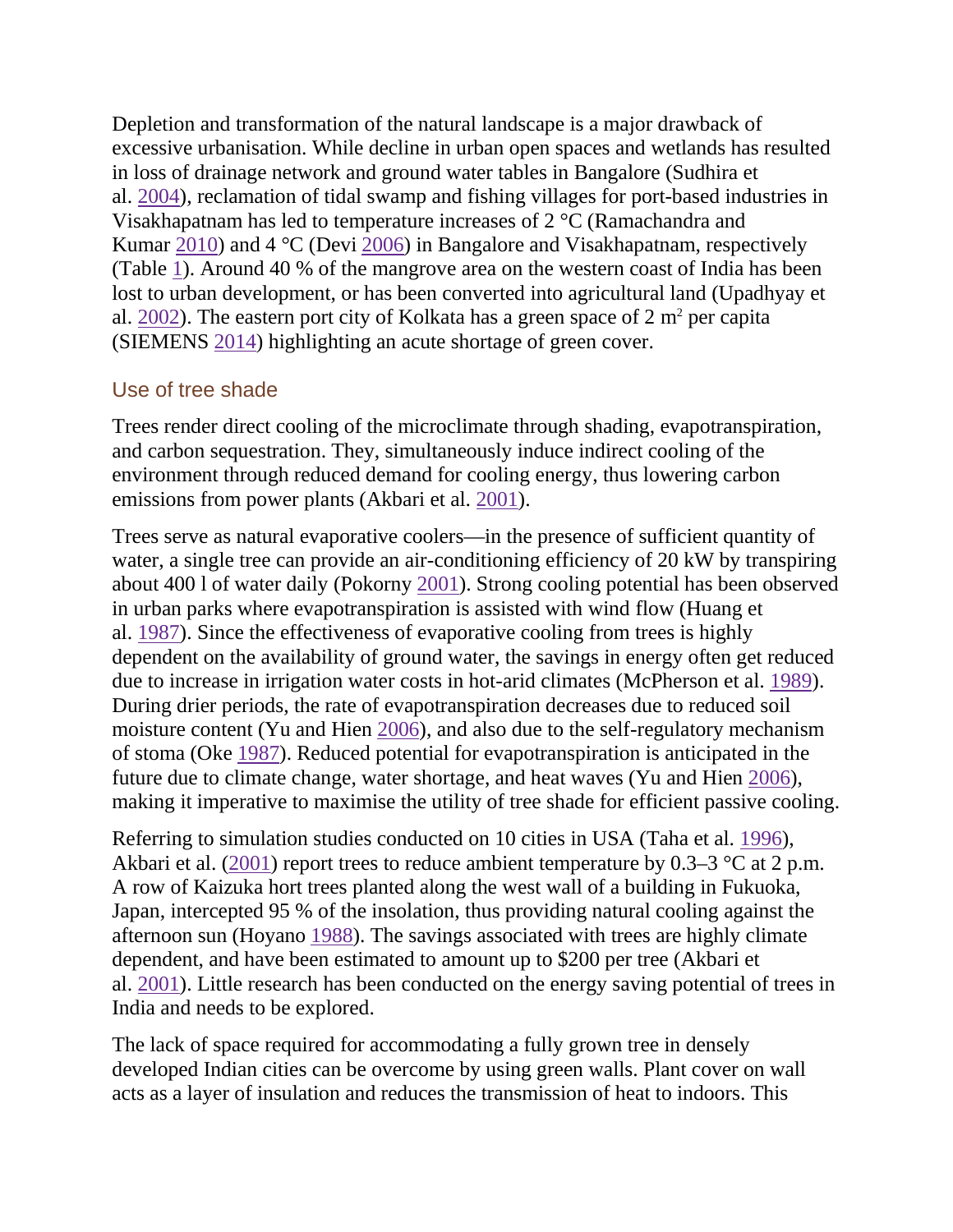entails innovative strategies for ease of implementation and maintenance. The energy conservation potential of a green wall is directly proportional to the amount of surface area covered—reduction of 33% in surface absorption coefficient value of wall has been observed (Kontoleon and Eumorfopoulou [2010\)](https://www.ncbi.nlm.nih.gov/pmc/articles/PMC4824703/#CR50). Use of free-standing green walls can be explored in humid climates to avoid weakening of building structures due to dampness.

Heavy urbanisation in India has drastically reduced the quantum of green cover. Interestingly, though the tree cover in Delhi increased from 6.61 % in 2003 to 8.29 % in 2009 (Government of National Capital Territory of Delhi, India [2014a\)](https://www.ncbi.nlm.nih.gov/pmc/articles/PMC4824703/#CR32), the city has witnessed considerable rise in urban temperatures (Mohan et al. [2012\)](https://www.ncbi.nlm.nih.gov/pmc/articles/PMC4824703/#CR71). Thus, a general increase in the urban green cover may prove insufficient in achieving the desired cooling effect, and therefore, makes it imperative to focus on the greening of built spaces, and on the maintenance of balance between green cover and built-up area. The subsequent section reviews and analyses greening practices in Indian cities, and recommends guidelines for urban afforestation.

[Go to:](https://www.ncbi.nlm.nih.gov/pmc/articles/PMC4824703/)

## urban greening policies in India and global best practices

The National Forest Policy of India aims to ensure that a minimum of one-third of the total land area of the country remains under forest or tree cover. It encourages planting of trees alongside roads, railway lines, rivers, streams, and canals. Raising of "green belts" has been recommended in urban/industrial areas and in arid tracts (Ministry of Environment & Forests, India [1988\)](https://www.ncbi.nlm.nih.gov/pmc/articles/PMC4824703/#CR53). Table [3](https://www.ncbi.nlm.nih.gov/pmc/articles/PMC4824703/table/Tab3/) provides a summary of the major government initiatives towards forest and tree management.

### Table 3

Major initiatives towards forest management

**Initiatives by Indian Government Objectives** National Green Tribunal Act, 2010 Provides for establishment of a National Green tribunal for effective and expeditious disposal of cases related to environment protection including enforcement of any legal right relating to environment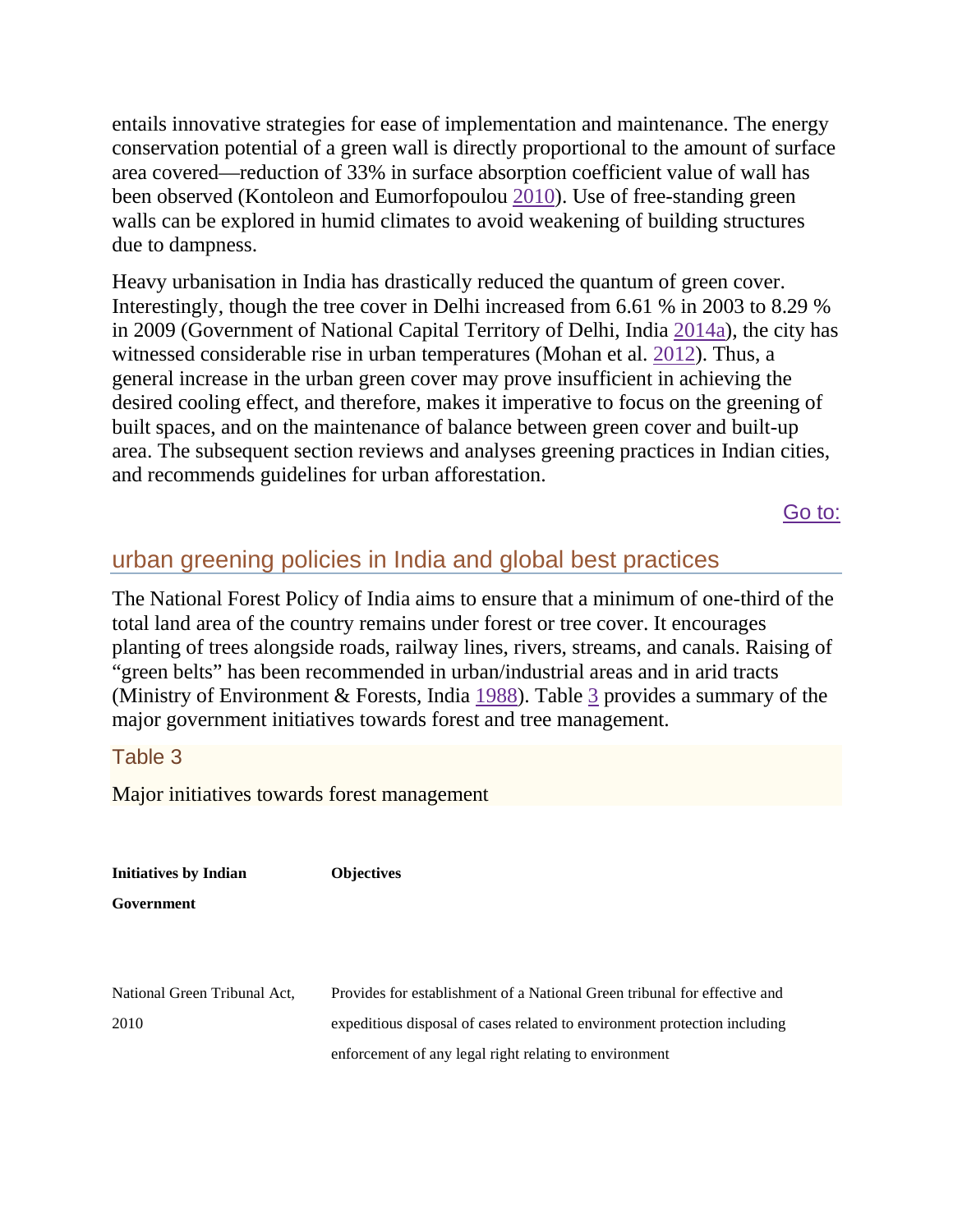| <b>Initiatives by Indian</b>                                                | <b>Objectives</b>                                                                                                                                                                                                                        |
|-----------------------------------------------------------------------------|------------------------------------------------------------------------------------------------------------------------------------------------------------------------------------------------------------------------------------------|
| Government                                                                  |                                                                                                                                                                                                                                          |
|                                                                             |                                                                                                                                                                                                                                          |
| National Action Plan for<br>Climate Change, 2008                            | National Mission for Green India with a view to launch a national mission to<br>enhance ecosystem services including afforestation of 10 million hectares of land                                                                        |
| <b>Environmental Impact</b><br>Assessment (EIA) Notification,<br>2006       | To identify, examine, assess, and evaluate the likely and probable impacts of a<br>proposed project on the environment. It makes prior environmental clearance<br>mandatory for the development activities listed in the notification    |
| National Environment Policy,<br>2006                                        | Intended as a guide to regulatory reforms and environmental projects, review and<br>enactment of legislation by Government bodies. It seeks to stimulate partnership<br>of different stakeholders to strengthen environmental management |
| Biological Diversity Act, 2002                                              | Conserve biological resources and associated knowledge and facilitate access to<br>them in a sustainable manner                                                                                                                          |
| National Afforestation and Eco-<br>Development Board established<br>in 1992 | Promotes afforestation, tree planting, ecological restoration, and eco-<br>development activities                                                                                                                                        |
| Environmental Protection Act,<br>1986                                       | Provides for protection of the environment which is inclusive of water, air, land,<br>and the inter-relationship existing between the environment, human beings, and<br>living creatures                                                 |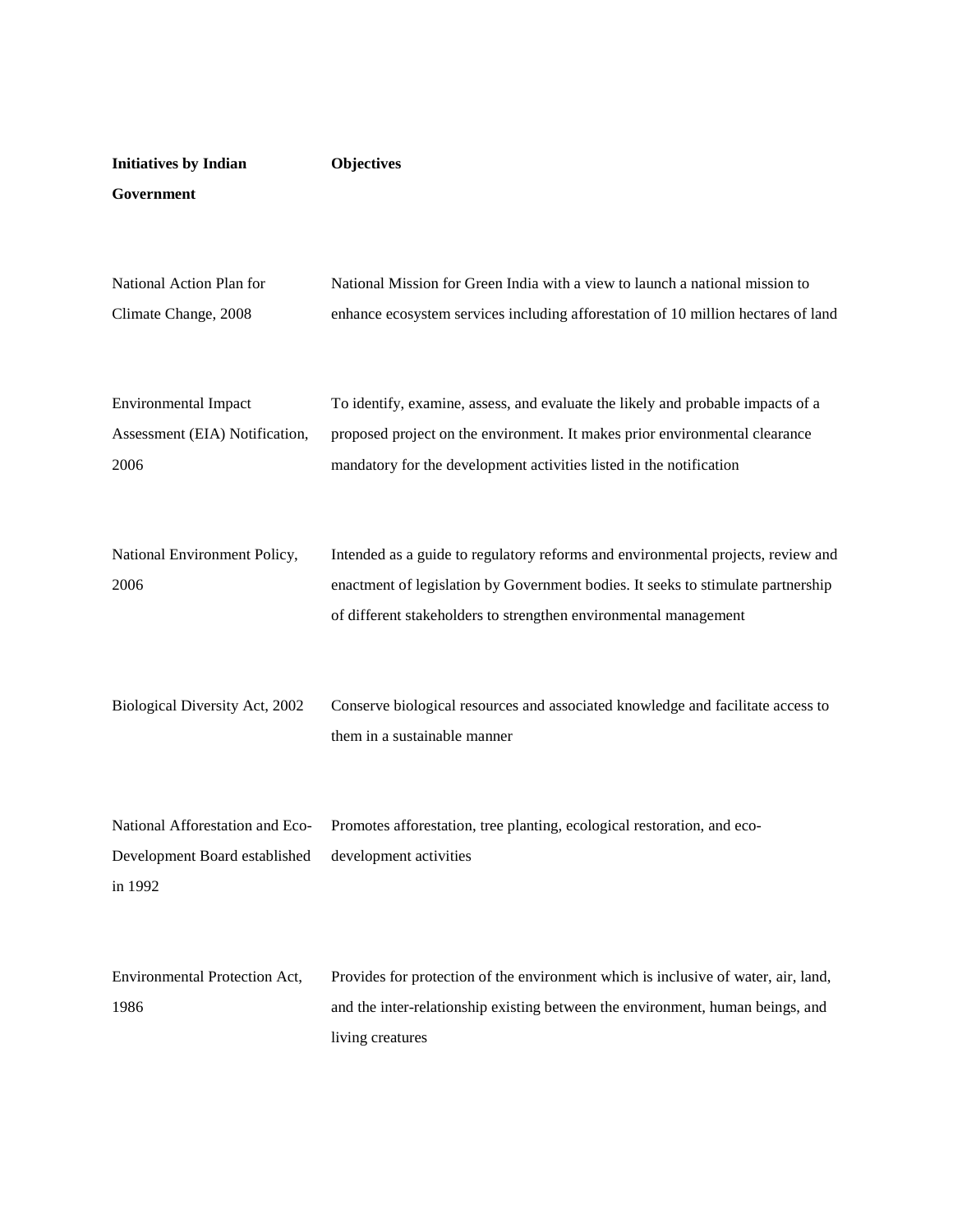| <b>Initiatives by Indian</b>  | <b>Objectives</b>                                                                                         |
|-------------------------------|-----------------------------------------------------------------------------------------------------------|
| Government                    |                                                                                                           |
|                               |                                                                                                           |
| Forest Conservation Act, 1980 | Provides for regulating diversion of forest land for non-forestry purpose in<br>different states of India |
| Wildlife Protection Act, 1972 | Control poaching, smuggling, and illegal trade in wildlife and its derivates.                             |
|                               | Protection of the listed species of flora and fauna. Establishment of ecologically                        |
|                               | important protection areas                                                                                |
|                               |                                                                                                           |
| Indian Forest Act, 1927       | Consolidate the law relating to forests, the transit of forest-produce, and the duty                      |
|                               | leviable on timber and other forest-produce                                                               |
|                               |                                                                                                           |

[Open in a separate window](https://www.ncbi.nlm.nih.gov/pmc/articles/PMC4824703/table/Tab3/?report=objectonly)

*Source* MoEFCC-India, Forest Conservation [\(2014\)](https://www.ncbi.nlm.nih.gov/pmc/articles/PMC4824703/#CR41), MoEF-India [\(2006\)](https://www.ncbi.nlm.nih.gov/pmc/articles/PMC4824703/#CR66), The Environment (Protection) Act [\(1986\)](https://www.ncbi.nlm.nih.gov/pmc/articles/PMC4824703/#CR61), MoEF-India (2013[–2014\)](https://www.ncbi.nlm.nih.gov/pmc/articles/PMC4824703/#CR69), Prime Ministers Council on Climate Change-India [\(2008\)](https://www.ncbi.nlm.nih.gov/pmc/articles/PMC4824703/#CR88), Ministry of Law & Justice- India [\(2010\)](https://www.ncbi.nlm.nih.gov/pmc/articles/PMC4824703/#CR57), MoEF-India, National Environment Policy [\(2006\)](https://www.ncbi.nlm.nih.gov/pmc/articles/PMC4824703/#CR68), MoEFCC-India [\(2002,](https://www.ncbi.nlm.nih.gov/pmc/articles/PMC4824703/#CR64) [2014\)](https://www.ncbi.nlm.nih.gov/pmc/articles/PMC4824703/#CR62), MoEF-India, Wildlife (Protection) Act [\(1972\)](https://www.ncbi.nlm.nih.gov/pmc/articles/PMC4824703/#CR65), MoEF-India [\(2013\)](https://www.ncbi.nlm.nih.gov/pmc/articles/PMC4824703/#CR67), MoEF-India [\(2006\)](https://www.ncbi.nlm.nih.gov/pmc/articles/PMC4824703/#CR66), The Environment Impact Assessment (EIS) Notification [\(2006\)](https://www.ncbi.nlm.nih.gov/pmc/articles/PMC4824703/#CR68), Ministry of Law-India, [1927,](https://www.ncbi.nlm.nih.gov/pmc/articles/PMC4824703/#CR56) Ministry of Law & Justice- India [\(2010\)](https://www.ncbi.nlm.nih.gov/pmc/articles/PMC4824703/#CR57), MoEFCC-India, Forest Conservation, [\(2014\)](https://www.ncbi.nlm.nih.gov/pmc/articles/PMC4824703/#CR67), MoEFCC-India [\(2014\)](https://www.ncbi.nlm.nih.gov/pmc/articles/PMC4824703/#CR120), Ministry of Environment—Forest & Climate Change, Government of India [\(2014\)](https://www.ncbi.nlm.nih.gov/pmc/articles/PMC4824703/#CR54), MoEFCC-India [\(1980\)](https://www.ncbi.nlm.nih.gov/pmc/articles/PMC4824703/#CR63)

A number of measures have been initiated at the national level to maintain natural heritage, check soil erosion, and denudation, but an imbalance is observed between the built and natural cover in cities. While the National Forest Policy stresses on the greening of arid and industrial tracts, adequate greening of private lands has not been emphasised. Further, the rapid pace of development since early 1990s has extended urbanisation beyond the carrying capacity of cites. Table [4](https://www.ncbi.nlm.nih.gov/pmc/articles/PMC4824703/table/Tab4/) provides a summary of the existing greening bye-laws in the selected cities of New Delhi, Pune, Chennai, and Visakhapatnam. Based on the comparisons drawn with global best practices, planning guidelines are recommended for Indian cities.

### Table 4

Greening practices in India and global best practices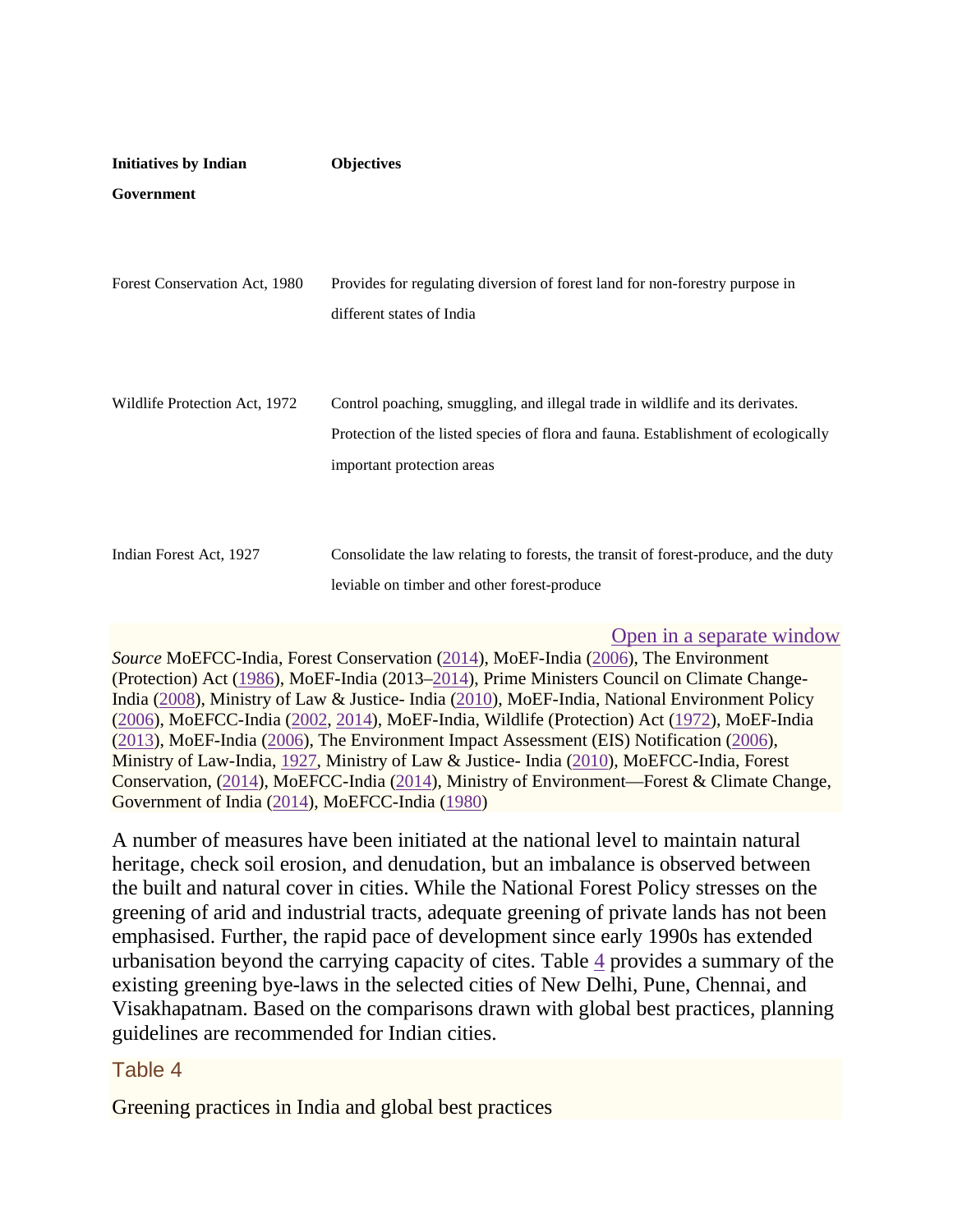**s**

|            | <b>Preservation</b>            | <b>Maintenance</b>  | Growth &<br>developmen | <b>Public</b><br>participation |               |
|------------|--------------------------------|---------------------|------------------------|--------------------------------|---------------|
|            |                                |                     | t                      |                                |               |
|            |                                |                     |                        |                                |               |
| New Delhi, | The Delhi Preservation of      | Provision for       | More than a            | The Green                      | Initiation of |
| India      | Trees Act, 1994                | recovery of         | million trees          | Leap Delhi                     | urban         |
|            | Establishment of Tree          | expenditure         | planted                | initiative by                  | afforestation |
|            | Authority including Tree       | from people who     | under the              | the                            | Steps taken   |
|            | Officer for preservation,      | fail to plant trees | City Plants a          | Department                     | to encourage  |
|            | development, and               | as per directive    | Million Tree           | of                             | public        |
|            | maintenance of trees           | or from owners      | Campaign               | Environment                    | participation |
|            | Need of permission from Tree   | who fail to         | by the                 | started in                     | Lack of       |
|            | officer prior to               | protect trees       | government             | 2011                           | stress on     |
|            | felling/cutting/removal/dispos | from danger.        | in 2011                | provided for                   | greening of   |
|            | al of tree                     | In lieu of          | Roundabouts            | distribution                   | private       |
|            | Establishment of Tree Help     | permission for      | , road sides,          | of free                        | buildings     |
|            | line where information can be  | removal of tree,    | and central            | seeds/sapling                  |               |
|            | given about illegal felling of | compensatory        | verges                 | ${\bf S}$                      |               |
|            | trees                          | planting of 10      | identified for         | The Tree                       |               |
|            |                                | trees to be done    | tree                   | Ambulance                      |               |
|            |                                | Selection of        | plantation             | service by                     |               |
|            |                                | trees and plants    |                        | New Delhi                      |               |
|            |                                | to be made          |                        | Municipal                      |               |
|            |                                | keeping in mind     |                        | Corporation                    |               |
|            |                                | distinctive         |                        | provides                       |               |
|            |                                | avenue              |                        | emergency                      |               |
|            |                                | development,        |                        | help to                        |               |

round the year

residents to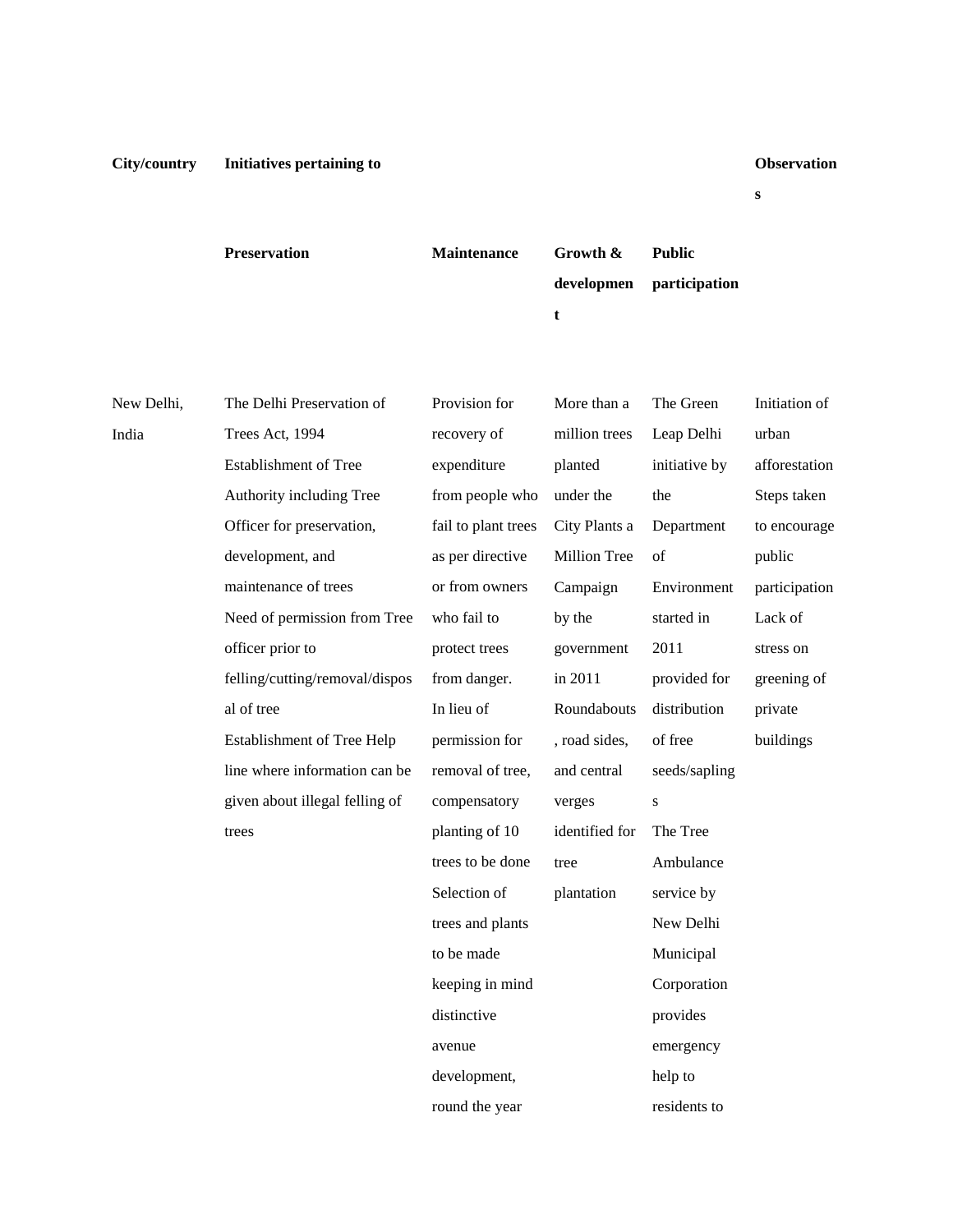**s**

**Preservation Maintenance Growth & developmen t Public participation** flowering in

parks, and shade requirements

save trees

Pune, India The Maharashtra (Urban Areas) protection and Preservation of Trees Act, 1975 No tree can be felled without written permission from Tree Authority

| NGO-Tree     | Pune            | Tree              |
|--------------|-----------------|-------------------|
| Public       | Municipal       | plantation        |
| Foundation   | Corporation     | programs          |
| has planted  | provides        | initiated by      |
| 50 000 trees | advertisement   | NGO <sub>s.</sub> |
|              | rights to       | Lack of           |
|              | public and      | public            |
|              | private         | participation     |
|              | agencies in     | and               |
|              | return for      | maintenance       |
|              | development     | work              |
|              | and             |                   |
|              | maintenance     |                   |
|              | of              |                   |
|              | landscaping     |                   |
|              | of road         |                   |
|              | medians,        |                   |
|              | traffic islands |                   |
|              | etc.            |                   |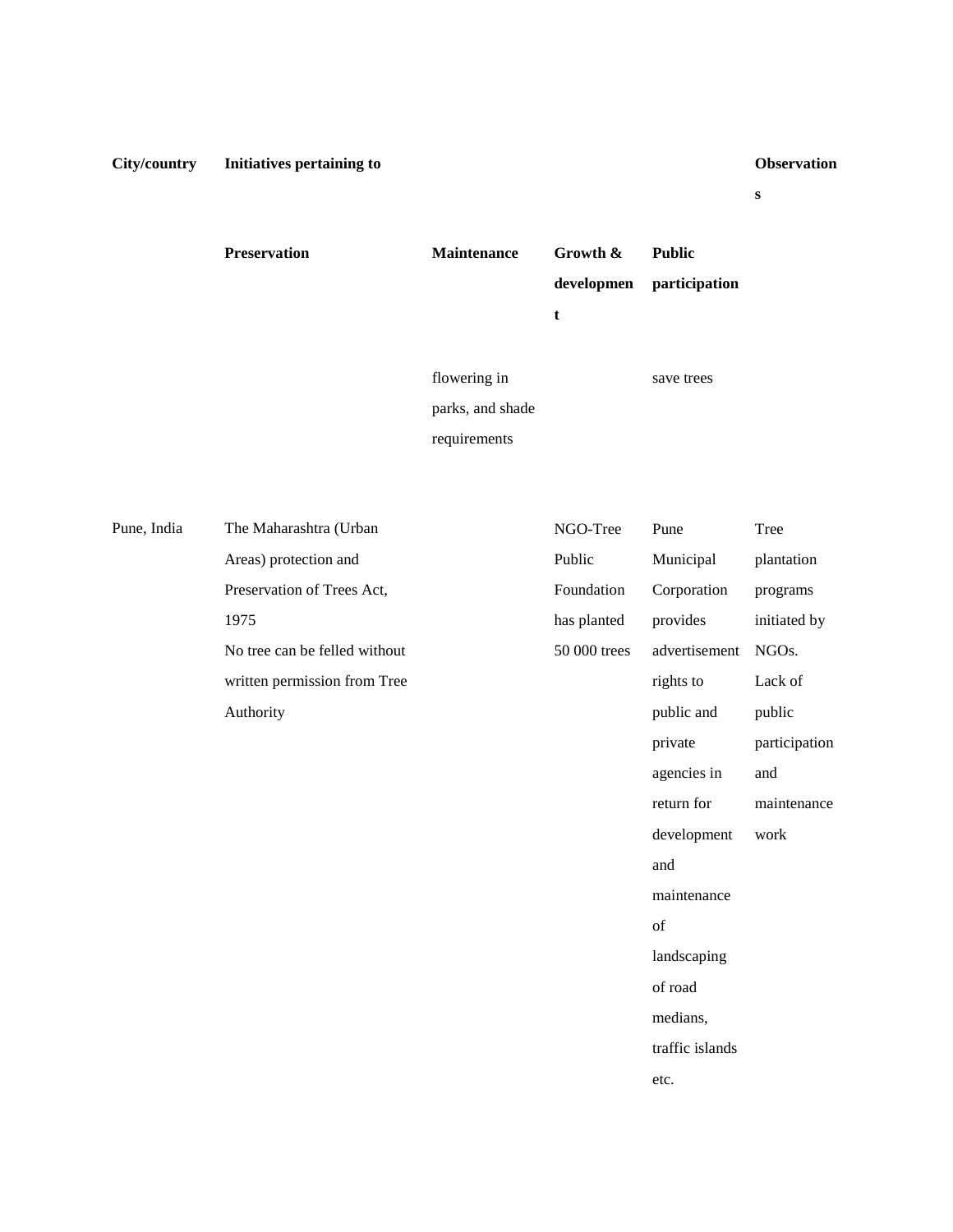**s**

|         | <b>Preservation</b>                        | <b>Maintenance</b> | Growth &<br>developmen<br>t | <b>Public</b><br>participation |                |
|---------|--------------------------------------------|--------------------|-----------------------------|--------------------------------|----------------|
|         | Visakhapatnam No restriction on felling of |                    | 12 major                    |                                | No             |
| , India | trees on private lands                     |                    | parks                       |                                | restriction on |
|         | In case of Tree Patta, felling             |                    | proposed                    |                                | felling of     |
|         | can be done at the end of                  |                    | involving                   |                                | trees on       |
|         | rotation period when the                   |                    | investment                  |                                | private lands  |
|         | Divisional forest officer                  |                    | of Rs 14                    |                                | Thrust on      |
|         | authorises it                              |                    | crores                      |                                | development    |
|         |                                            |                    | The Umar                    |                                | of parks       |
|         |                                            |                    | Alisha Rural                |                                | Little         |
|         |                                            |                    | Developmen                  |                                | existing       |
|         |                                            |                    | t Trust is                  |                                | green cover    |
|         |                                            |                    | working on                  |                                | necessitates   |
|         |                                            |                    | the planting                |                                | strict         |
|         |                                            |                    | of 1 million                |                                | planning       |
|         |                                            |                    | trees through               |                                | guidelines     |
|         |                                            |                    | a time span                 |                                |                |
|         |                                            |                    | of 5 years                  |                                |                |
|         |                                            |                    |                             |                                |                |
|         |                                            |                    |                             |                                |                |

| Chennai, India Tamil Nadu Tree Protection | Tree         | <b>Efforts</b> |
|-------------------------------------------|--------------|----------------|
| Act                                       | plantation   | towards        |
| No tree can be felled without             | schemes      | urban          |
| permission of District                    | initiated by | afforestation  |
| Committee                                 | government-  | Initiation of  |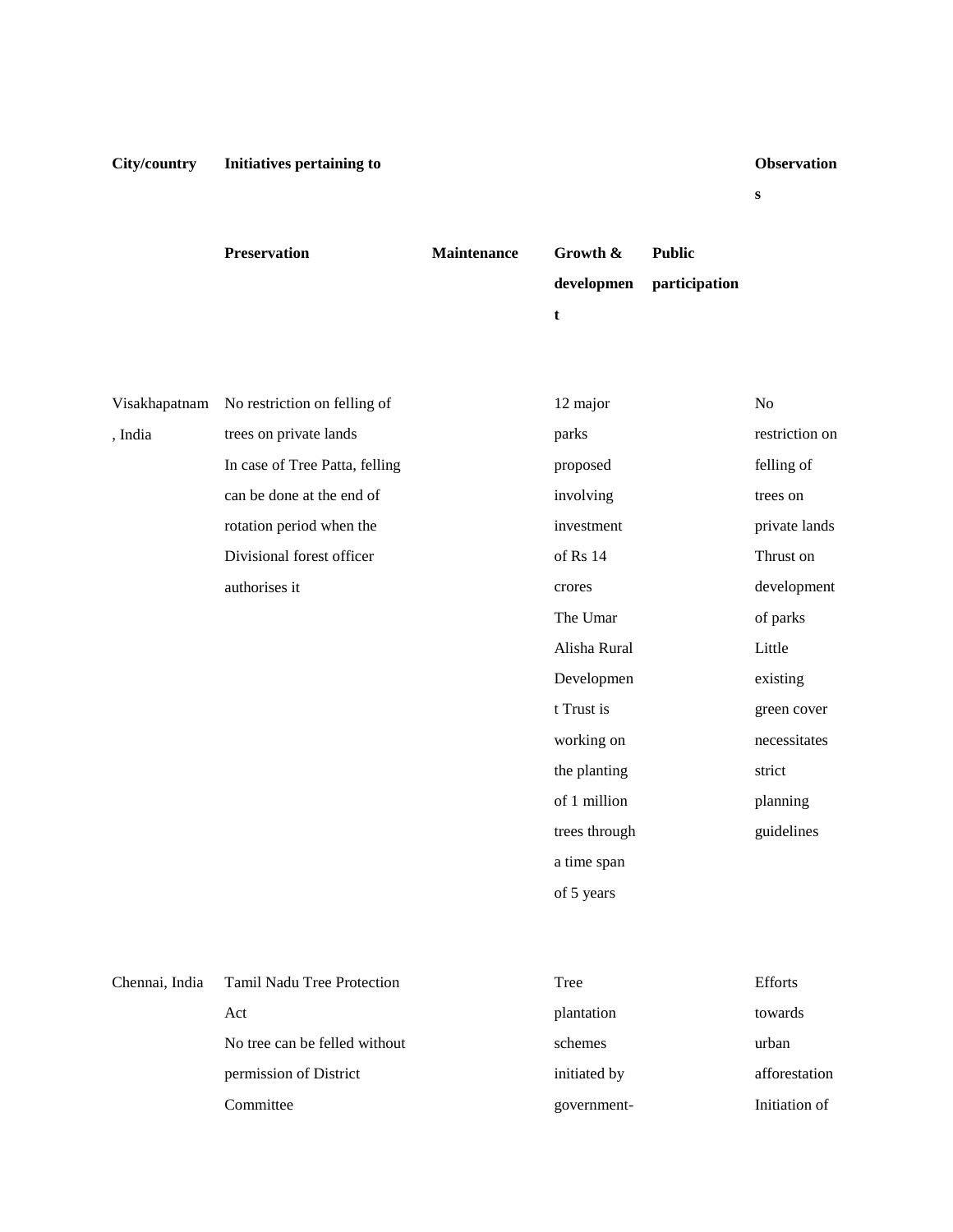and green

**s**

|           | Preservation                    | Maintenance                  | Growth &     | <b>Public</b> |               |
|-----------|---------------------------------|------------------------------|--------------|---------------|---------------|
|           |                                 |                              | developmen   | participation |               |
|           |                                 |                              | t            |               |               |
|           |                                 |                              |              |               |               |
|           | Species marked as "royal        |                              | 6 400 000    |               | tree census   |
|           | trees" cannot be felled even on |                              | saplings in  |               |               |
|           | private lands without the       |                              | 2012         |               |               |
|           | permission of Chief             |                              | 6 500 000    |               |               |
|           | Conservator of forests.         |                              | saplings in  |               |               |
|           |                                 |                              | 2013         |               |               |
|           |                                 |                              |              |               |               |
|           |                                 |                              |              |               |               |
| Singapore | Mandatory provision of          | Carefully laid               | 15%          | Encourage     | Holistic      |
|           | planting verges along public    | out guidelines               | Increase in  | roof gardens  | maintenance   |
|           | roads and private properties    | for tree species             | roadside     |               | of greenery   |
|           |                                 | to be planned                | greenery     |               | in cityscape. |
|           |                                 | along roads with             | from 1999 to |               |               |
|           |                                 | recommendation               | 2010         |               |               |
|           |                                 | s for spacing                |              |               |               |
|           |                                 |                              |              |               |               |
|           |                                 |                              |              |               |               |
| Sydney,   | Vision to promote and support   | Support liveable             | Aim for      | Promote       | Provision of  |
| Australia | biodiversity                    | green network of increase in |              | green roofs   | grants        |
|           |                                 | streets by-                  | city's urban | and green     | program       |
|           |                                 | Planting trees in            | forestry to- | walls on new  | Replacement   |
|           |                                 | unused road                  | 50% by 2030  | building      | of paving     |
|           |                                 | spaces                       | 75% by 2075  | developments  | with trees    |

Replace paving .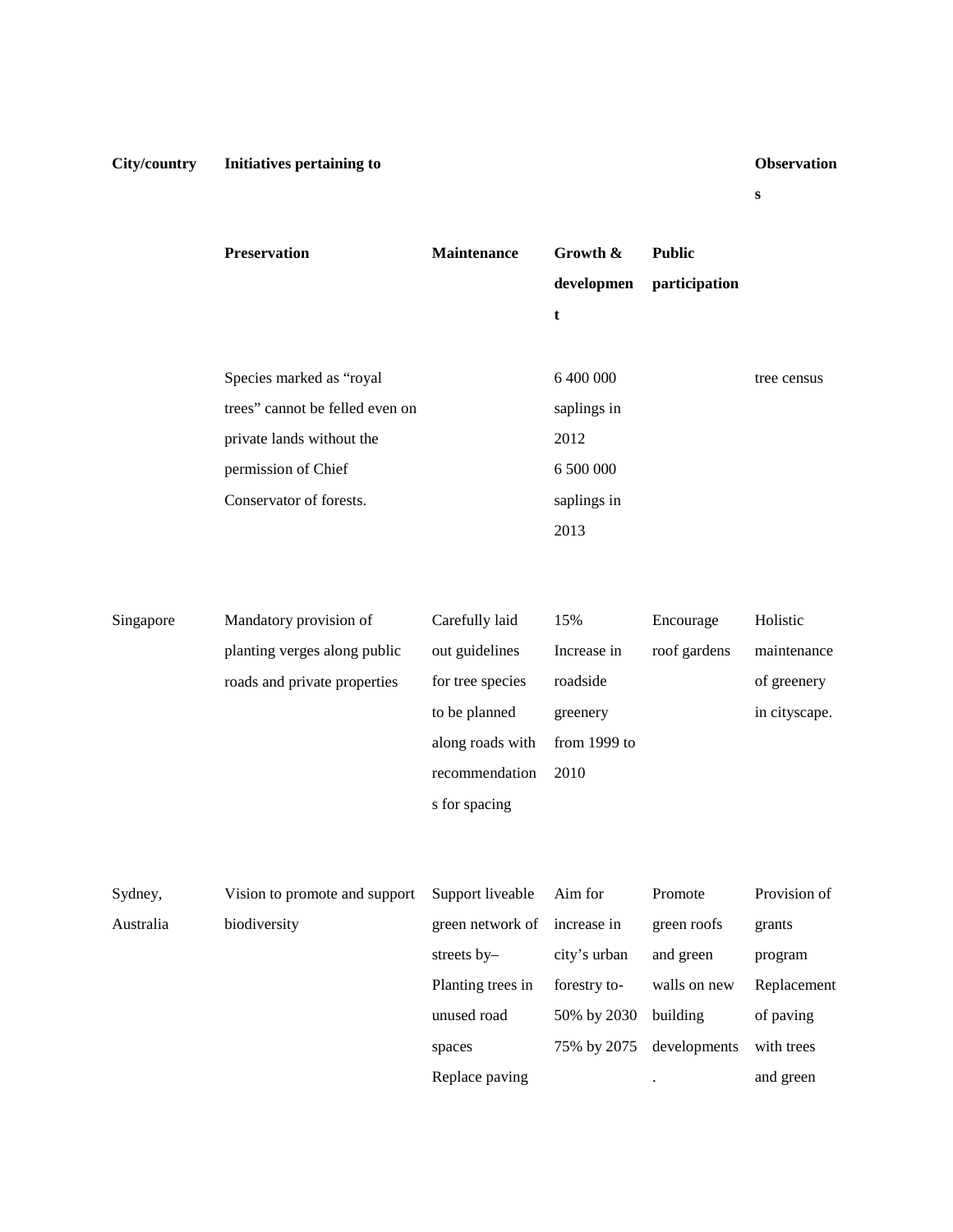**s**

| <b>Preservation</b> | <b>Maintenance</b> | Growth &    | <b>Public</b>  |          |
|---------------------|--------------------|-------------|----------------|----------|
|                     |                    | developmen  | participation  |          |
|                     |                    | $\mathbf t$ |                |          |
|                     |                    |             |                |          |
|                     | with trees and     |             | Explore        | elements |
|                     | landscape          |             | provision of   |          |
|                     | plantings          |             | grants         |          |
|                     |                    |             | program for    |          |
|                     |                    |             | residents and  |          |
|                     |                    |             | businesses to  |          |
|                     |                    |             | maintain       |          |
|                     |                    |             | large canopy   |          |
|                     |                    |             | trees on their |          |
|                     |                    |             | property.      |          |

| London, UK | Stress on promotion of       | Maximisation of   | Planting of | Location      |
|------------|------------------------------|-------------------|-------------|---------------|
|            | accessibility to green areas | urban greening    | two million | specific tree |
|            |                              | through planting  | trees by    | plantation    |
|            |                              | of trees and soft | 2025        |               |
|            |                              | landscaping       |             |               |
|            |                              | where applicable  |             |               |
|            |                              | Principle of      |             |               |
|            |                              | "right place,     |             |               |
|            |                              | right tree"       |             |               |
|            |                              |                   |             |               |

New York Well-developed Tree Census Million Tree Tree Stress on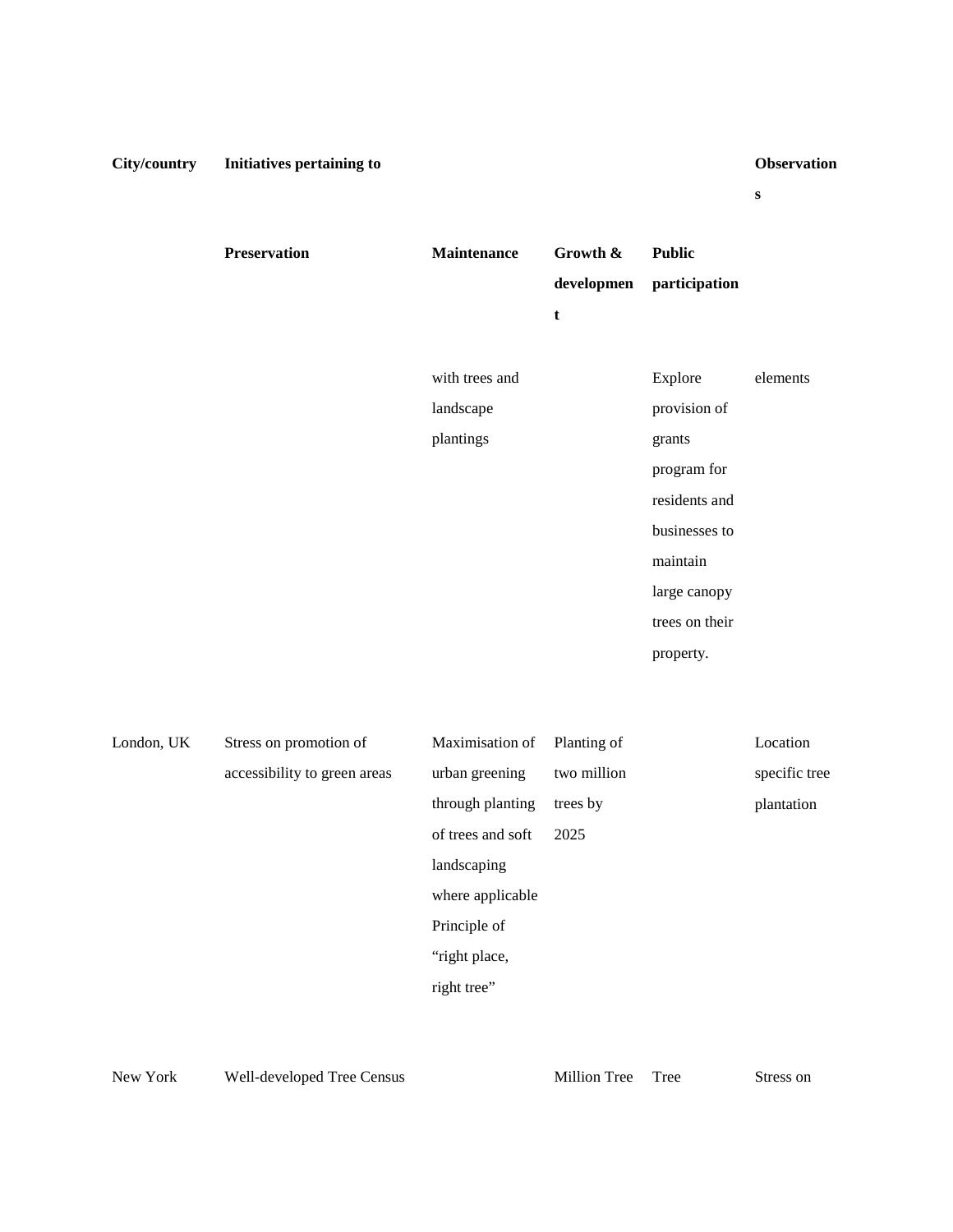**s**

|           | Preservation                    | Maintenance | Growth &    | <b>Public</b> |               |
|-----------|---------------------------------|-------------|-------------|---------------|---------------|
|           |                                 |             | developmen  | participation |               |
|           |                                 |             | $\mathbf t$ |               |               |
|           |                                 |             |             |               |               |
| City, USA | providing details of city trees |             | Initiative  | giveaways to  | public        |
|           | inclusive of species richness,  |             |             | volunteers    | participation |
|           | age, diameter at breast height, |             |             | Mulchfest     |               |
|           | canopy cover, and condition     |             |             | used for      |               |
|           | of trees                        |             |             | recycling     |               |
|           |                                 |             |             | holiday trees |               |
|           |                                 |             |             | and           |               |
|           |                                 |             |             | nourishing    |               |
|           |                                 |             |             | city          |               |
|           |                                 |             |             | plantings.    |               |
|           |                                 |             |             | TreesCount    |               |
|           |                                 |             |             | 2015 by the   |               |
|           |                                 |             |             | New York      |               |
|           |                                 |             |             | City          |               |
|           |                                 |             |             | Department    |               |
|           |                                 |             |             | of Parks and  |               |
|           |                                 |             |             | Recreation    |               |
|           |                                 |             |             | aims at       |               |
|           |                                 |             |             | mapping       |               |
|           |                                 |             |             | street trees  |               |
|           |                                 |             |             | and engages   |               |
|           |                                 |             |             | locals        |               |
|           |                                 |             |             | through       |               |
|           |                                 |             |             | voluntary     |               |
|           |                                 |             |             |               |               |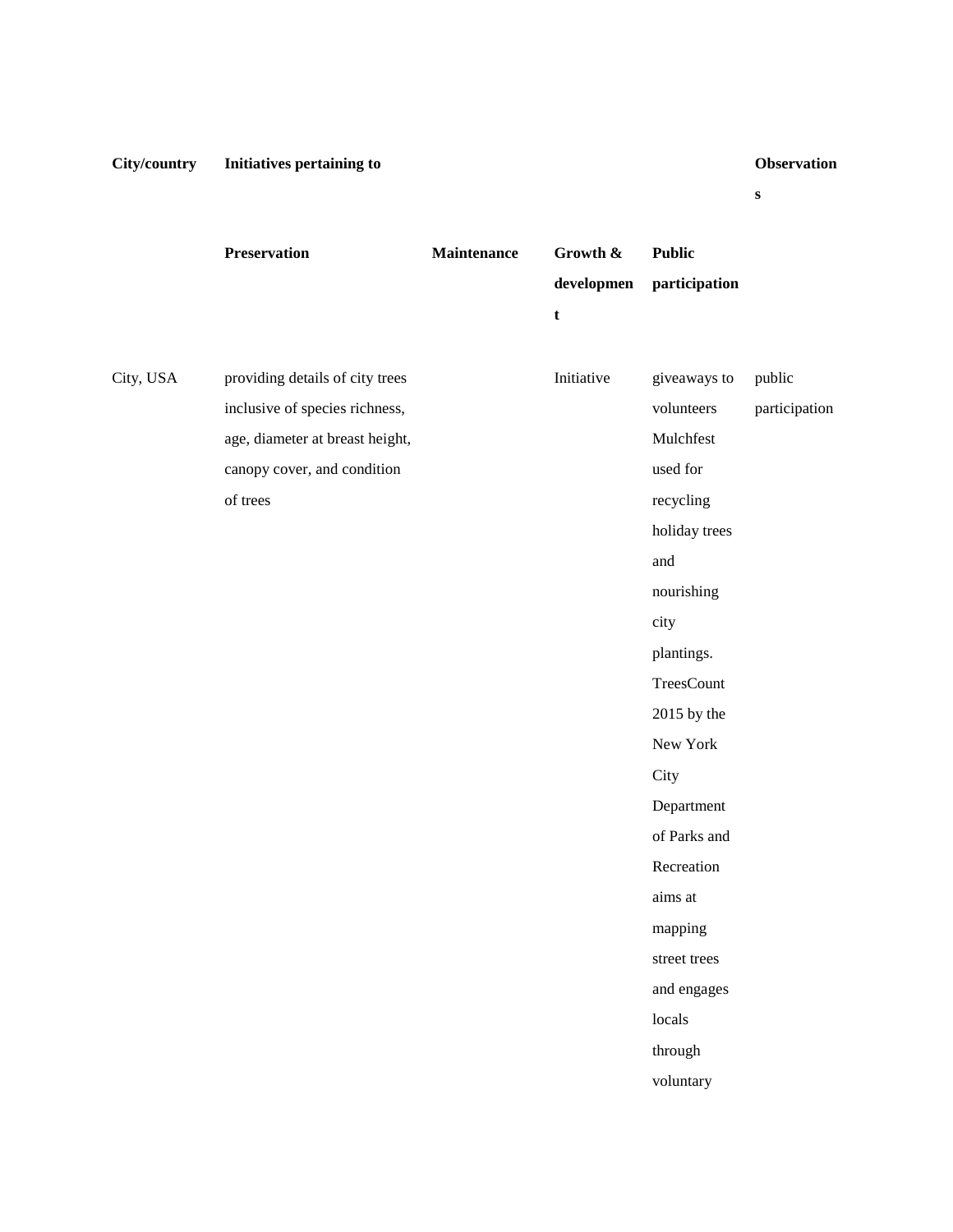# **City/country Initiatives pertaining to Observation s Preservation Maintenance Growth & developmen t Public participation** participation

### [Open in a separate window](https://www.ncbi.nlm.nih.gov/pmc/articles/PMC4824703/table/Tab4/?report=objectonly)

*Source* Government of India-Planning Commission [\(2014\)](https://www.ncbi.nlm.nih.gov/pmc/articles/PMC4824703/#CR31), Government of National Capital Territory of Delhi [\(2014b\)](https://www.ncbi.nlm.nih.gov/pmc/articles/PMC4824703/#CR33), Times of India [\(2014b\)](https://www.ncbi.nlm.nih.gov/pmc/articles/PMC4824703/#CR110), GVMC [\(2015\)](https://www.ncbi.nlm.nih.gov/pmc/articles/PMC4824703/#CR36), PMC [\(2014\)](https://www.ncbi.nlm.nih.gov/pmc/articles/PMC4824703/#CR86), Times of India and Madaan [\(2013\)](https://www.ncbi.nlm.nih.gov/pmc/articles/PMC4824703/#CR111), Sinha [\(2013\)](https://www.ncbi.nlm.nih.gov/pmc/articles/PMC4824703/#CR99), DDA [\(2015\)](https://www.ncbi.nlm.nih.gov/pmc/articles/PMC4824703/#CR18), Government of NCT of Delhi [\(2015\)](https://www.ncbi.nlm.nih.gov/pmc/articles/PMC4824703/#CR34), Tree Delhi [\(2015\)](https://www.ncbi.nlm.nih.gov/pmc/articles/PMC4824703/#CR112), Hindu [\(2013\)](https://www.ncbi.nlm.nih.gov/pmc/articles/PMC4824703/#CR40), Greater London Authority [\(2011\)](https://www.ncbi.nlm.nih.gov/pmc/articles/PMC4824703/#CR35), City of Sydney [\(2012\)](https://www.ncbi.nlm.nih.gov/pmc/articles/PMC4824703/#CR15), National Parks Board-Singapore [\(2009\)](https://www.ncbi.nlm.nih.gov/pmc/articles/PMC4824703/#CR72), About Million Trees NYC [\(2014\)](https://www.ncbi.nlm.nih.gov/pmc/articles/PMC4824703/#CR74), Tan et al. [\(2013\)](https://www.ncbi.nlm.nih.gov/pmc/articles/PMC4824703/#CR107), Peper et al. [\(2007\)](https://www.ncbi.nlm.nih.gov/pmc/articles/PMC4824703/#CR84), New York City Department of Parks & Recreation [\(2015\)](https://www.ncbi.nlm.nih.gov/pmc/articles/PMC4824703/#CR75)

### **Inferences**

Government bodies in urban India tend to focus more on preservation of existing greenery than on afforestation. New Delhi has initiated exceptional efforts for the preservation, maintenance, and growth of trees. Government backed initiatives like the Green Leap Delhi and Tree Ambulance inculcate care for trees, and encourage public participation. While tree planting programs have been recently initiated in Chennai, care and maintenance of saplings to ensure their survival and health are required. Although NGO's have initiated afforestation programs in Pune, its green space of  $1.4$  m<sup>2</sup> per capita necessitates stronger actions. Visakhapatnam recently suffered huge loss of green cover due to the cyclonic storm of Hudhud in 2014, and is in an acute need of afforestation.

[Go to:](https://www.ncbi.nlm.nih.gov/pmc/articles/PMC4824703/)

## Policy and planning recommendations

- 1. Lack of afforestation programs is a major drawback of Indian cities. Urbanisation should be complemented with afforestation targeting specific increment in tree count.
	- a. Performance-based incentive programs encourage competition and result in better output. The Garden Cities of China and Tree City USA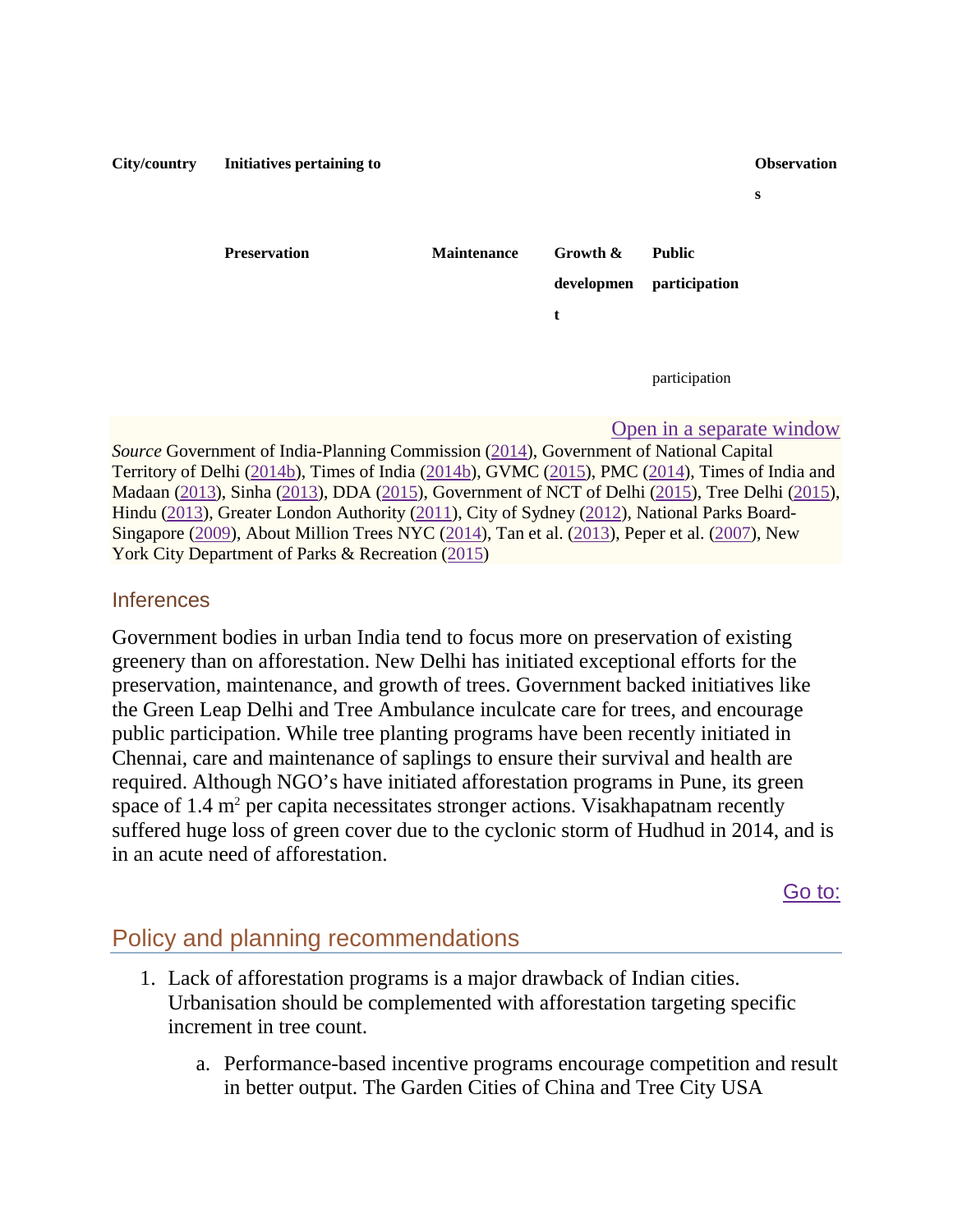(Chaudhry et al. [2011\)](https://www.ncbi.nlm.nih.gov/pmc/articles/PMC4824703/#CR11) serve as precedents with established guidelines for better environmental performance.

- b. Since low-income residents tend to live in dense neighbourhoods, special care should be taken to ensure provision of green walls and green/cool roofs. Such measures will prove crucial in the cooling of microclimate and compensating for dearth of material resources.
- 2. Road traffic is a major source of pollution in India. Impetus should be given to greening of transport corridors to reduce atmospheric pollution.
	- a. The high density of Indian roadways can be utilised as green corridors for attenuating atmospheric pollution, and inducing uniform cooling.

 $\bullet$  (i)

Evergreens should be selected for roadways to minimise accidents due to leaf shedding from deciduous varieties. This should be backed with guidelines for choice of tree species and tree spacing as observed in Singapore.

(ii)

Special care should be taken to ensure complete visibility at traffic intersections and rotaries.

- b. In keeping with the National Forest Policy, trees should be planted and maintained along railway lines, canals, and streams. Green belts should be raised in derelict lands.
- c. Incorporation of permeable pavements such as grassed footpaths and greening of parking lots will help to decrease the proportion of paved areas, aid in storm water retention, and reduce surface heating.
- 3. Significant reduction in atmospheric pollutant levels in Hyderabad during a truck strike period highlights the need for lesser polluting modes of transport. Public transport and use of CNG-based vehicles should be promoted to reduce mobile emissions from private vehicles.
	- a. Car pooling and use of public transport like metro rail should be encouraged.
	- b. Weekly days can be designated as no-personal-vehicle-day, whereby only public transport would remain functional.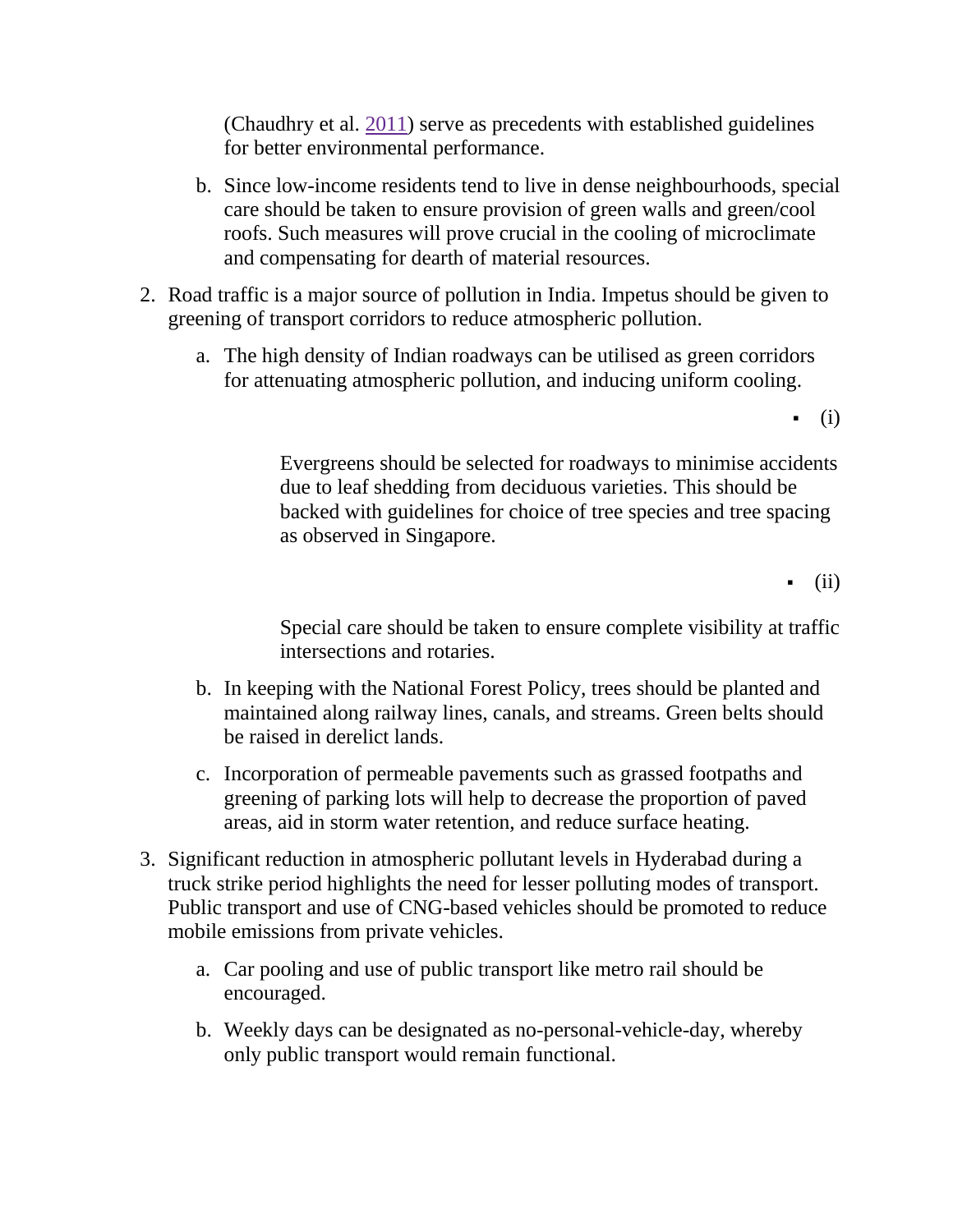- c. Implementation of stringent rules aimed at regulating vehicular life, such as the banning of commercial vehicles older than 15 years in Delhi (Times of India [2014a\)](https://www.ncbi.nlm.nih.gov/pmc/articles/PMC4824703/#CR109), will help to overcome the lack of public support.
- 4. The observed trend of shrinking residential gardens needs to be checked.
	- a. Strict enforcement of bye-laws regulating the size of home gardens, and imposition of penalty for disregard to public laws will help to instill discipline among locals.
	- b. The high percentage of flat-roofed buildings in India provides ample scope for development of roof gardens. The added benefit of rain water harvesting and storm water runoff collection could be amalgamated to solve acute water shortage in cities.
	- c. Since people remain more amenable to monetary benefits, tax abatements can be provided for maintenance of roof gardens, box plantations, and green terraces.
- 5. Public participation is a prerequisite for the success of any urban development program and is significantly missing in India.
	- a. Emulating New York's afforestation program, the youth should be educated and engaged in voluntary activities of plantation, care, and maintenance of tree saplings.
	- b. Tree giveaways will help to instill a sense of responsibility towards protection of the natural environment.
	- c. Minimum threshold values for green cover per plot ratio should be designated in residential areas. Since wealthier neighbourhoods tend to have more plantable area, while low-income residents tend to live in denser neighbourhoods with lower possible stewardship (Troy et al. [2007\)](https://www.ncbi.nlm.nih.gov/pmc/articles/PMC4824703/#CR113), the minimum green cover per built-up area should consider economic stratification.
	- d. Large-scale industrial projects can make use of carbon-credit projects.
- 6. Transport corridors and industrial belts are major contributors to air pollution. Extensive green cover in Gandhinagar helps to maintain pollutant concentrations within permissible limits. The recent Smart City initiative by the Indian Government promoting development of urban green spaces can be coupled with strategic landscaping to optimise benefits of greening programs.
	- a. Presence of greenbelts around islands of pollution such as industrial zones reduces spread of pollutants. Use of strategic parameters such as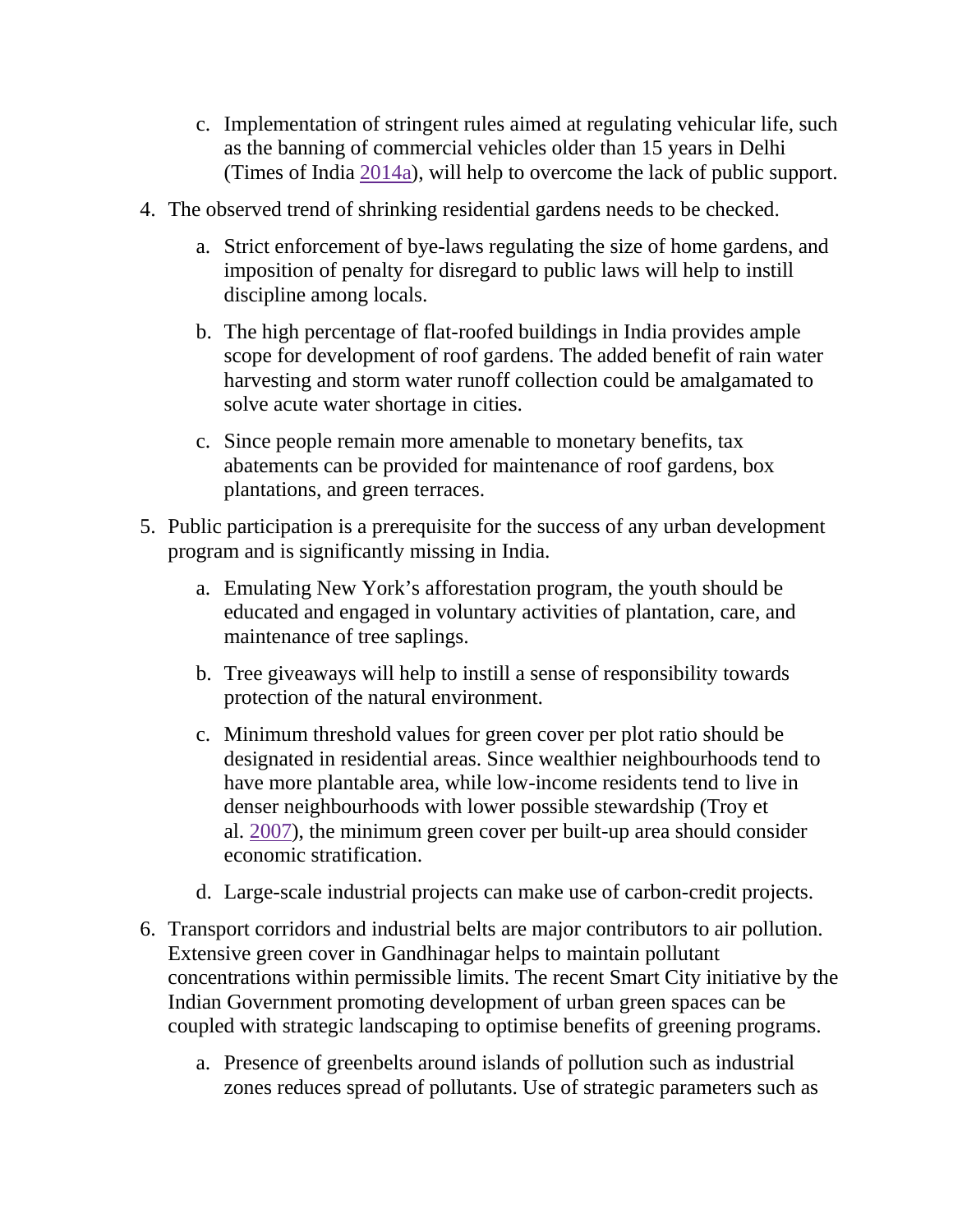pollution attenuation factor in Kirumambakkam industrial estate of Pondicherry (Khan and Abbasi [2000\)](https://www.ncbi.nlm.nih.gov/pmc/articles/PMC4824703/#CR47) can be explored.

- b. Government database should provide information about choice of tree species as per climatic requirements to ensure maximum efficiency at minimum cost.
- c. The policy of "right place, right tree" as observed in London provides technical support towards intelligent greening of cities.
- d. The greening strategy should be climate driven, and responsive to site demands. This entails potential to explore the intra-city site variations for growth of varied variety of flora (Jim [2012\)](https://www.ncbi.nlm.nih.gov/pmc/articles/PMC4824703/#CR46). This will help to reduce stereotype, and stimulate creativity among the locals.
- e. Identification of "champion trees", i.e. trees of ecological importance due to species richness or physical attributes (Jim [2012\)](https://www.ncbi.nlm.nih.gov/pmc/articles/PMC4824703/#CR46), and policies for their preservation will help to sustain species variety and richness.
- 7. Lack of tree databank providing detailed assessment of the physical, economical, and ecological value of city flora undermines probable afforestation of Indian cities.
	- a. Tree census should be initiated and must include a study of the physical attributes of trees, such as species variety, richness, health, age etc. The Chennai civic body's recent initiative to undertake tree census (Energy Alternatives India [2014\)](https://www.ncbi.nlm.nih.gov/pmc/articles/PMC4824703/#CR24), and the Indian Environment Ministry's recent proposal to conduct national level tree census (Aggarwal [2015\)](https://www.ncbi.nlm.nih.gov/pmc/articles/PMC4824703/#CR1) are welcome changes.
	- b. Tree census should generate information about the ecological value of species. The findings can be used to educate residents about the intangible benefits of trees.
	- c. Study on increase in property value due to the vegetative presence will provide an assessment of the economic value of city flora, and help to convince residents about the monetary benefits emanating from maintenance and development of green areas. Recent studies investigating the impact of environmental amenities on real estate prices in Mumbai (Gupta and Mythili [2010\)](https://www.ncbi.nlm.nih.gov/pmc/articles/PMC4824703/#CR37), and Chandigarh (Chaudhry et al. [2013\)](https://www.ncbi.nlm.nih.gov/pmc/articles/PMC4824703/#CR12), serve as noteworthy examples.

[Go to:](https://www.ncbi.nlm.nih.gov/pmc/articles/PMC4824703/)

## **Conclusion**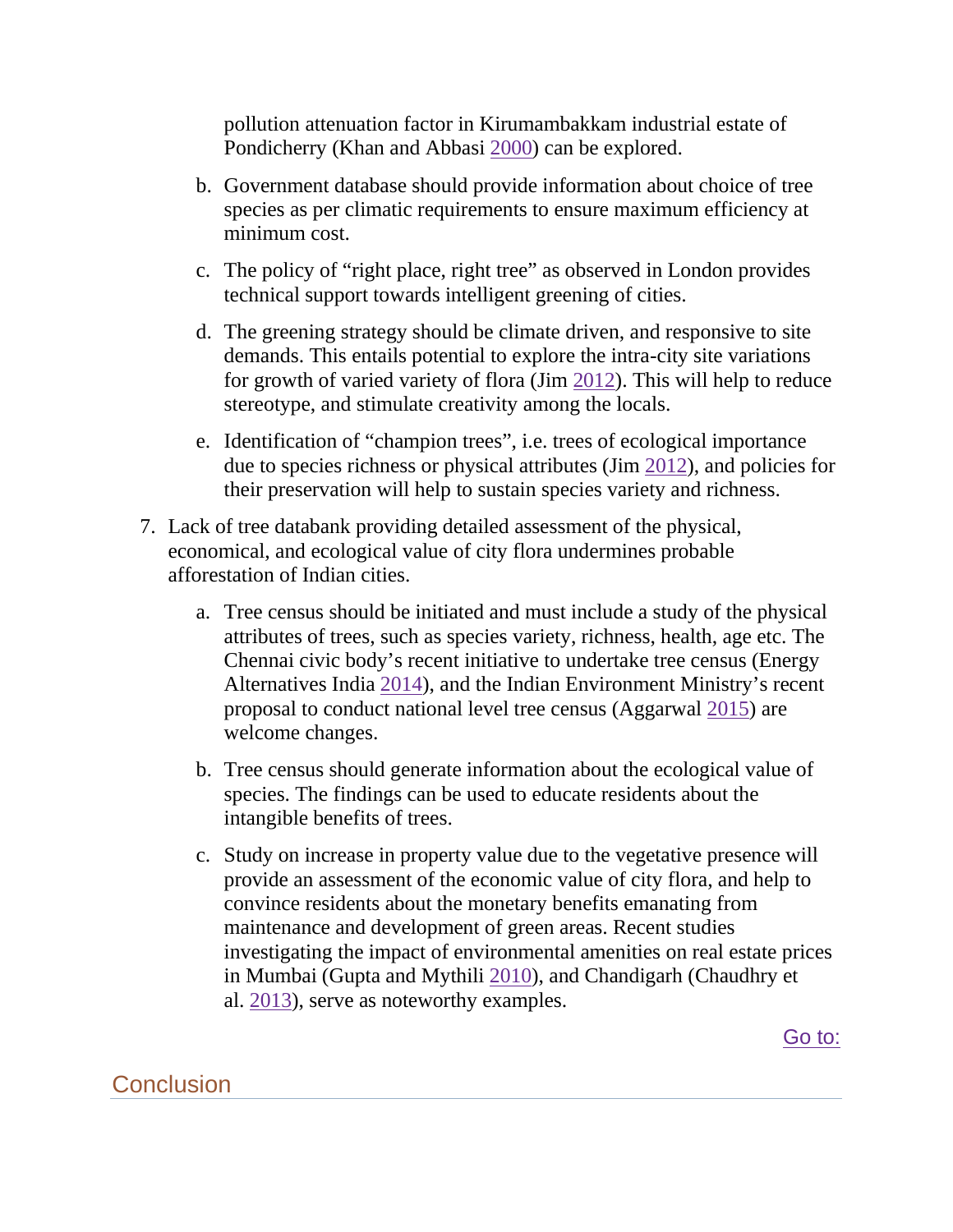Increased impact of climate change is a major threat to Indian economic growth. Imbalance between built and natural spaces is deteriorating the thermal environment of Indian cities. Lack of technical data and scientific awareness amongst city dwellers has resulted in devaluation of green cover.

Although efforts have been taken at the national level to protect tree cover, urban afforestation is prominently lacking. Savings of more than 3000 kWh of domestic energy consumption are estimated with implementation of energy friendly practices primarily aimed at passive cooling of residential constructions. Information should be made available to people guiding them about planting choices. Since India exhibits a mix of climatic characteristics ranging from hot and dry to cold and cloudy, the greening strategy should be reflective of the local climatic conditions.

People remain more amenable to monetary gains, therefore, tax reductions and incentives for maintenance of green spaces would help to ensure adequate contribution to urban green cover from residential and commercial neighbourhoods. The greening efforts need to be complemented with minimised use of private vehicles for amelioration of air pollution.

Conflicting reports on probable outcome of roof gardens in composite climates warrant investigation and future research. Detailed study on the carbon sequestering potential of urban greenery in India is needed. Studies can be initiated to quantify the impact of environmental amenities on property prices.

## Acknowledgments

We would like to thank the anonymous reviewers for their useful comments and suggestions which have helped in improving the quality of the manuscript.

[Go to:](https://www.ncbi.nlm.nih.gov/pmc/articles/PMC4824703/)

[Go to:](https://www.ncbi.nlm.nih.gov/pmc/articles/PMC4824703/)

[Go](https://www.ncbi.nlm.nih.gov/pmc/articles/PMC4824703/) to:

## **Biographies**

# Aabshar U.K. Imam

is a doctoral student at the Department of Architecture & Regional Planning in the Indian Institute of Technology Kharagpur, India. She has a Bachelors Degree in Architecture and a Masters Degree in City Planning. Her research interests include energy efficiency through landscape planning and study of urban climate.

### [Go to:](https://www.ncbi.nlm.nih.gov/pmc/articles/PMC4824703/)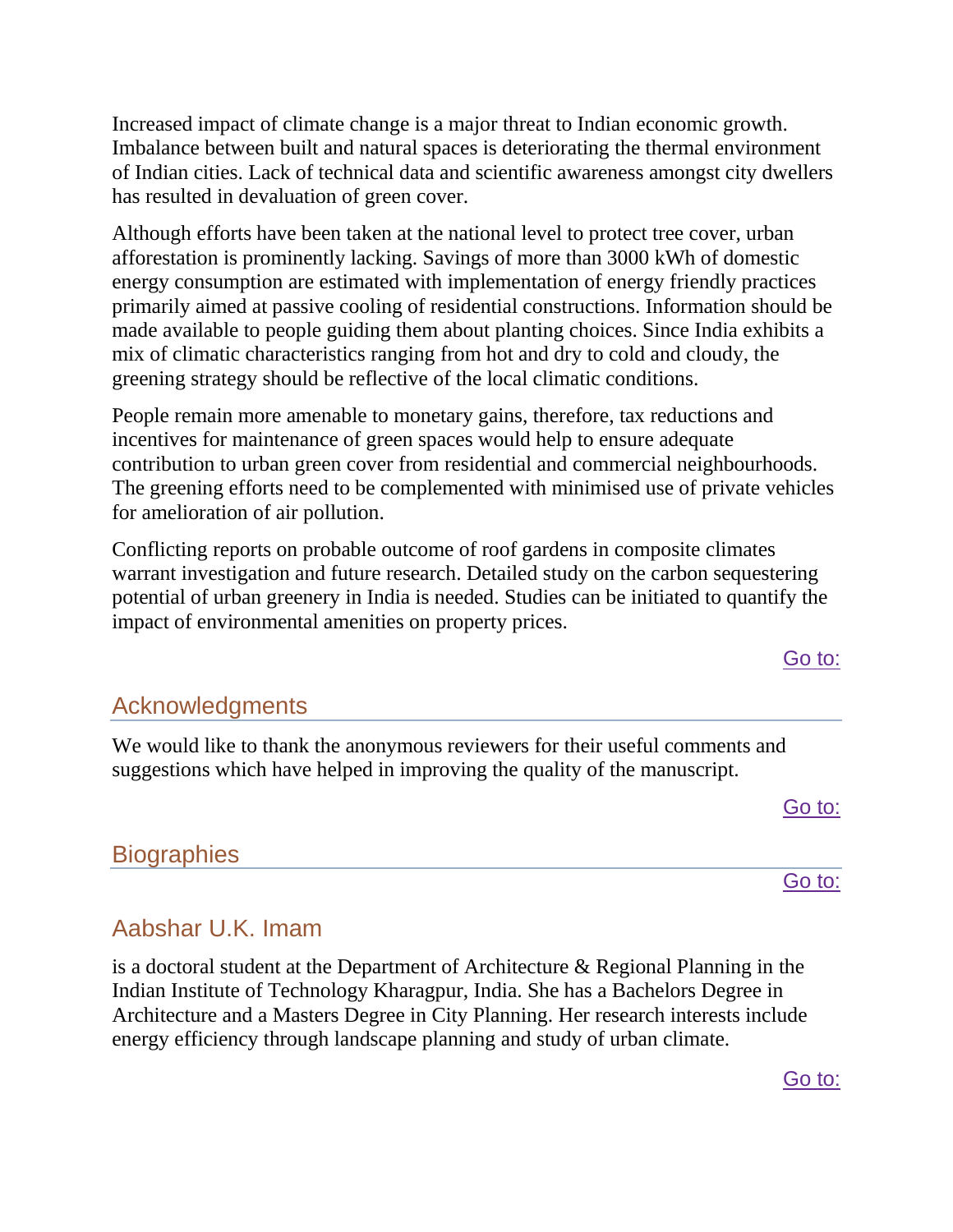# Uttam Kumar Banerjee

is a Professor and former Head of the Department of Architecture and Regional Planning at Indian Institute of Technology Kharagpur, India. He has expertise with over three decades of experience in the fields of environmental management, landscape planning, facility planning, infrastructure information systems, and urban planning.

[Go to:](https://www.ncbi.nlm.nih.gov/pmc/articles/PMC4824703/)

# Contributor Information

Aabshar U. K. Imam, Email: [ni.tenre.pgktii.pra@mamirahsbaa.](mailto:dev@null)

Uttam Kumar Banerjee, Email: [ni.tenre.pgktii.pra@bku.](mailto:dev@null)

[Go to:](https://www.ncbi.nlm.nih.gov/pmc/articles/PMC4824703/)

## **References**

- 1. Aggarwal, M. 2015. *Environment ministry proposes India's first tree census*. Retrieved May 20, 2015, from, [http://www.livemint.com/Politics/rifIxLLgYAjDoInX2v01MO/Environm](http://www.livemint.com/Politics/rifIxLLgYAjDoInX2v01MO/Environment-ministry-proposes-Indias-first-tree-census.html) [ent-ministry-proposes-Indias-first-tree-census.html.](http://www.livemint.com/Politics/rifIxLLgYAjDoInX2v01MO/Environment-ministry-proposes-Indias-first-tree-census.html)
- 2. Akbari H, Pomerantz M, Taha H. Cool surfaces and shade trees to reduce energy use and improve air quality in urban areas. Solar Energy. 2001;70:295– 310. doi: 10.1016/S0038-092X(00)00089-X. [\[CrossRef\]](https://dx.doi.org/10.1016%2FS0038-092X(00)00089-X) [\[Google Scholar\]](https://scholar.google.com/scholar_lookup?journal=Solar+Energy.&title=Cool+surfaces+and+shade+trees+to+reduce+energy+use+and+improve+air+quality+in+urban+areas&author=H+Akbari&author=M+Pomerantz&author=H+Taha&volume=70&publication_year=2001&pages=295-310&doi=10.1016/S0038-092X(00)00089-X&)
- 3. Alexandri E, Jones P. Temperature decreases in ana urban canyon due to green walls and green roofs in diverse climates. Building and Environment. 2008;43:480–493. doi: 10.1016/j.buildenv.2006.10.055. [\[CrossRef\]](https://dx.doi.org/10.1016%2Fj.buildenv.2006.10.055) [\[Google Scholar\]](https://scholar.google.com/scholar_lookup?journal=Building+and+Environment.&title=Temperature+decreases+in+ana+urban+canyon+due+to+green+walls+and+green+roofs+in+diverse+climates&author=E+Alexandri&author=P+Jones&volume=43&publication_year=2008&pages=480-493&doi=10.1016/j.buildenv.2006.10.055&)
- 4. Ansar S, Dhanya CR, Thomas G, et al. A study of urban/rural cooling rates in Thiruvananthapuram. Journal of Indian Geophysical Union. 2012;16:29– 36. [\[Google Scholar\]](https://scholar.google.com/scholar_lookup?journal=Journal+of+Indian+Geophysical+Union.&title=A+study+of+urban/rural+cooling+rates+in+Thiruvananthapuram&author=S+Ansar&author=CR+Dhanya&author=G+Thomas&volume=16&publication_year=2012&pages=29-36&)
- 5. Atkinson R. Atmospheric chemistry of VOCs and NOx. Atmospheric Environment. 2000;34:2063–2101. doi: 10.1016/S1352-2310(99)00460- 4. [\[CrossRef\]](https://dx.doi.org/10.1016%2FS1352-2310(99)00460-4) [\[Google Scholar\]](https://scholar.google.com/scholar_lookup?journal=Atmospheric+Environment&title=Atmospheric+chemistry+of+VOCs+and+NOx&author=R+Atkinson&volume=34&publication_year=2000&pages=2063-2101&doi=10.1016/S1352-2310(99)00460-4&)
- 6. Attri SD, Tyagi A. Climate profile of India, contribution to the Indian network of climate change assessment (National Communication-II) New Delhi: Government of India; 2010. [\[Google Scholar\]](https://scholar.google.com/scholar_lookup?title=Climate+profile+of+India,+contribution+to+the+Indian+network+of+climate+change+assessment+(National+Communication-II)&author=SD+Attri&author=A+Tyagi&publication_year=2010&)
- 7. Bansal NK, Garg SN, Kothar S. Effect of exterior surface colour on the thermal performance of building. Building & Environment. 1992;27:31–37. doi: 10.1016/0360-1323(92)90005-A. [\[CrossRef\]](https://dx.doi.org/10.1016%2F0360-1323(92)90005-A) [\[Google Scholar\]](https://scholar.google.com/scholar_lookup?journal=Building+&+Environment.&title=Effect+of+exterior+surface+colour+on+the+thermal+performance+of+building&author=NK+Bansal&author=SN+Garg&author=S+Kothar&volume=27&publication_year=1992&pages=31-37&doi=10.1016/0360-1323(92)90005-A&)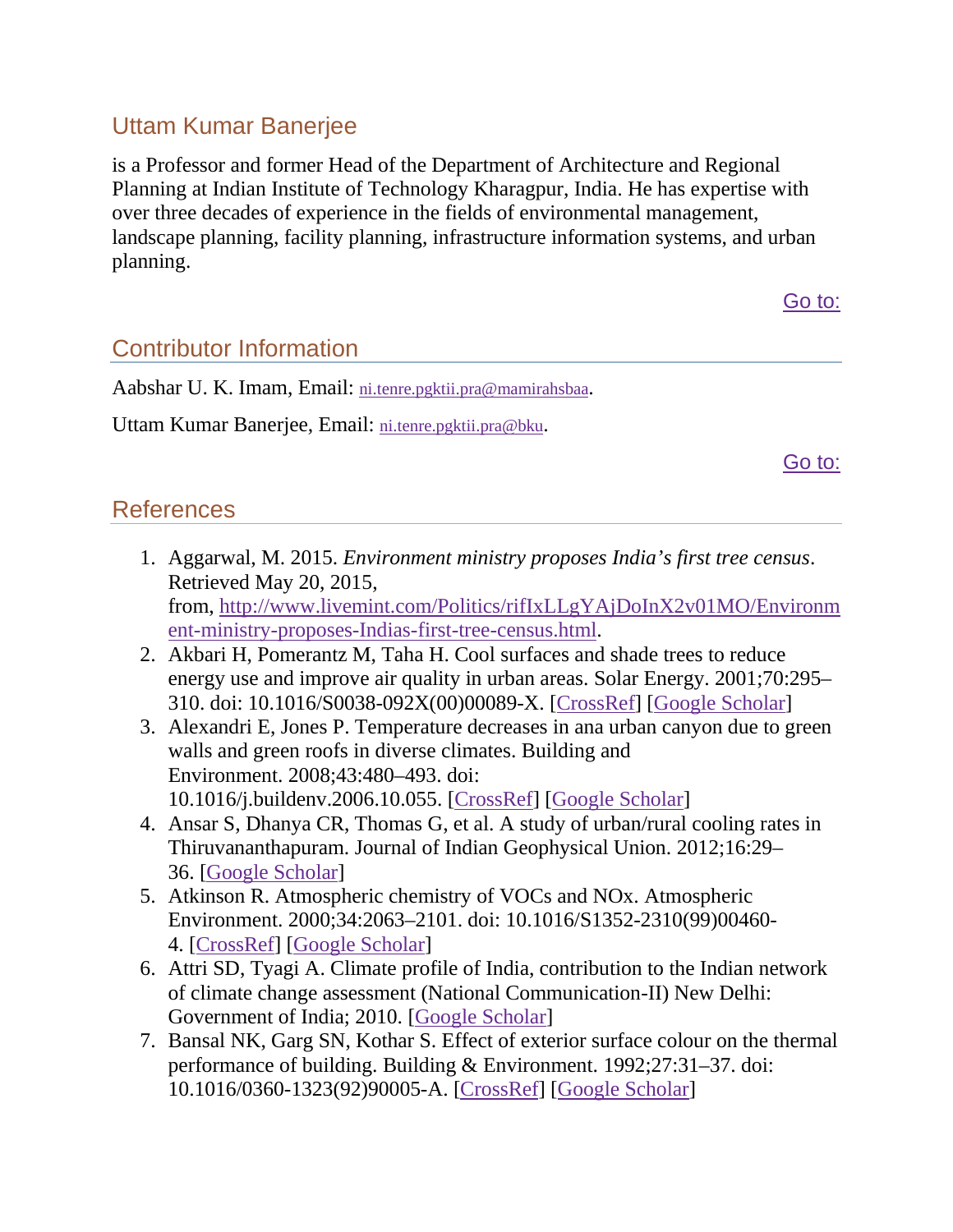- 8. CDC. *Extreme Heat Prevention Guide—Part 1*. 2015. Retrieved 23 September, 2015, from [http://emergency.cdc.gov/disasters/extremeheat/heat\\_guide.asp.](http://emergency.cdc.gov/disasters/extremeheat/heat_guide.asp)
- 9. Centre for Science & Environment, New Delhi, India. 2014. *Energy and Buildings.* Retrieved December 23, 2014, from [http://www.cseindiahttp://www.cseindia.org/userfiles/Energy-and-](http://www.cseindia/) %20buildings.pdf.
- 10.Chaturvedi A, Kamble R, Patil NG, Chaturvedi A. City-forest relationship in Nagpur: One of the greenest cities of India. Urban Forestry & Urban Greenery. 2013;12:79–87. doi: 10.1016/j.ufug.2012.09.003. [ [CrossRef\]](https://dx.doi.org/10.1016%2Fj.ufug.2012.09.003) [\[Google Scholar\]](https://scholar.google.com/scholar_lookup?journal=Urban+Forestry+&+Urban+Greenery.&title=City-forest+relationship+in+Nagpur:+One+of+the+greenest+cities+of+India&author=A+Chaturvedi&author=R+Kamble&author=NG+Patil&author=A+Chaturvedi&volume=12&publication_year=2013&pages=79-87&doi=10.1016/j.ufug.2012.09.003&)
- 11.Chaudhry P, Tewari VP. Role of public parks/gardens in attracting domestic tourists: An example from city beautiful of India. Tourismos: An International Multidisciplinary Journla of Tourism. 2010;5:101–109. [\[Google Scholar\]](https://scholar.google.com/scholar_lookup?journal=Tourismos:+An+International+Multidisciplinary+Journla+of+Tourism&title=Role+of+public+parks/gardens+in+attracting+domestic+tourists:+An+example+from+city+beautiful+of+India&author=P+Chaudhry&author=VP+Tewari&volume=5&publication_year=2010&pages=101-109&)
- 12.Chaudhry P, Singh B, Tewari VP. Non-market economic evaluation in developing countries: Role of participant observation method in CVM analysis. Journal of Forest Economics. 2007;13:259–275. doi: 10.1016/j.jfe.2006.12.001. [\[CrossRef\]](https://dx.doi.org/10.1016%2Fj.jfe.2006.12.001) [\[Google Scholar\]](https://scholar.google.com/scholar_lookup?journal=Journal+of+Forest+Economics.&title=Non-market+economic+evaluation+in+developing+countries:+Role+of+participant+observation+method+in+CVM+analysis&author=P+Chaudhry&author=B+Singh&author=VP+Tewari&volume=13&publication_year=2007&pages=259-275&doi=10.1016/j.jfe.2006.12.001&)
- 13.Chaudhry P, Bagra K, Singh B. Urban greenery status of some Indian cities: A short communication. International Journal of Environmental Science and Development. 2011;2:1–4. [\[Google Scholar\]](https://scholar.google.com/scholar_lookup?journal=International+Journal+of+Environmental+Science+and+Development.&title=Urban+greenery+status+of+some+Indian+cities:+A+short+communication&author=P+Chaudhry&author=K+Bagra&author=B+Singh&volume=2&publication_year=2011&pages=1-4&)
- 14.Chaudhry P, Sharma MP, Singh G, Bansal A. Valuation of urban environmental amenities in developing countries—A case study from Chandigarh, India. Global Journal of Science Frontier Research. 2013;13:1– 13. [\[Google Scholar\]](https://scholar.google.com/scholar_lookup?journal=Global+Journal+of+Science+Frontier+Research&title=Valuation+of+urban+environmental+amenities+in+developing+countries%E2%80%94A+case+study+from+Chandigarh,+India&author=P+Chaudhry&author=MP+Sharma&author=G+Singh&author=A+Bansal&volume=13&publication_year=2013&pages=1-13&)
- 15.City of Sydney, Council of City of Sydney-Sydney, Australia. 2012. *Greening Sydney Plan*. Retrieved May 28, 2014, from [http://www.cityofsydney.nsw.gov.au/\\_\\_data/assets/pdf\\_file/0009/135882/](http://www.cityofsydney.nsw.gov.au/__data/assets/pdf_file/0009/135882/GreeningSydneyPlan.pdf) [GreeningSydneyPlan.pdf.](http://www.cityofsydney.nsw.gov.au/__data/assets/pdf_file/0009/135882/GreeningSydneyPlan.pdf)
- 16.CNN. 2015. Extreme weather-India heat wave kills 2330 people as millions wait for rain. Retrieved September 16, 2015, from [http://edition.cnn.com/2015/06/01/asia/india-heat-wave-deaths/.](http://edition.cnn.com/2015/06/01/asia/india-heat-wave-deaths/)
- 17.Coutts AM, Daly E, Beringer J, Tapper NJ. Assessing practical measures to reduce urban heat: Green and cool roofs. Building and Environment. 2013;70:266–276. doi: 10.1016/j.buildenv.2013.08.021. [\[CrossRef\]](https://dx.doi.org/10.1016%2Fj.buildenv.2013.08.021) [\[Google Scholar\]](https://scholar.google.com/scholar_lookup?journal=Building+and+Environment.&title=Assessing+practical+measures+to+reduce+urban+heat:+Green+and+cool+roofs&author=AM+Coutts&author=E+Daly&author=J+Beringer&author=NJ+Tapper&volume=70&publication_year=2013&pages=266-276&doi=10.1016/j.buildenv.2013.08.021&)
- 18.Delhi Development Authority (DDA). 2015. Master plan for Delhi—2021. [online] Accessed 18 May 2015.
- 19.Deosthali V. Impact of rapid urban growth on heat and moisture islands in Pune city, India. Atmospheric Environment. 2000;34:2745–2754. doi: 10.1016/S1352-2310(99)00370-2. [\[CrossRef\]](https://dx.doi.org/10.1016%2FS1352-2310(99)00370-2) [\[Google Scholar\]](https://scholar.google.com/scholar_lookup?journal=Atmospheric+Environment.&title=Impact+of+rapid+urban+growth+on+heat+and+moisture+islands+in+Pune+city,+India&author=V+Deosthali&volume=34&publication_year=2000&pages=2745-2754&doi=10.1016/S1352-2310(99)00370-2&)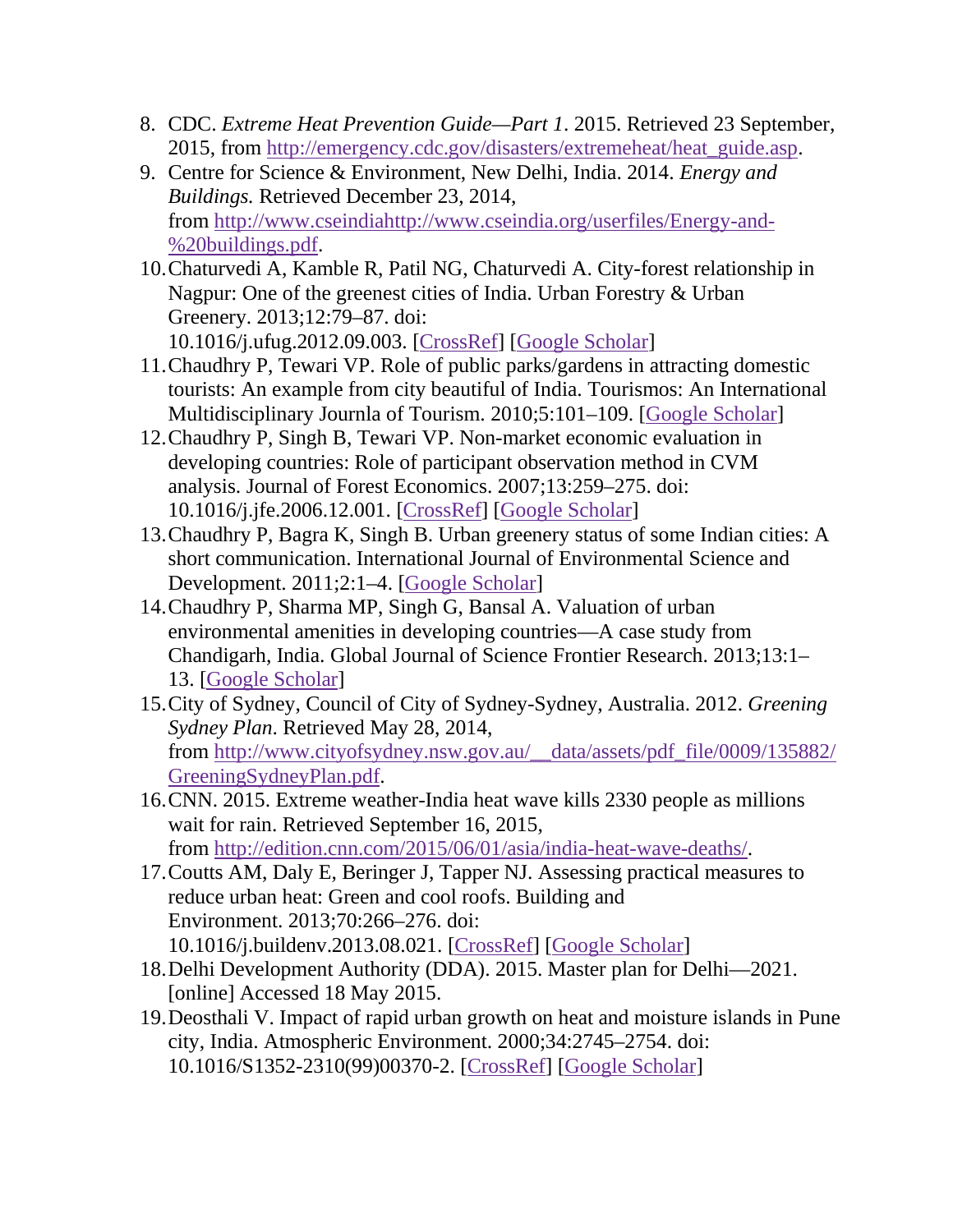- 20.Devdas, M.D., and Lilly Rose A. 2009. Urban factors and the intensity of heat island in the city of Chennai. In *The seventh international conference on urban climate*. Yokohama, Japan.
- 21.Devi, S.S. 2006. Urban heat islands and environmental impact. In *86th American meteorological society annual meeting*. Atlanta, Georgia.
- 22.Dongre P. Role of social forestry in sustainable development—A micro level study. International Journal of Social Sciences & Humanity Studies. 2011;3:351–364. [\[Google Scholar\]](https://scholar.google.com/scholar_lookup?journal=International+Journal+of+Social+Sciences+&+Humanity+Studies.&title=Role+of+social+forestry+in+sustainable+development%E2%80%94A+micro+level+study&author=P+Dongre&volume=3&publication_year=2011&pages=351-364&)
- 23.Dwivedi P, Rathore CS, Dubey Y. Ecological benefits of urban forestry: The case of Kerwa Forest Area (KFA), Bhopal. India. Applied Geography. 2009;29:194–200. doi: 10.1016/j.apgeog.2008.08.008. [\[CrossRef\]](https://dx.doi.org/10.1016%2Fj.apgeog.2008.08.008) [\[Google Scholar\]](https://scholar.google.com/scholar_lookup?journal=India.+Applied+Geography.&title=Ecological+benefits+of+urban+forestry:+The+case+of+Kerwa+Forest+Area+(KFA),+Bhopal&author=P+Dwivedi&author=CS+Rathore&author=Y+Dubey&volume=29&publication_year=2009&pages=194-200&doi=10.1016/j.apgeog.2008.08.008&)
- 24.Energy Alternatives, India. 2014. *Environmentalists welcome Chennai Corporation's plan to conduct tree census*. Retrieved October 23, 2014, from [http://www.eai.in/360/news/pages/11994.](http://www.eai.in/360/news/pages/11994)
- 25.Food and Agricultural Organisation of the United Nations (FAO). 1998. *Urban forestry in the Asia-Pacific region: status and prospects.* Retrieved September 4, 2013, from [http://www.fao.org/docrep/003/x1577e/x1577e06.htm.](http://www.fao.org/docrep/003/x1577e/x1577e06.htm)
- 26.Gangopadhyay K, Balooni K. Technological infusion and the change in private urban green spaces. Urba Forestry & Urban Greening. 2012;11:205–210. doi: 10.1016/j.ufug.2011.12.003. [\[CrossRef\]](https://dx.doi.org/10.1016%2Fj.ufug.2011.12.003) [\[Google Scholar\]](https://scholar.google.com/scholar_lookup?journal=Urba+Forestry+&+Urban+Greening.&title=Technological+infusion+and+the+change+in+private+urban+green+spaces&author=K+Gangopadhyay&author=K+Balooni&volume=11&publication_year=2012&pages=205-210&doi=10.1016/j.ufug.2011.12.003&)
- 27.Garg A, Shukla PR, Bhattacharya S, Dadhwal VK. Sub-region (dstrict) & sector level SO2 & NOx emissions for India: assessment of inventories & mitigation flexibility. Atmospheric Environment. 2001;35:703–713. doi: 10.1016/S1352-2310(00)00316-2. [\[CrossRef\]](https://dx.doi.org/10.1016%2FS1352-2310(00)00316-2) [\[Google Scholar\]](https://scholar.google.com/scholar_lookup?journal=Atmospheric+Environment.&title=Sub-region+(dstrict)+&+sector+level+SO2+&+NOx+emissions+for+India:+assessment+of+inventories+&+mitigation+flexibility&author=A+Garg&author=PR+Shukla&author=S+Bhattacharya&author=VK+Dadhwal&volume=35&publication_year=2001&pages=703-713&doi=10.1016/S1352-2310(00)00316-2&)
- 28.Gopinath R, Akella V, Bhanumurthy PR. Distinguishing between global warming and urban warming with the aid of statistical analysis. American International Journal of Research in Science, Technology, Engineering and Mathematics. 2014;6:57–60. doi: 10.4314/ijest.v6i5.6. [\[CrossRef\]](https://dx.doi.org/10.4314%2Fijest.v6i5.6) [Google] [Scholar\]](https://scholar.google.com/scholar_lookup?journal=American+International+Journal+of+Research+in+Science,+Technology,+Engineering+and+Mathematics.&title=Distinguishing+between+global+warming+and+urban+warming+with+the+aid+of+statistical+analysis&author=R+Gopinath&author=V+Akella&author=PR+Bhanumurthy&volume=6&publication_year=2014&pages=57-60&doi=10.4314/ijest.v6i5.6&)
- 29.Government of India. 2015a. *Alphabetical list of towns and their population*. Retrieved May 22, 2015, from [http://censusindia.gov.in/towns/ap\\_towns.pdf.](http://censusindia.gov.in/towns/ap_towns.pdf)
- 30.Government of India. 2015b. *Census of India 2011*. Retrieved October 1, 2015, from [http://censusindia.gov.in/2011-prov-results/paper2/data\\_files/Gujrat/6](http://censusindia.gov.in/2011-prov-results/paper2/data_files/Gujrat/6-pop10-28.pdf) [pop10-28.pdf.](http://censusindia.gov.in/2011-prov-results/paper2/data_files/Gujrat/6-pop10-28.pdf)
- 31.Government of India, Planning Commision. 2014. *ANEXURE—Farm & agroforestry in India - Policy & legal issues*. Retrieved May 22, 2014, from [http://planningcommission.nic.in/reports/articles/ncsxna/index.php?repts=](http://planningcommission.nic.in/reports/articles/ncsxna/index.php?repts=agroannx.htm) [agroannx.htm.](http://planningcommission.nic.in/reports/articles/ncsxna/index.php?repts=agroannx.htm)
- 32.Government of National Capital Territory of Delhi, India. 2014a. *Extent of forest and tree cover*. Retrieved May 22, 2014,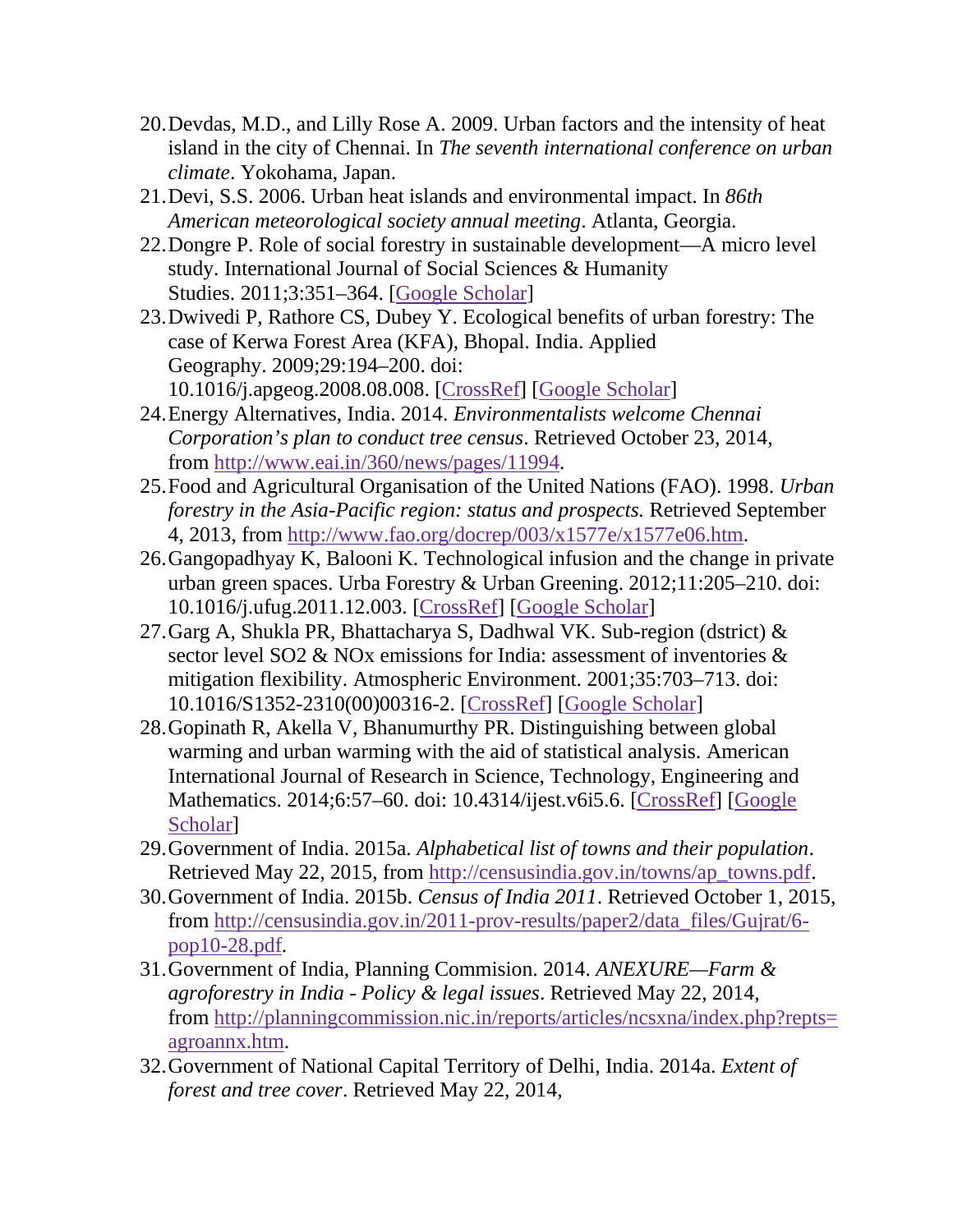from [http://www.delhi.gov.in/wps/wcm/connect/doit\\_forest/Forest/Home/Fores](http://www.delhi.gov.in/wps/wcm/connect/doit_forest/Forest/Home/Forests%2bof%2bDelhi/) [ts+of+Delhi/.](http://www.delhi.gov.in/wps/wcm/connect/doit_forest/Forest/Home/Forests%2bof%2bDelhi/)

- 33.Government of National Capital Territory of Delhi, India. 2014b. *The Delhi Preservation of Trees Act 1994*. Retrieved May 22, 2014, from [http://delhi.gov.in/wps/wcm/connect/d0e4d00045196834bdbefd985fe6f3a](http://delhi.gov.in/wps/wcm/connect/d0e4d00045196834bdbefd985fe6f3a9/AR_DelhiPreservationofTreesAct%2c1994.pdf%3fMOD%3dAJPERES%26lmod%3d-46935701%26CACHEID%3dd0e4d00045196834bdbefd985fe6f3a9) [9/AR\\_DelhiPreservationofTreesAct,1994.pdf?MOD=AJPERES&lmod=-](http://delhi.gov.in/wps/wcm/connect/d0e4d00045196834bdbefd985fe6f3a9/AR_DelhiPreservationofTreesAct%2c1994.pdf%3fMOD%3dAJPERES%26lmod%3d-46935701%26CACHEID%3dd0e4d00045196834bdbefd985fe6f3a9) [46935701&CACHEID=d0e4d00045196834bdbefd985fe6f3a9.](http://delhi.gov.in/wps/wcm/connect/d0e4d00045196834bdbefd985fe6f3a9/AR_DelhiPreservationofTreesAct%2c1994.pdf%3fMOD%3dAJPERES%26lmod%3d-46935701%26CACHEID%3dd0e4d00045196834bdbefd985fe6f3a9)
- 34.Government of NCT of Delhi. 2015. *Tree plantation*. Retrieved June 2, 2015, from [http://www.delhi.gov.in/wps/wcm/connect/environment/Environment/Ho](http://www.delhi.gov.in/wps/wcm/connect/environment/Environment/Home/) [me/.](http://www.delhi.gov.in/wps/wcm/connect/environment/Environment/Home/)
- 35.Greater London Authority, London. 2011. *The London plan*. Retrieved May 28, 2014. from [https://www.london.gov.uk/priorities/planning/publications/the](https://www.london.gov.uk/priorities/planning/publications/the-london-plan)[london-plan.](https://www.london.gov.uk/priorities/planning/publications/the-london-plan)
- 36.Greater Vishakapatnam Municipal Corporation (GVMC). 2015. *GVMC Horticulture*. Retrieved May 18, 2015, from [https://www.gvmc.gov.in/gvmc/index.php/menu-styles/horticulture.](https://www.gvmc.gov.in/gvmc/index.php/menu-styles/horticulture)
- 37.Gupta V, Mythili G. Valuation of urban environmental amenities: A case study. International Journal of Ecological Economics and Statistics. 2010;19:20–32. [\[Google Scholar\]](https://scholar.google.com/scholar_lookup?journal=International+Journal+of+Ecological+Economics+and+Statistics&title=Valuation+of+urban+environmental+amenities:+A+case+study&author=V+Gupta&author=G+Mythili&volume=19&publication_year=2010&pages=20-32&)
- 38.Harlan SL, Braze AJ, PRashad L, et al. Neighbourhood microclimates and vulnerability to heat stress. Social Science & Medicine. 2006;63:2847–2863. doi: 10.1016/j.socscimed.2006.07.030. [\[PubMed\]](https://www.ncbi.nlm.nih.gov/pubmed/16996668) [\[CrossRef\]](https://dx.doi.org/10.1016%2Fj.socscimed.2006.07.030) [\[Google Scholar\]](https://scholar.google.com/scholar_lookup?journal=Social+Science+&+Medicine.&title=Neighbourhood+microclimates+and+vulnerability+to+heat+stress&author=SL+Harlan&author=AJ+Braze&author=L+PRashad&volume=63&publication_year=2006&pages=2847-2863&pmid=16996668&doi=10.1016/j.socscimed.2006.07.030&)
- 39.Government of India-MOEFCC. 2014. *Forest Conservation*. Retrieved September 10, 2015, from [http://envfor.nic.in/sites/default/files/4-7-2014-](http://envfor.nic.in/sites/default/files/4-7-2014-4%2520fencing%2520of%2520sefety%2520zone.pdf) [4%20fencing%20of%20sefety%20zone.pdf.](http://envfor.nic.in/sites/default/files/4-7-2014-4%2520fencing%2520of%2520sefety%2520zone.pdf)
- 40.Hoyano A. Climatological uses of plants for solar control and the effects on the thermal environment of a building. Enery and Buiding. 1988;11:181– 199. [\[Google Scholar\]](https://scholar.google.com/scholar_lookup?journal=Enery+and+Buiding&title=Climatological+uses+of+plants+for+solar+control+and+the+effects+on+the+thermal+environment+of+a+building&author=A+Hoyano&volume=11&publication_year=1988&pages=181-199&)
- 41.Huang YJ, Akbari H, Taha H, Rosenfeld H. The potential of vegetation in reducing summer cooling loads in residential buildings. American Meteorological Society. 1987;26:1103–1116. [\[Google Scholar\]](https://scholar.google.com/scholar_lookup?journal=American+Meteorological+Society.&title=The+potential+of+vegetation+in+reducing+summer+cooling+loads+in+residential+buildings&author=YJ+Huang&author=H+Akbari&author=H+Taha&author=H+Rosenfeld&volume=26&publication_year=1987&pages=1103-1116&)
- 42.MOEF, India. 2010. *India: Greenhouse Gas Emissions 2007*. Indian Network for Climate Change Assessment.
- 43.Jaganmohan M, Vailshery LS, Gopal D, Nagendra H. Plant diversity and distribution in urban domestic gardens and apartments in Bangalore. India. Urban Ecosystem. 2012;15:911–925. doi: 10.1007/s11252-012-0244- 5. [\[CrossRef\]](https://dx.doi.org/10.1007%2Fs11252-012-0244-5) [\[Google Scholar\]](https://scholar.google.com/scholar_lookup?journal=India.+Urban+Ecosystem.&title=Plant+diversity+and+distribution+in+urban+domestic+gardens+and+apartments+in+Bangalore&author=M+Jaganmohan&author=LS+Vailshery&author=D+Gopal&author=H+Nagendra&volume=15&publication_year=2012&pages=911-925&doi=10.1007/s11252-012-0244-5&)
- 44.Jim CY. Sustainable urban greening strategies for compact cities in developing & developed economies. Urban Ecosystem. 2012;16:741–761. doi: 10.1007/s11252-012-0268-x. [\[CrossRef\]](https://dx.doi.org/10.1007%2Fs11252-012-0268-x) [\[Google Scholar\]](https://scholar.google.com/scholar_lookup?journal=Urban+Ecosystem.&title=Sustainable+urban+greening+strategies+for+compact+cities+in+developing+&+developed+economies&author=CY+Jim&volume=16&publication_year=2012&pages=741-761&doi=10.1007/s11252-012-0268-x&)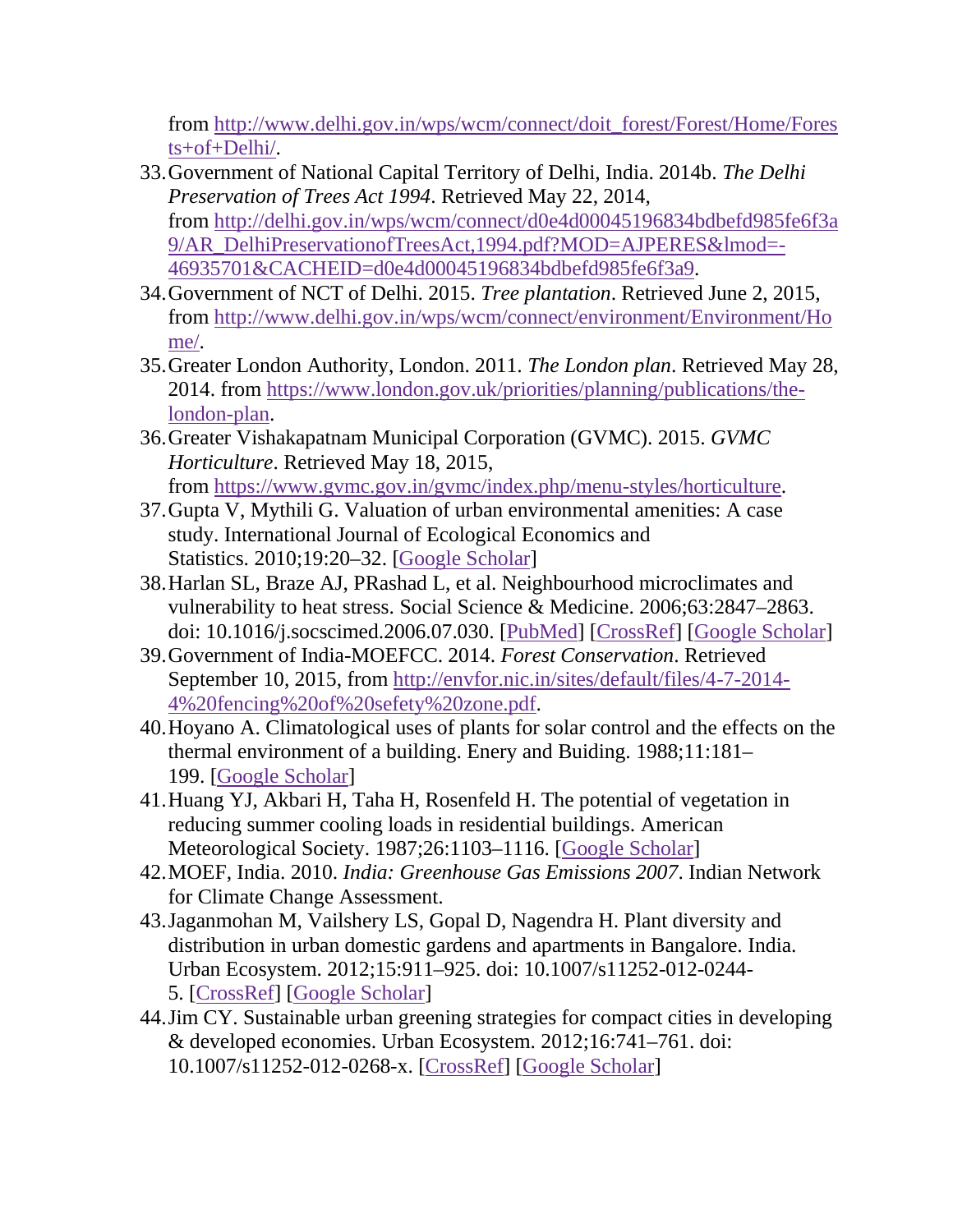- 45.Khan FI, Abbasi SA. Attenuation of gaseous pollutants by greenbelts. Environmental Modelling & assessment. 2000;64:457–475. doi: 10.1023/A:1006278000352. [\[CrossRef\]](https://dx.doi.org/10.1023%2FA%3A1006278000352) [\[Google Scholar\]](https://scholar.google.com/scholar_lookup?journal=Environmental+Modelling+&+assessment.&title=Attenuation+of+gaseous+pollutants+by+greenbelts&author=FI+Khan&author=SA+Abbasi&volume=64&publication_year=2000&pages=457-475&doi=10.1023/A:1006278000352&)
- 46.Kisku GC, Pradhan S, Khan AH, Bhargava SK. Pollution in Lucknow City and its health implication on exposed vendors, drivers and traffic policemen. Air Quality, Atmosphere & Health. 2013;6:509–515. doi: 10.1007/s11869-012- 0190-7. [\[CrossRef\]](https://dx.doi.org/10.1007%2Fs11869-012-0190-7) [\[Google Scholar\]](https://scholar.google.com/scholar_lookup?journal=Air+Quality,+Atmosphere+&+Health.&title=Pollution+in+Lucknow+City+and+its+health+implication+on+exposed+vendors,+drivers+and+traffic+policemen&author=GC+Kisku&author=S+Pradhan&author=AH+Khan&author=SK+Bhargava&volume=6&publication_year=2013&pages=509-515&doi=10.1007/s11869-012-0190-7&)
- 47.Kocic K, Spasic T, Urosevic MA, Tomasevic M. Trees as natural barriers against heavy metal pollution and their role in the protection of cultural heritage. Journal of Cultural Heritage. 2014;15:227–233. doi: 10.1016/j.culher.2013.05.001. [\[CrossRef\]](https://dx.doi.org/10.1016%2Fj.culher.2013.05.001) [\[Google Scholar\]](https://scholar.google.com/scholar_lookup?journal=Journal+of+Cultural+Heritage.&title=Trees+as+natural+barriers+against+heavy+metal+pollution+and+their+role+in+the+protection+of+cultural+heritage&author=K+Kocic&author=T+Spasic&author=MA+Urosevic&author=M+Tomasevic&volume=15&publication_year=2014&pages=227-233&doi=10.1016/j.culher.2013.05.001&)
- 48.Kontoleon KJ, Eumorfopoulou EA. The effect of the orientation and proportion of a plant-covered wall layer on the thermal performance of a building zone. Building and Environment. 2010;45:1287–1303. doi: 10.1016/j.buildenv.2009.11.013. [\[CrossRef\]](https://dx.doi.org/10.1016%2Fj.buildenv.2009.11.013) [\[Google Scholar\]](https://scholar.google.com/scholar_lookup?journal=Building+and+Environment.&title=The+effect+of+the+orientation+and+proportion+of+a+plant-covered+wall+layer+on+the+thermal+performance+of+a+building+zone&author=KJ+Kontoleon&author=EA+Eumorfopoulou&volume=45&publication_year=2010&pages=1287-1303&doi=10.1016/j.buildenv.2009.11.013&)
- 49.Mckinsey & Company, McKinsey Global Institute. 2010. *India's Urban Awakening: building inclusive cities, Sustaining economic growth*. Retrieved January 26, 2014, from [http://www.mckinsey.com/insights/urbanization/urban\\_awakening\\_in\\_ind](http://www.mckinsey.com/insights/urbanization/urban_awakening_in_india)

[ia.](http://www.mckinsey.com/insights/urbanization/urban_awakening_in_india)

- 50.Mcpherson EG, Simpson JR, Livingston M. Effects of three landscape treatments on residential energy and water use in Tucson. Arizona. Energy and Buildings. 1989;13:127–138. doi: 10.1016/0378-7788(89)90004- 2. [\[CrossRef\]](https://dx.doi.org/10.1016%2F0378-7788(89)90004-2) [\[Google Scholar\]](https://scholar.google.com/scholar_lookup?journal=Arizona.+Energy+and+Buildings.&title=Effects+of+three+landscape+treatments+on+residential+energy+and+water+use+in+Tucson&author=EG+Mcpherson&author=JR+Simpson&author=M+Livingston&volume=13&publication_year=1989&pages=127-138&doi=10.1016/0378-7788(89)90004-2&)
- 51.Ministry of Environment & Forests, India . National forest policy. New Delhi: Ministry of Environment & Forests- Government of India; 1988. [\[Google](https://scholar.google.com/scholar_lookup?title=National+forest+policy&publication_year=1988&)  [Scholar\]](https://scholar.google.com/scholar_lookup?title=National+forest+policy&publication_year=1988&)
- 52.Ministry of Environment—Forest & Climate Change, Government of India. 2014. *Forest conservation*. Retrieved December 10, 2014, from [http://envfor.nic.in/division/forest-conservation.](http://envfor.nic.in/division/forest-conservation)
- 53.Ministry of Home Affairs, India. 2011. *List of million plus cities*. Retrieved June 6, 2014, from [http://censusindia.gov.in/Census\\_Data\\_2001/Census\\_Data\\_Online/Popula](http://censusindia.gov.in/Census_Data_2001/Census_Data_Online/Population/List_of_Million_Plus_Cities.aspx)

[tion/List\\_of\\_Million\\_Plus\\_Cities.aspx.](http://censusindia.gov.in/Census_Data_2001/Census_Data_Online/Population/List_of_Million_Plus_Cities.aspx) 54.Ministry of Law, India. 1927. *The Indian Forest Act, 1927*. Retrieved

- September 10, 2015, from [http://forest.and.nic.in/ActsNRules%5CIFA-](http://forest.and.nic.in/ActsNRules%255CIFA-1927.pdf)[1927.pdf.](http://forest.and.nic.in/ActsNRules%255CIFA-1927.pdf)
- 55.Ministry of Law & Justice, India. 2010. *The National Green Tribunal Act, 2010*. Retrieved September 8, 2015, from [http://www.greentribunal.gov.in/Writereaddata/Downloads/NGT-fin.pdf.](http://www.greentribunal.gov.in/Writereaddata/Downloads/NGT-fin.pdf)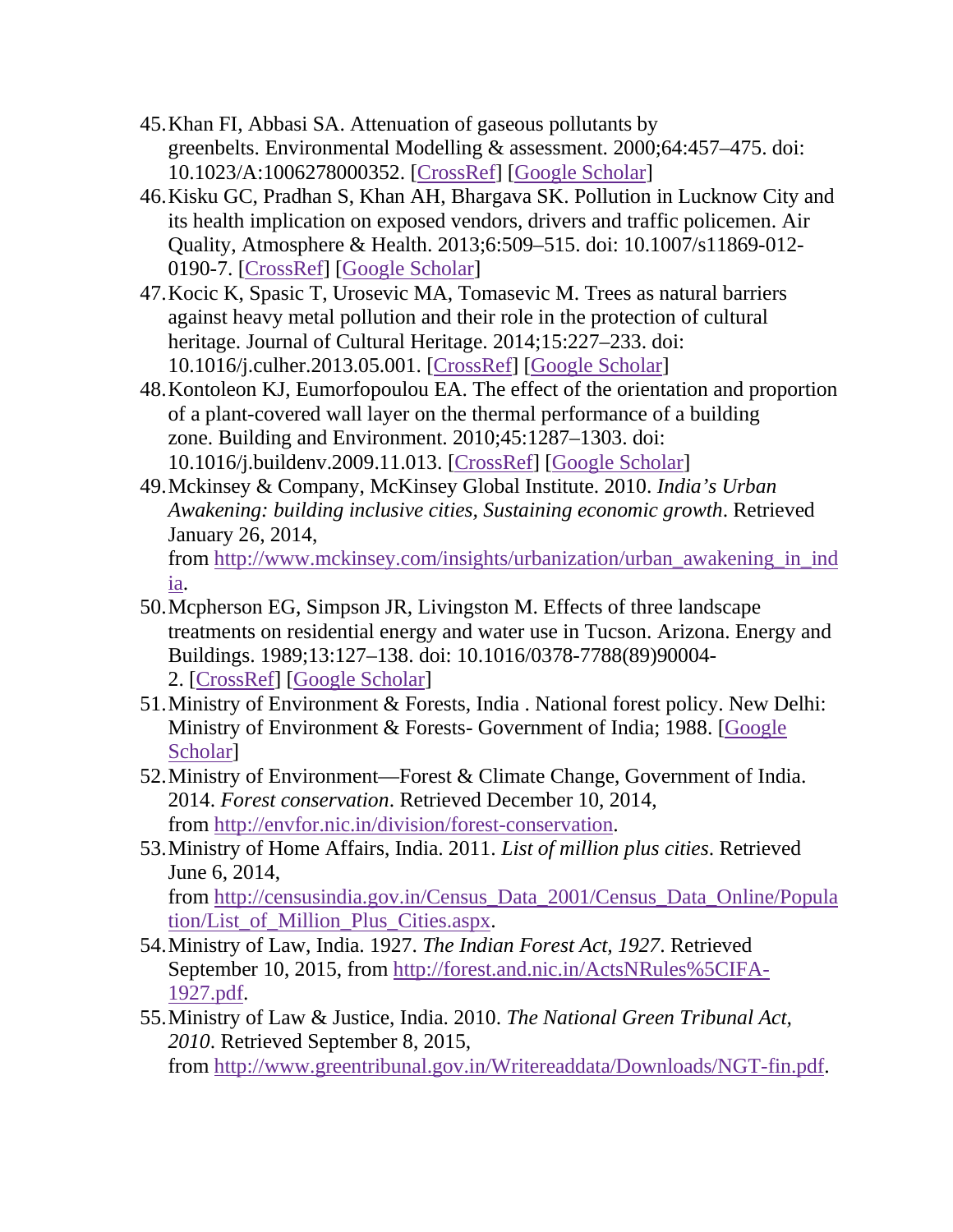- 56.Ministry of Road Transport & Highways, India. 2012. *Road Transport Year Book (2009–2010 & 2010–2011)*. Government of India.
- 57.Ministry of Road Transport & Highways, India. 2013. *Road Transport Year Book (2011–2012)*. Government of India.
- 58.Ministry of Statistics & Program Implementation, Government of India. 2013. *Energy Statistics 2013*. New Delhi: Central Statistics Office, NSO, Ministry of Statistics & Program Implementation, Govt. of India.
- 59.MoEF- India. 1986. *The Environment (Protection) Act, 1986*. Retrieved November 21, 2014, from [http://envfor.nic.in/legis/env/env1.html.](http://envfor.nic.in/legis/env/env1.html)
- 60.MoEFCC-India. 2014. *Forest conservation.* Retrieved September 10, 2015, from Ministry of Environment, Forest and Climate Change: [http://envfor.nic.in/sites/default/files/4-7-2014-](http://envfor.nic.in/sites/default/files/4-7-2014-4%2520fencing%2520of%2520sefety%2520zone.pdf) [4%20fencing%20of%20sefety%20zone.pdf.](http://envfor.nic.in/sites/default/files/4-7-2014-4%2520fencing%2520of%2520sefety%2520zone.pdf)
- 61.MoEFCC-India. 1980. *Forest (Conservation) Act, 1980 with Amendments Made in 1988*. Retrieved September 10, 2015, from [http://envfor.nic.in/legis/forest/forest2.html.](http://envfor.nic.in/legis/forest/forest2.html)
- 62.MoEFCC-India, Ministry of Environment, Forest & Climate Change. 2002. *Biodiversity*. Retrieved September 9, 2015 from [http://envfor.nic.in/division/biodiversity.](http://envfor.nic.in/division/biodiversity)
- 63.MoEF-India. 1972. *Wildlife (Protection) Act 1972*. Retrieved September 9, 2015, from [http://india.gov.in/wildlife-protection-act-1972-3.](http://india.gov.in/wildlife-protection-act-1972-3)
- 64.MoEF-India. 2006. *National Environment Policy 2006*. Retrieved September 9, 2015 from [http://www.indiaenvironmentportal.org.in/content/265376/national](http://www.indiaenvironmentportal.org.in/content/265376/national-environment-policy-2006/)[environment-policy-2006/.](http://www.indiaenvironmentportal.org.in/content/265376/national-environment-policy-2006/)
- 65.MoEF-India. 2013. *The Wildlife (Protection) Amendment Bill, 2013*. Retrieved September 9, 2015, from [http://www.moef.nic.in/sites/default/files/WildlifeProtectionAmendmentB](http://www.moef.nic.in/sites/default/files/WildlifeProtectionAmendmentBill2013.pdf) [ill2013.pdf.](http://www.moef.nic.in/sites/default/files/WildlifeProtectionAmendmentBill2013.pdf)
- 66.MoEF-India, Ministry of Environment Forests. 2006. *The Environment Impact Assessment (EIS) Notification, 2006*. Retrieved September 9, 2015, from [https://ec.maharashtra.gov.in/files/ecproc.pdf.](https://ec.maharashtra.gov.in/files/ecproc.pdf)
- 67.MoEF-India, Ministry of Environment, Forests & Climate Change, Government of India. 2013–2014. *Annual Report 2013–2014*. Delhi: Ministry of Environment, Forests & Climate Changes, Government of India.
- 68.Mohan, M., Y. Kikegawa, B.R. Gurjar et al. 2009. Assessment of urban heat island intensities over Delhi. *In*: *The seventh international conference on urban climate*. Yokohama, Japan.
- 69.Mohan M, Kikegawa Y, Gurjar BR, et al. Urban heat island assessment for a tropical urban airshed in India. Scientific Research. 2012;2:127–138. [\[Google](https://scholar.google.com/scholar_lookup?journal=Scientific+Research.&title=Urban+heat+island+assessment+for+a+tropical+urban+airshed+in+India&author=M+Mohan&author=Y+Kikegawa&author=BR+Gurjar&volume=2&publication_year=2012&pages=127-138&)  [Scholar\]](https://scholar.google.com/scholar_lookup?journal=Scientific+Research.&title=Urban+heat+island+assessment+for+a+tropical+urban+airshed+in+India&author=M+Mohan&author=Y+Kikegawa&author=BR+Gurjar&volume=2&publication_year=2012&pages=127-138&)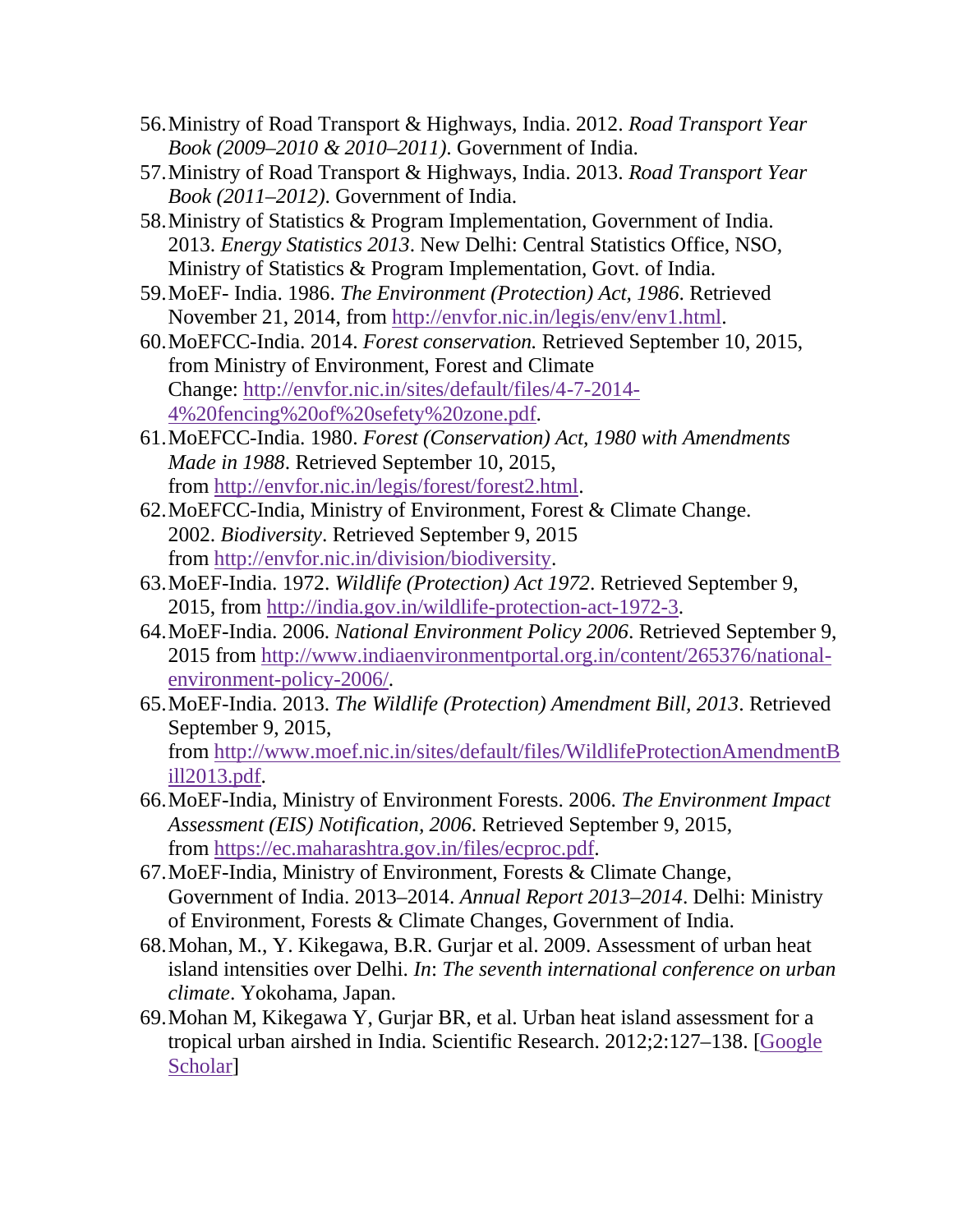70.National Parks Board-Singapore, Singapore Government. 2009. *Handbook on Tree Conservation & Tree Planting Provision for Development Projects*. Retrieved May 28, 2014

from [http://www.nparks.gov.sg/cms/index.php?option=com\\_content&view=art](http://www.nparks.gov.sg/cms/index.php%3foption%3dcom_content%26view%3darticle%26id%3d36%26Itemid%3d150%23Handbook) [icle&id=36&Itemid=150#Handbook.](http://www.nparks.gov.sg/cms/index.php%3foption%3dcom_content%26view%3darticle%26id%3d36%26Itemid%3d150%23Handbook)

- 71.Nayak JK, Srivastava A, Singh U, Sodha MS. The relative performance of different approaches to the passive cooling of roofs. Building & Environment. 1982;17:145–161. doi: 10.1016/0360-1323(82)90051- 8. [\[CrossRef\]](https://dx.doi.org/10.1016%2F0360-1323(82)90051-8) [\[Google Scholar\]](https://scholar.google.com/scholar_lookup?journal=Building+&+Environment.&title=The+relative+performance+of+different+approaches+to+the+passive+cooling+of+roofs&author=JK+Nayak&author=A+Srivastava&author=U+Singh&author=MS+Sodha&volume=17&publication_year=1982&pages=145-161&doi=10.1016/0360-1323(82)90051-8&)
- 72.New York City, NYC. 2014. *About Million Trees NYC*. Retrieved December 25, 2014, from [http://www.milliontreesnyc.org/html/about/about.shtml.](http://www.milliontreesnyc.org/html/about/about.shtml)
- 73.New York City Department of Parks & Recreation, NYC. 2015. *How the tree census works*. Retrieved June 2, 2015. from [http://www.nycgovparks.org/trees/treescount/about.](http://www.nycgovparks.org/trees/treescount/about)
- 74.NHB, National Housing Bank. 2015. *Need For Programme*. Retrieved May 13, 2015, from [http://www.ee](http://www.ee-homes.com/en/theprogramme/needforprogramme/dok/31.php)[homes.com/en/theprogramme/needforprogramme/dok/31.php.](http://www.ee-homes.com/en/theprogramme/needforprogramme/dok/31.php)
- 75.Nowak, D.J. 1994. Air pollution removal by Chicago's Urban Forest. In *Chicago's urban forest ecosystem: Results of the Chicago Urban Forest Climate Project,* 63–83. Pennsylvania: US Department of agriculture-Northeastern Forest Experiment Station.
- 76.Oke TR. Boundary layer climates. London: Methuen & Co. Ltd; 1987. [\[Google](https://scholar.google.com/scholar_lookup?title=Boundary+layer+climates&author=TR+Oke&publication_year=1987&)  [Scholar\]](https://scholar.google.com/scholar_lookup?title=Boundary+layer+climates&author=TR+Oke&publication_year=1987&)
- 77.Onishi A, Cao X, Ito T, et al. Evaluating the potential for urban heat-island mitigation by greening parking lots. Urban Forestry and Urban Greening. 2010;9:323–332. doi: 10.1016/j.ufug.2010.06.002. [\[CrossRef\]](https://dx.doi.org/10.1016%2Fj.ufug.2010.06.002) [\[Google Scholar\]](https://scholar.google.com/scholar_lookup?journal=Urban+Forestry+and+Urban+Greening.&title=Evaluating+the+potential+for+urban+heat-island+mitigation+by+greening+parking+lots&author=A+Onishi&author=X+Cao&author=T+Ito&volume=9&publication_year=2010&pages=323-332&doi=10.1016/j.ufug.2010.06.002&)
- 78.Padmanabhamurty, B. 1990/1991. Microclimates in Tropical Urban Complexes. *Energy and Buildings*. 15–16: .83–92.
- 79.Padmavathi P, Cherukuri J, Reddy MA. Ambient air pollutant levels in the vicinity of NTTPS thermal power plant. IOSR Journal of Environmental Science, Toxicology and Food Technology. 2015;9:56–60. [\[Google Scholar\]](https://scholar.google.com/scholar_lookup?journal=IOSR+Journal+of+Environmental+Science,+Toxicology+and+Food+Technology.&title=Ambient+air+pollutant+levels+in+the+vicinity+of+NTTPS+thermal+power+plant&author=P+Padmavathi&author=J+Cherukuri&author=MA+Reddy&volume=9&publication_year=2015&pages=56-60&)
- 80.Pandey P, Kumar D, Prakash A, et al. A study of urban heat island and its association with particulate matter during winter months over Delhi. Science of Total Environment. 2012;414:494–507. doi: 10.1016/j.scitotenv.2011.10.043. [\[PubMed\]](https://www.ncbi.nlm.nih.gov/pubmed/22154211) [\[CrossRef\]](https://dx.doi.org/10.1016%2Fj.scitotenv.2011.10.043) [\[Google Scholar\]](https://scholar.google.com/scholar_lookup?journal=Science+of+Total+Environment.&title=A+study+of+urban+heat+island+and+its+association+with+particulate+matter+during+winter+months+over+Delhi&author=P+Pandey&author=D+Kumar&author=A+Prakash&volume=414&publication_year=2012&pages=494-507&doi=10.1016/j.scitotenv.2011.10.043&)
- 81. Parikh J, Panda M, Ganesh-Kumar A, Singh V.  $CO<sub>2</sub>$  emissions structure of Indian economy. Energy. 2009;34:1024–1031. doi: 10.1016/j.energy.2009.02.014. [\[CrossRef\]](https://dx.doi.org/10.1016%2Fj.energy.2009.02.014) [\[Google Scholar\]](https://scholar.google.com/scholar_lookup?journal=Energy.&title=CO2+emissions+structure+of+Indian+economy&author=J+Parikh&author=M+Panda&author=A+Ganesh-Kumar&author=V+Singh&volume=34&publication_year=2009&pages=1024-1031&doi=10.1016/j.energy.2009.02.014&)
- 82.Peper, P.J., E.G. Mcpherson, J.R. Simpson et al. 2007. *New York City, New York Municipal Forest Resource Analysis*. New York.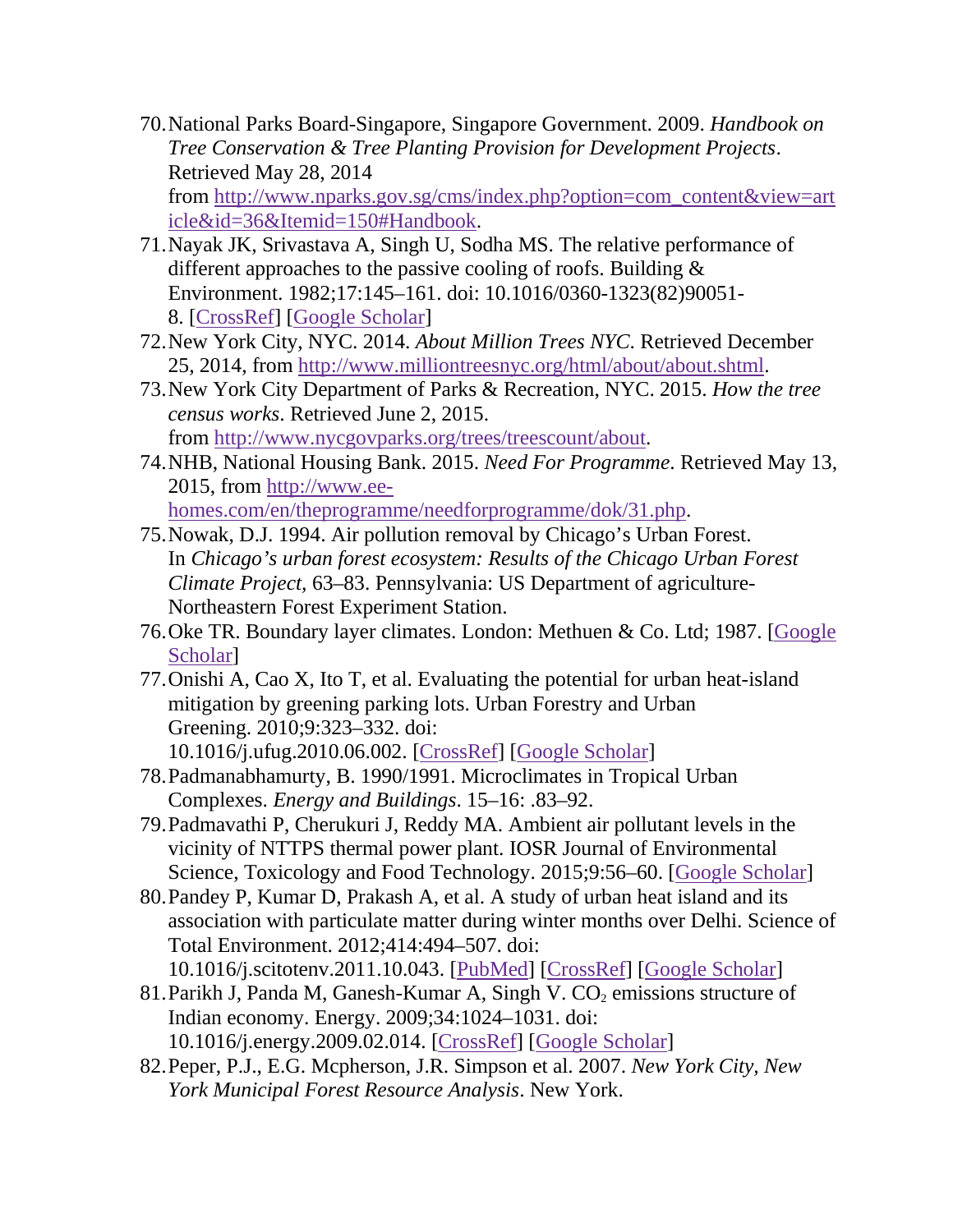- 83.Pokorny J. Dissipation of solar energy in landscape-controlled by management of water and vegetation. Renewable Energy. 2001;24:641–645. doi: 10.1016/S0960-1481(01)00050-7. [\[CrossRef\]](https://dx.doi.org/10.1016%2FS0960-1481(01)00050-7) [\[Google Scholar\]](https://scholar.google.com/scholar_lookup?journal=Renewable+Energy&title=Dissipation+of+solar+energy+in+landscape-controlled+by+management+of+water+and+vegetation&author=J+Pokorny&volume=24&publication_year=2001&pages=641-645&doi=10.1016/S0960-1481(01)00050-7&)
- 84.Pune Municipal Corporation (PMC). 2014. *Pune Municipal Corporation— Garden department notification*. Retrieved May 18, 2015, from [http://www.punecorporation.org/informpdf/Garden/Expression\\_of\\_Interes](http://www.punecorporation.org/informpdf/Garden/Expression_of_Interest_for_divider_Islands_%26_Gardens.pdf) [t\\_for\\_divider\\_Islands\\_&\\_Gardens.pdf.](http://www.punecorporation.org/informpdf/Garden/Expression_of_Interest_for_divider_Islands_%26_Gardens.pdf)
- 85.Prime Ministers Council on Climate Change-India. 2008. *National Action Plan on Climate Change*. Retrieved November 21, 2014, from [http://www.moef.nic.in/downloads/home/Pg01-52.pdf.](http://www.moef.nic.in/downloads/home/Pg01-52.pdf)
- 86.Ramachandra TV, Kumar U. Greater Bangalore: Emerging urban heat island. Geospatial World. 2010;10:89–95. [\[Google Scholar\]](https://scholar.google.com/scholar_lookup?journal=Geospatial+World.&title=Greater+Bangalore:+Emerging+urban+heat+island&author=TV+Ramachandra&author=U+Kumar&volume=10&publication_year=2010&pages=89-95&)
- 87.Ramanathan V, Chung C, Kim D, et al. Atmospheric brown clouds: Impacts on South Asian climate and hydrological cycle. Proceedings of the National Academy of Sciences. 2005;102:5326–5333. doi: 10.1073/pnas.0500656102. [\[PMC free article\]](https://www.ncbi.nlm.nih.gov/pmc/articles/PMC552786/) [\[PubMed\]](https://www.ncbi.nlm.nih.gov/pubmed/15749818) [\[CrossRef\]](https://dx.doi.org/10.1073%2Fpnas.0500656102) [\[Google](https://scholar.google.com/scholar_lookup?journal=Proceedings+of+the+National+Academy+of+Sciences&title=Atmospheric+brown+clouds:+Impacts+on+South+Asian+climate+and+hydrological+cycle&author=V+Ramanathan&author=C+Chung&author=D+Kim&volume=102&publication_year=2005&pages=5326-5333&doi=10.1073/pnas.0500656102&)  [Scholar\]](https://scholar.google.com/scholar_lookup?journal=Proceedings+of+the+National+Academy+of+Sciences&title=Atmospheric+brown+clouds:+Impacts+on+South+Asian+climate+and+hydrological+cycle&author=V+Ramanathan&author=C+Chung&author=D+Kim&volume=102&publication_year=2005&pages=5326-5333&doi=10.1073/pnas.0500656102&)
- 88.Rao MJ, Kumar JS, Rao BSP, Rao PS. Geomorphology and land use pattern of Visakhapatnam urban–industrial area. Journal of the Indian Society of Remote Sensing. 2003;31:119–128. doi: 10.1007/BF03030779. [\[CrossRef\]](https://dx.doi.org/10.1007%2FBF03030779) [\[Google](https://scholar.google.com/scholar_lookup?journal=Journal+of+the+Indian+Society+of+Remote+Sensing.&title=Geomorphology+and+land+use+pattern+of+Visakhapatnam+urban%E2%80%93industrial+area&author=MJ+Rao&author=JS+Kumar&author=BSP+Rao&author=PS+Rao&volume=31&publication_year=2003&pages=119-128&doi=10.1007/BF03030779&)  [Scholar\]](https://scholar.google.com/scholar_lookup?journal=Journal+of+the+Indian+Society+of+Remote+Sensing.&title=Geomorphology+and+land+use+pattern+of+Visakhapatnam+urban%E2%80%93industrial+area&author=MJ+Rao&author=JS+Kumar&author=BSP+Rao&author=PS+Rao&volume=31&publication_year=2003&pages=119-128&doi=10.1007/BF03030779&)
- 89.Reserve Bank of India, Government of India. 2013. *Number & percentage of people below poverty line*. Retrieved December 21, 2014, from [http://www.rbi.org.in/scripts/PublicationsView.aspx?id=15283.](http://www.rbi.org.in/scripts/PublicationsView.aspx?id=15283)
- 90.Santamouris M, Synnefa A, Karlessi T. Using advanced cool materials in the urban built environment to mitigate heat islands and improve thermal comfort conditions. Solar Energy. 2011;85:3085–3102. doi: 10.1016/j.solener.2010.12.023. [\[CrossRef\]](https://dx.doi.org/10.1016%2Fj.solener.2010.12.023) [\[Google Scholar\]](https://scholar.google.com/scholar_lookup?journal=Solar+Energy.&title=Using+advanced+cool+materials+in+the+urban+built+environment+to+mitigate+heat+islands+and+improve+thermal+comfort+conditions&author=M+Santamouris&author=A+Synnefa&author=T+Karlessi&volume=85&publication_year=2011&pages=3085-3102&doi=10.1016/j.solener.2010.12.023&)
- 91.Sarma, A.A.L.N., and B.V.H.N. Sainath. 1990/1991. Studies on urban climatic variations. *Energy and Buildings*. 15–16: 119–128.
- 92.Sharma AR, Kharol SK, Badarinath KVS. Influence of vehicular traffic on urban air quality- A case study of Hyderabad. India. Transportation Research Part D. 2010;15:154–159. doi: 10.1016/j.trd.2009.11.001. [\[CrossRef\]](https://dx.doi.org/10.1016%2Fj.trd.2009.11.001) [\[Google](https://scholar.google.com/scholar_lookup?journal=India.+Transportation+Research+Part+D.&title=Influence+of+vehicular+traffic+on+urban+air+quality-+A+case+study+of+Hyderabad&author=AR+Sharma&author=SK+Kharol&author=KVS+Badarinath&volume=15&publication_year=2010&pages=154-159&doi=10.1016/j.trd.2009.11.001&)  [Scholar\]](https://scholar.google.com/scholar_lookup?journal=India.+Transportation+Research+Part+D.&title=Influence+of+vehicular+traffic+on+urban+air+quality-+A+case+study+of+Hyderabad&author=AR+Sharma&author=SK+Kharol&author=KVS+Badarinath&volume=15&publication_year=2010&pages=154-159&doi=10.1016/j.trd.2009.11.001&)
- 93.SIEMENS. 2014. *Mumbai is one of the densest cities in Asia with 27 000 people per square kilometer, as per the Asian Green City Index*. Retrieved December 31, 2014,

from [http://www.siemens.co.in/en/news\\_press/index/feb14.htm.](http://www.siemens.co.in/en/news_press/index/feb14.htm)

94.Singh, V.S., D.N. Pandey, and P. Chaudhry. 2010. *Urban Forests and open green spaces: lessons for Jaipur, Rajasthan, India*. Retrieved September 7, 2015,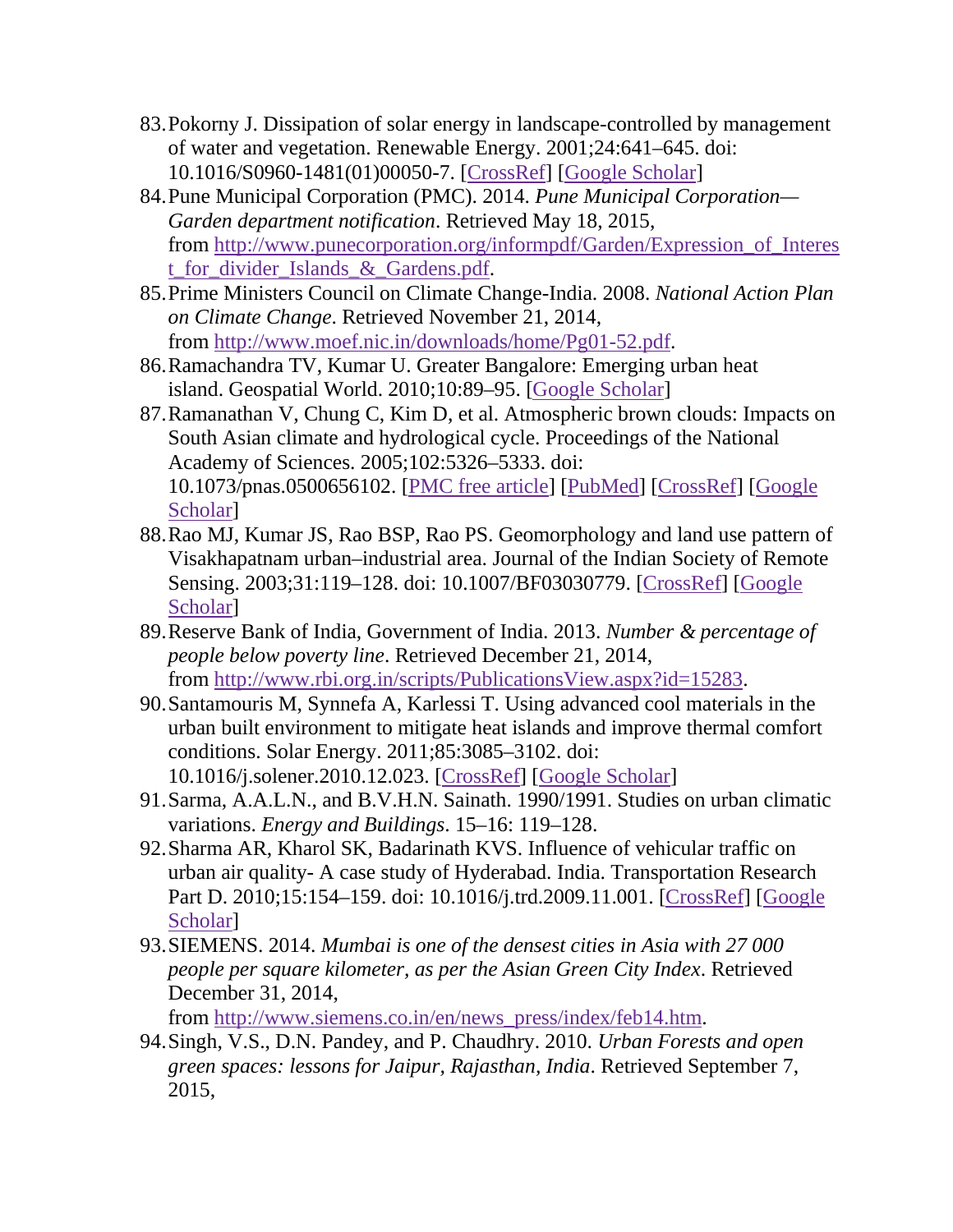from [http://www.urbanforestrysouth.org/resources/library/citations/urban](http://www.urbanforestrysouth.org/resources/library/citations/urban-forests-and-open-green-spaces-lessons-for-jaipur-rajasthan-india/%3fsearchterm%3dURBAN%2520FORESTS%2520AND%2520OPEN%2520GREEN%2520SPACES:%2520LESSONS%2520FOR%2520JAIPUR%2c%2520RAJASTHAN%2c%2520INDIA)[forests-and-open-green-spaces-lessons-for-jaipur-rajasthan](http://www.urbanforestrysouth.org/resources/library/citations/urban-forests-and-open-green-spaces-lessons-for-jaipur-rajasthan-india/%3fsearchterm%3dURBAN%2520FORESTS%2520AND%2520OPEN%2520GREEN%2520SPACES:%2520LESSONS%2520FOR%2520JAIPUR%2c%2520RAJASTHAN%2c%2520INDIA)[india/?searchterm=URBAN%20FORESTS%20AND%20OPEN%20GREEN%](http://www.urbanforestrysouth.org/resources/library/citations/urban-forests-and-open-green-spaces-lessons-for-jaipur-rajasthan-india/%3fsearchterm%3dURBAN%2520FORESTS%2520AND%2520OPEN%2520GREEN%2520SPACES:%2520LESSONS%2520FOR%2520JAIPUR%2c%2520RAJASTHAN%2c%2520INDIA) [20SPACES:%20LESSONS%20FOR%20JAIPUR,%20RAJASTHAN,%20IND](http://www.urbanforestrysouth.org/resources/library/citations/urban-forests-and-open-green-spaces-lessons-for-jaipur-rajasthan-india/%3fsearchterm%3dURBAN%2520FORESTS%2520AND%2520OPEN%2520GREEN%2520SPACES:%2520LESSONS%2520FOR%2520JAIPUR%2c%2520RAJASTHAN%2c%2520INDIA) [IA.](http://www.urbanforestrysouth.org/resources/library/citations/urban-forests-and-open-green-spaces-lessons-for-jaipur-rajasthan-india/%3fsearchterm%3dURBAN%2520FORESTS%2520AND%2520OPEN%2520GREEN%2520SPACES:%2520LESSONS%2520FOR%2520JAIPUR%2c%2520RAJASTHAN%2c%2520INDIA)

- 95.Singh S, Nath S, Kohli R, Singh R. Aerosols over Delhi during pre-monsoon months: Characteristics and effects on surface radiative forcing. Geophysical Research Letters. 2005;32:1–4. [\[Google Scholar\]](https://scholar.google.com/scholar_lookup?journal=Geophysical+Research+Letters.&title=Aerosols+over+Delhi+during+pre-monsoon+months:+Characteristics+and+effects+on+surface+radiative+forcing&author=S+Singh&author=S+Nath&author=R+Kohli&author=R+Singh&volume=32&publication_year=2005&pages=1-4&)
- 96.SInha, R.S. 2013. *Urban forestry: Urbanisation and greening of Indian cities— Efforts for green Delhi*. Retrieved May 18, 2015, from [http://www.teriuniversity.ac.in/mct/pdf/assignment/Rama-Shankar-](http://www.teriuniversity.ac.in/mct/pdf/assignment/Rama-Shankar-Sinha.pdf)[Sinha.pdf.](http://www.teriuniversity.ac.in/mct/pdf/assignment/Rama-Shankar-Sinha.pdf)
- 97.Srivastava A, Joseph AE, Devotta S. Volatile organic compounds in ambient air of Mumbai-India. Atmospheric Environment. 2006;40:892–903. doi: 10.1016/j.atmosenv.2005.10.045. [\[CrossRef\]](https://dx.doi.org/10.1016%2Fj.atmosenv.2005.10.045) [\[Google Scholar\]](https://scholar.google.com/scholar_lookup?journal=Atmospheric+Environment.&title=Volatile+organic+compounds+in+ambient+air+of+Mumbai-India&author=A+Srivastava&author=AE+Joseph&author=S+Devotta&volume=40&publication_year=2006&pages=892-903&doi=10.1016/j.atmosenv.2005.10.045&)
- 98.Srivathsan, A. 2013. *Where is our patch of green, Mr. Mayor?*. Retrieved May 22, 2015, from [http://www.thehindu.com/news/cities/chennai/where-is-our](http://www.thehindu.com/news/cities/chennai/where-is-our-patch-of-green-mr-mayor/article3223739.ece)[patch-of-green-mr-mayor/article3223739.ece.](http://www.thehindu.com/news/cities/chennai/where-is-our-patch-of-green-mr-mayor/article3223739.ece)
- 99.Sudha P, Ravindranath NH. A study of Bangalore urban forest. Landscape and Urban Planning. 2000;47:47–63. doi: 10.1016/S0169-2046(99)00067- 5. [\[CrossRef\]](https://dx.doi.org/10.1016%2FS0169-2046(99)00067-5) [\[Google Scholar\]](https://scholar.google.com/scholar_lookup?journal=Landscape+and+Urban+Planning.&title=A+study+of+Bangalore+urban+forest&author=P+Sudha&author=NH+Ravindranath&volume=47&publication_year=2000&pages=47-63&doi=10.1016/S0169-2046(99)00067-5&)
- 100. Sudhira HS, Ramachandra TV, Jagadish KS. Urban sprawl: Metrics, dynamics & modelling using GIS. International Journal of Applied Earth Observation. 2004;5:29–39. doi:

10.1016/j.jag.2003.08.002. [\[CrossRef\]](https://dx.doi.org/10.1016%2Fj.jag.2003.08.002) [\[Google Scholar\]](https://scholar.google.com/scholar_lookup?journal=International+Journal+of+Applied+Earth+Observation&title=Urban+sprawl:+Metrics,+dynamics+&+modelling+using+GIS&author=HS+Sudhira&author=TV+Ramachandra&author=KS+Jagadish&volume=5&publication_year=2004&pages=29-39&doi=10.1016/j.jag.2003.08.002&)

101. Sustainability Outlook. 2012. *Open Spaces for Urban Sustainability*. Retrieved September 24, 2015,

from [http://sustainabilityoutlook.in/content/open-spaces-urban-sustainability.](http://sustainabilityoutlook.in/content/open-spaces-urban-sustainability)

- 102. Taha H, Akbari H, Rosenfeld A, Huang J. Residential cooling loads & the urban heat island—The effects of albedo. Building & Environment. 1988;23:271–283. doi: 10.1016/0360-1323(88)90033- 9. [\[CrossRef\]](https://dx.doi.org/10.1016%2F0360-1323(88)90033-9) [\[Google Scholar\]](https://scholar.google.com/scholar_lookup?journal=Building+&+Environment.&title=Residential+cooling+loads+&+the+urban+heat+island%E2%80%94The+effects+of+albedo&author=H+Taha&author=H+Akbari&author=A+Rosenfeld&author=J+Huang&volume=23&publication_year=1988&pages=271-283&doi=10.1016/0360-1323(88)90033-9&)
- 103. Taha H, Konopacki S, Gabersek S. Modelling the meteorological & energy effects of urban heat islands & their mitigation: A 10 region study. Berkeley, CA: Lawrence Berkeley Laboratory; 1996. [\[Google Scholar\]](https://scholar.google.com/scholar_lookup?title=Modelling+the+meteorological+&+energy+effects+of+urban+heat+islands+&+their+mitigation:+A+10+region+study&author=H+Taha&author=S+Konopacki&author=S+Gabersek&publication_year=1996&)
- 104. Tan PY, Wang J, Sia A. Perspectives on five decades of the urban greening of Singapore. Cities. 2013;32:24–32. doi: 10.1016/j.cities.2013.02.001. [\[CrossRef\]](https://dx.doi.org/10.1016%2Fj.cities.2013.02.001) [\[Google Scholar\]](https://scholar.google.com/scholar_lookup?journal=Cities.&title=Perspectives+on+five+decades+of+the+urban+greening+of+Singapore&author=PY+Tan&author=J+Wang&author=A+Sia&volume=32&publication_year=2013&pages=24-32&doi=10.1016/j.cities.2013.02.001&)
- 105. The Hindu. 2013. *Jayalalithaa launches tree plantation drive*. Retrieved May 18, 2015, from [http://www.thehindu.com/news/national/tamil](http://www.thehindu.com/news/national/tamil-nadu/jayalalithaa-launches-tree-plantation-drive/article4435278.ece)[nadu/jayalalithaa-launches-tree-plantation-drive/article4435278.ece.](http://www.thehindu.com/news/national/tamil-nadu/jayalalithaa-launches-tree-plantation-drive/article4435278.ece)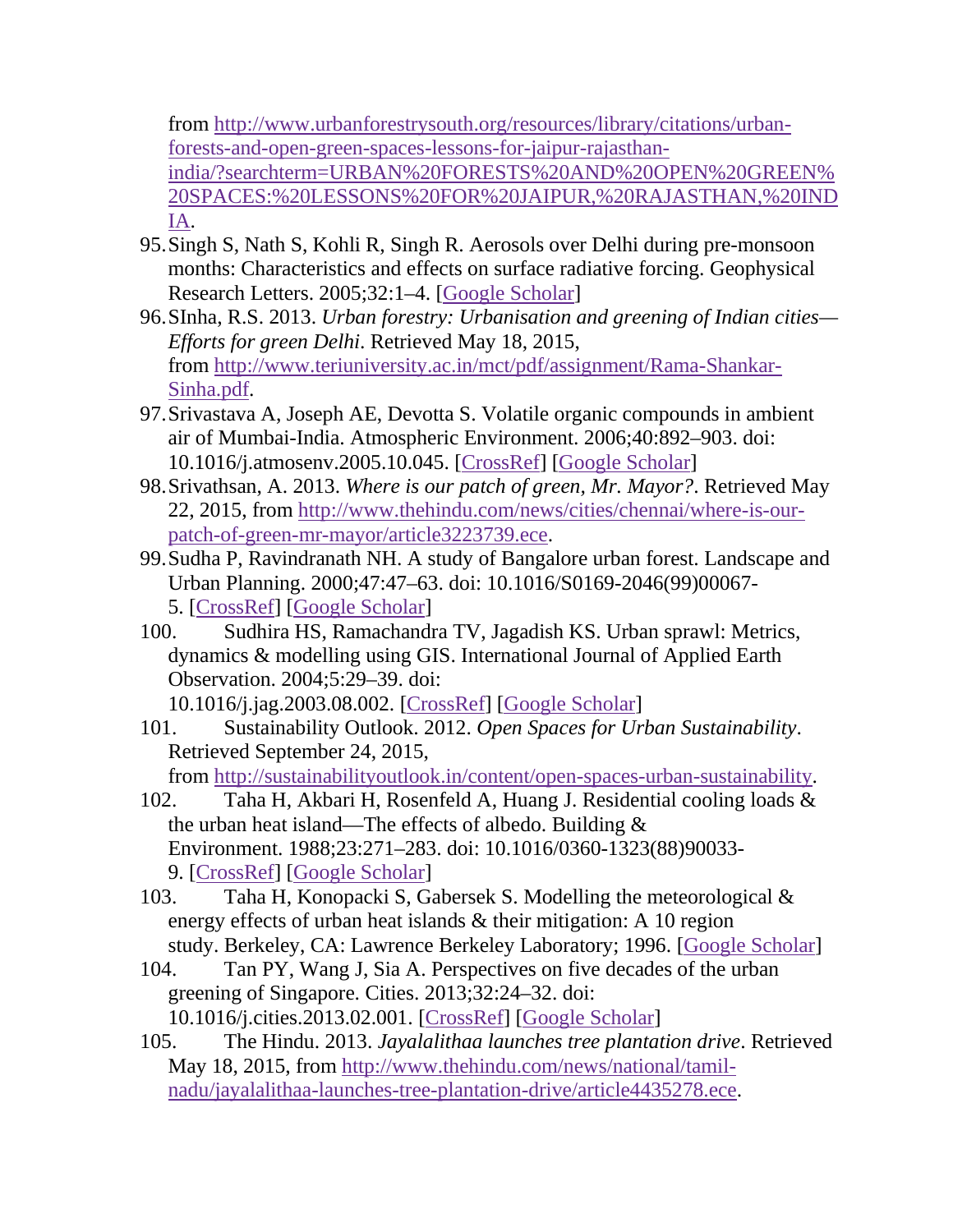- 106. The Times of India. 2015. *Heat wave sweeps across India, 335 people dead*. Retrieved May 24, 2015, from [http://timesofindia.indiatimes.com/india/Heatwave-sweeps-across-India-](http://timesofindia.indiatimes.com/india/Heatwave-sweeps-across-India-335-people-dead/articleshow/47401544.cms)[335-people-dead/articleshow/47401544.cms.](http://timesofindia.indiatimes.com/india/Heatwave-sweeps-across-India-335-people-dead/articleshow/47401544.cms)
- 107. Times of India. 2014a. *No second life for old vehicles in Delhi*. Retrieved December 2, 2014, fro[mhttp://timesofindia.indiatimes.com/city/delhi/No-second-life-for-old](http://timesofindia.indiatimes.com/city/delhi/No-second-life-for-old-vehicles-in-Delhi/articleshow/45342183.cms)[vehicles-in-Delhi/articleshow/45342183.cms.](http://timesofindia.indiatimes.com/city/delhi/No-second-life-for-old-vehicles-in-Delhi/articleshow/45342183.cms)
- 108. Times of India. 2014b. *Trust to plant 10 lakh trees in Vizag district*. Retrieved February 25, 2014, fro[mhttp://timesofindia.indiatimes.com/city/visakhapatnam/Trust-to-plant-10](http://timesofindia.indiatimes.com/city/visakhapatnam/Trust-to-plant-10-lakh-trees-in-Vizag-district/articleshow/45018369.cms) [lakh-trees-in-Vizag-district/articleshow/45018369.cms.](http://timesofindia.indiatimes.com/city/visakhapatnam/Trust-to-plant-10-lakh-trees-in-Vizag-district/articleshow/45018369.cms)
- 109. Times of India, and Madaan N. 2013. *NGO completes planting of 50 000 trees in Pune*. Retrieved December 12, 2014, from [http://timesofindia.indiatimes.com/city/pune/NGO-completes-planting-of-](http://timesofindia.indiatimes.com/city/pune/NGO-completes-planting-of-50000-trees-in-Pune/articleshow/21730046.cms)[50000-trees-in-Pune/articleshow/21730046.cms.](http://timesofindia.indiatimes.com/city/pune/NGO-completes-planting-of-50000-trees-in-Pune/articleshow/21730046.cms)
- 110. Tree Delhi. *Government of Delhi & Tree Planting/Tree Ambulance*. Retrieved June 2, 2015,

from [http://www.treedelhi.org/govt\\_and\\_tree\\_planting.php.](http://www.treedelhi.org/govt_and_tree_planting.php)

- 111. Troy AR, Grove JM, O'Neil-Dunne JPM, et al. Predicting opportunities for greening & patterns of vegetation on private urban lands. Environ Manage. 2007;40:394–412. doi: 10.1007/s00267-006-0112-2. [\[PubMed\]](https://www.ncbi.nlm.nih.gov/pubmed/17602257) [\[CrossRef\]](https://dx.doi.org/10.1007%2Fs00267-006-0112-2) [\[Google Scholar\]](https://scholar.google.com/scholar_lookup?journal=Environ+Manage.&title=Predicting+opportunities+for+greening+&+patterns+of+vegetation+on+private+urban+lands&author=AR+Troy&author=JM+Grove&author=JPM+O%E2%80%99Neil-Dunne&volume=40&publication_year=2007&pages=394-412&pmid=17602257&doi=10.1007/s00267-006-0112-2&)
- 112. United States Environment Protection Agency (EPA). 2015. *Global greenhouse gas emissions data*. Retrieved September 6, 2015, from [http://www.epa.gov/climatechange/ghgemissions/global.html.](http://www.epa.gov/climatechange/ghgemissions/global.html)
- 113. UN-DESA . World Urbanisation Prospects, The 2011 Revision. New York: UN; 2012. [\[Google Scholar\]](https://scholar.google.com/scholar_lookup?title=World+Urbanisation+Prospects,+The+2011+Revision&publication_year=2012&)
- 114. Upadhyay VP, Ranjan R, Singh JS. Human-mangrove conflicts: the way out. Current Science. 2002;83:1328–1336. [\[Google Scholar\]](https://scholar.google.com/scholar_lookup?journal=Current+Science.&title=Human-mangrove+conflicts:+the+way+out&author=VP+Upadhyay&author=R+Ranjan&author=JS+Singh&volume=83&publication_year=2002&pages=1328-1336&)
- 115. Vailshery LS, Jaganmohan M, Nagendra H. Effect of street trees on microclimate and air pollution in a tropical city. Urban Forestry & Urban Greening. 2013;12:408–415. doi:

10.1016/j.ufug.2013.03.002. [\[CrossRef\]](https://dx.doi.org/10.1016%2Fj.ufug.2013.03.002) [\[Google Scholar\]](https://scholar.google.com/scholar_lookup?journal=Urban+Forestry+&+Urban+Greening.&title=Effect+of+street+trees+on+microclimate+and+air+pollution+in+a+tropical+city&author=LS+Vailshery&author=M+Jaganmohan&author=H+Nagendra&volume=12&publication_year=2013&pages=408-415&doi=10.1016/j.ufug.2013.03.002&)

- 116. Vanum G, Hadgu KM. Land use/land cover changes through the application of GIS and remote sensing and the applications on sustainable land management. Internationnal Journal of Geology, Earth and Environmental Sciences. 2012;2:136–147. [\[Google Scholar\]](https://scholar.google.com/scholar_lookup?journal=Internationnal+Journal+of+Geology,+Earth+and+Environmental+Sciences.&title=Land+use/land+cover+changes+through+the+application+of+GIS+and+remote+sensing+and+the+applications+on+sustainable+land+management&author=G+Vanum&author=KM+Hadgu&volume=2&publication_year=2012&pages=136-147&)
- 117. Weiler SK, Scholz-Barth K. Green Roof Systems—A guide to planning, design, & construction of landscapes over structure. Hoboken, NJ: Wiley; 2009. [\[Google Scholar\]](https://scholar.google.com/scholar_lookup?title=Green+Roof+Systems%E2%80%94A+guide+to+planning,+design,+&+construction+of+landscapes+over+structure&author=SK+Weiler&author=K+Scholz-Barth&publication_year=2009&)